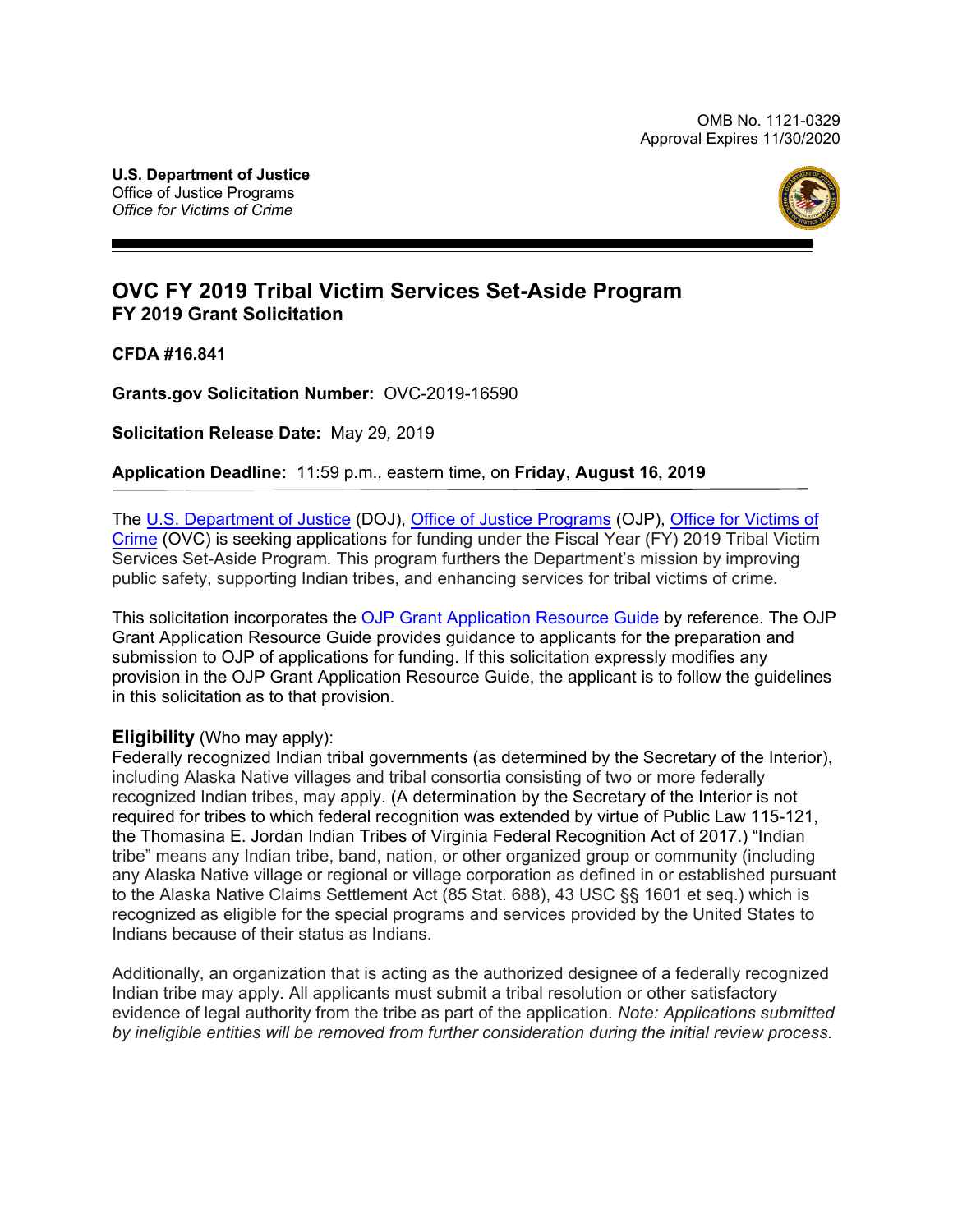**Please note:** [FY 2019 Coordinated Tribal Assistance Solicitation \(CTAS\)](https://www.justice.gov/tribal/page/file/1114606/download) Purpose Area #6 and Purpose Area #7 applicants **ARE** eligible to apply under this solicitation. However, the applicant may not request duplicative activities and budget items.

#### *IMPORTANT WARNING!*

*Each tribe may submit only one application, although a tribe may submit their own application and ALSO be among the members of a consortium submitting another application for a DIFFERENT activity. This solicitation is intended to support the ability of a tribal community to fully address the comprehensive needs of crime victims—all victims of all types of crime, if possible.* 

*The applicant should establish a lead contact to work across tribal programs and partners to develop this application. The application may include multiple projects and partners to address the tribe's overarching crime victim needs (for example, a tribe may propose to hire a crime victim services coordinator, a victim advocate in their police department, a child forensic interviewer in their child advocacy center, and provide a subaward to a health clinic to fund specialized medical services, such as forensic medical exams for victims).* 

OVC welcomes applications under which two or more entities would carry out the federal award; however, only one entity may be the applicant. Any others must be proposed as subrecipients (subgrantees). The applicant must be the entity that would have primary responsibility for carrying out the award, including administering the funding and managing the entire project. For additional information on subawards, see the [OJP Grant Application Resource Guide.](https://www.ojp.gov/funding/Apply/Resources/Grant-App-Resource-Guide.htm)

OVC may elect to fund applications submitted under this FY 2019 solicitation in future fiscal years, dependent on, among other considerations, the merit of the applications and on the availability of appropriations.

All recipients and subrecipients (including any for-profit organization) must forgo any profit or management fee.

#### **Contact information**

 [https://www.grants.gov/web/grants/support.html,](https://www.grants.gov/web/grants/support.html) or at [support@grants.gov.](mailto:support@grants.gov) The [Grants.gov](https://Grants.gov) For technical assistance with submitting an application, contact the [Grants.gov](https://Grants.gov) Customer Support Hotline at 800–518–4726, 606–545–5035, at Support Hotline operates 24 hours a day, 7 days a week, except on federal holidays.

How To Apply [\(Grants.gov\)](https://Grants.gov) section in the <u>OJP Grant Application Resource Guide</u>. An applicant that experiences unforeseen [Grants.gov](https://Grants.gov) technical issues beyond its control that prevent it from submitting its application by the deadline MUST contact the NCJRS Response Center (see contact information below) **within 24 hours after the application deadline** to request approval to submit its application after the deadline. Additional information on reporting technical issues appears under "Experiencing Unforeseen [Grants.gov](https://Grants.gov) Technical Issues" in the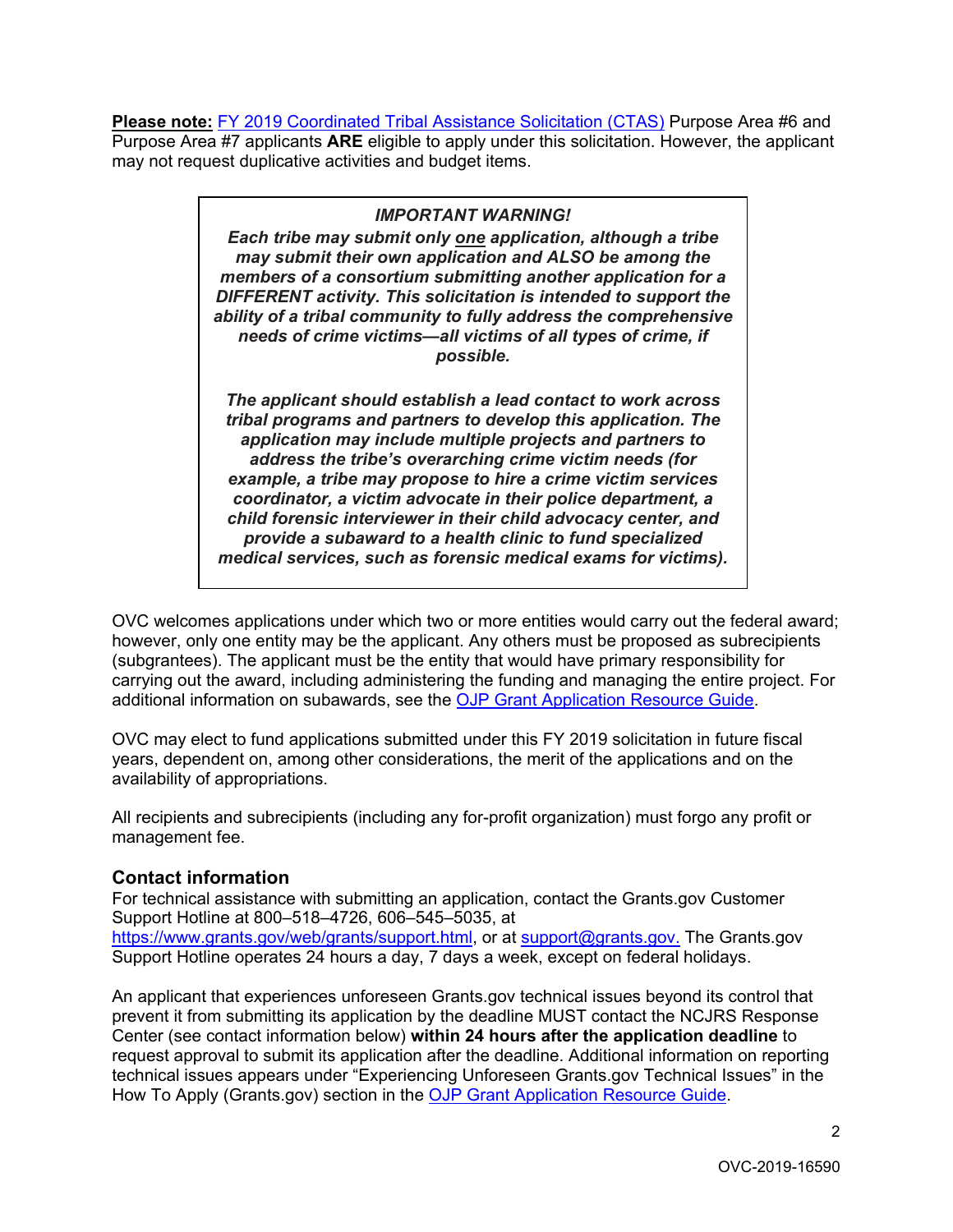For assistance with any other requirements of this solicitation, contact OVC's National Criminal Justice Reference Service (NCJRS) Response Center: toll free at 800–851–3420; via TTY at 301–240–6310 (hearing impaired only); email to [grants@ncjrs.gov;](mailto:grants@ncjrs.gov) fax to 301–240–5830; or web chat a[t https://webcontact.ncjrs.gov/ncjchat/chat.jsp.](https://webcontact.ncjrs.gov/ncjchat/chat.jsp) The NCJRS Response Center operates from 10:00 a.m.–6:00 p.m., eastern time, Monday through Friday, and from 10:00 a.m.–8:00 p.m., eastern time on the solicitation closing date.

#### **Pre-Application Webinars**

 OVC will conduct two pre-application webinars – one on Thursday, June 20, 2019, from 1:00 to You may register for the webinars at: <u>https://www.ovc.gov/grants/webinars.html</u>. 2:00 p.m., eastern time, and a followup webinar on Thursday June 27, 2019, from 1:00 to 2:00 p.m., eastern time. Participation in the webinar is optional. OVC staff will review the solicitation requirements and conduct a question and answer session with interested potential applicants.

#### **Post-Award Legal Requirements Notice**

If selected for funding, in addition to implementing the funded project consistent with the OJPapproved application, the recipient must comply with all award conditions, and all applicable requirements of federal statutes and regulations (including applicable requirements referred to in the assurances and certifications executed in connection with award acceptance). OJP strongly encourages prospective applicants to review information on post-award legal requirements and common OJP award conditions **prior** to submitting an application.

For additional information on these legal requirements, see the "Administrative, National Policy, and Other Legal Requirements" section in th[e OJP Grant Application Resource Guide.](https://www.ojp.gov/funding/Apply/Resources/Grant-App-Resource-Guide.htm) 

### **Deadline details**

 to submitting an application. All applications are due by 11:59 p.m., eastern time, on Friday, August 16, 2019. Applicants must register with [Grants.gov](https://Grants.gov) a[t https://www.grants.gov/web/grants/register.html](https://www.grants.gov/web/grants/register.html) prior

To be considered timely, an application must be submitted by the application deadline using [Grants.gov,](https://Grants.gov) and the applicant must have received a validation message from [Grants.gov](https://Grants.gov) that indicates successful and timely submission. OJP urges applicants to submit applications at least 72 hours prior to the application due date, to allow time for the applicant to receive validation messages or rejection notifications from [Grants.gov,](https://Grants.gov) and to correct in a timely fashion any problems that may have caused a rejection notification.

 file. To remove the file, select the **Delete Attachment** button. See page 12 for all required attachments. An applicant must use the **Add Attachment** button to attach a file to its application. Do not click the paperclip icon to attach files. This action will not attach the files to the application. After adding an attachment, select the **View Attachment** button to confirm you attached the correct

OJP encourages all applicants to read this [Important Notice: Applying for Grants in Grants.gov.](https://ojp.gov/funding/Apply/Grants-govInfo.htm)  For additional information, see the "How To Apply [\(Grants.gov](https://Grants.gov))" section in the [OJP Grant](https://www.ojp.gov/funding/Apply/Resources/Grant-App-Resource-Guide.htm)  [Application Resource Guide.](https://www.ojp.gov/funding/Apply/Resources/Grant-App-Resource-Guide.htm)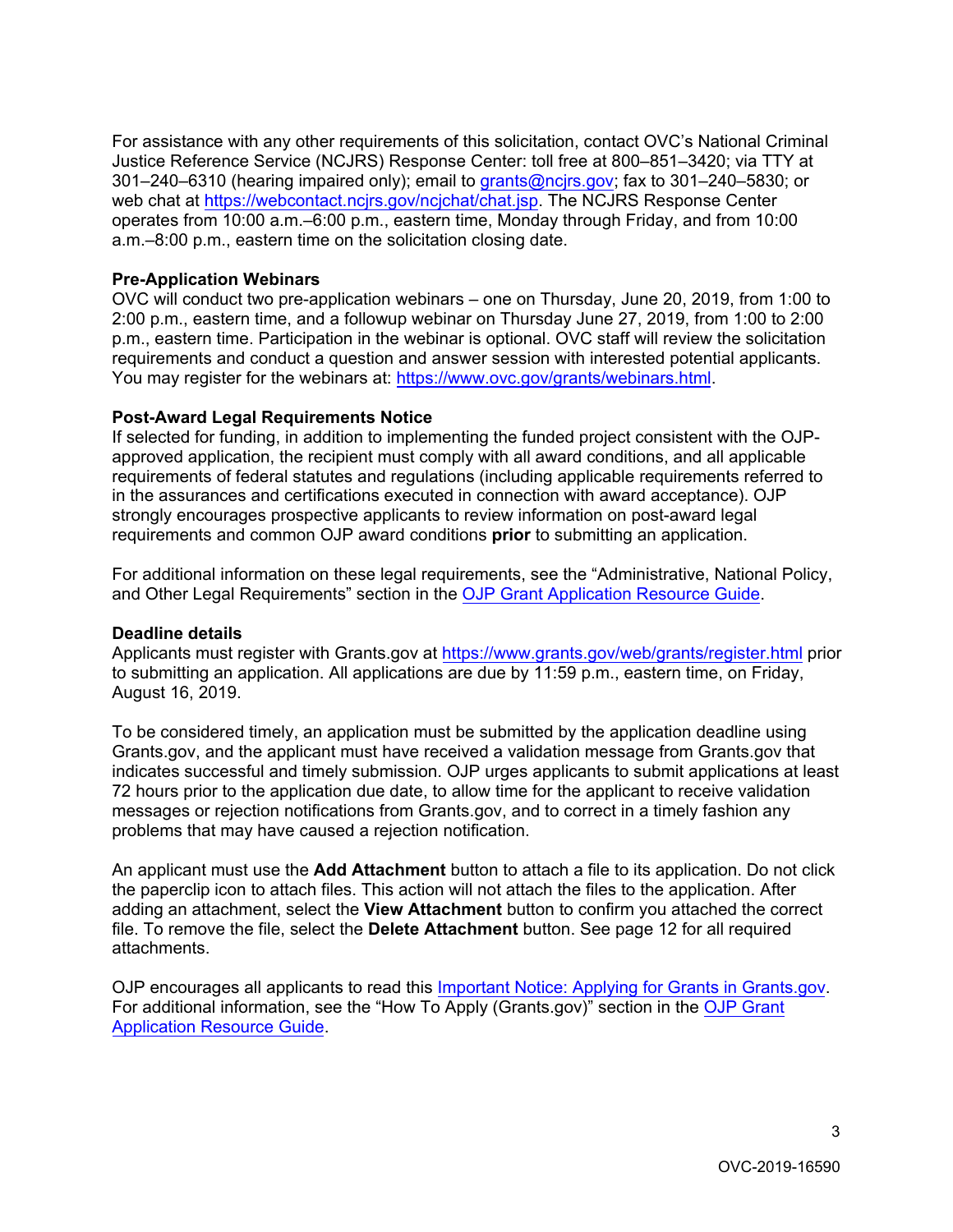# **Contents**

| А.                                                                               |  |
|----------------------------------------------------------------------------------|--|
|                                                                                  |  |
|                                                                                  |  |
|                                                                                  |  |
|                                                                                  |  |
| В.                                                                               |  |
|                                                                                  |  |
|                                                                                  |  |
|                                                                                  |  |
|                                                                                  |  |
|                                                                                  |  |
| Limitation on Use of Award Funds for Employee Compensation; Waiver 12            |  |
| Prior Approval, Planning, and Reporting of Conference/Meeting/Training Costs  12 |  |
|                                                                                  |  |
| C.                                                                               |  |
| D.                                                                               |  |
|                                                                                  |  |
|                                                                                  |  |
| E. .                                                                             |  |
|                                                                                  |  |
|                                                                                  |  |
| F.                                                                               |  |
|                                                                                  |  |
|                                                                                  |  |
|                                                                                  |  |
| General Information about Post-Federal Award Reporting Requirements 18           |  |
| G.                                                                               |  |
| Η.                                                                               |  |
| Freedom of Information and Privacy Act (5 U.S.C. 552 and U.S.C. 552a) 19         |  |
|                                                                                  |  |
|                                                                                  |  |
|                                                                                  |  |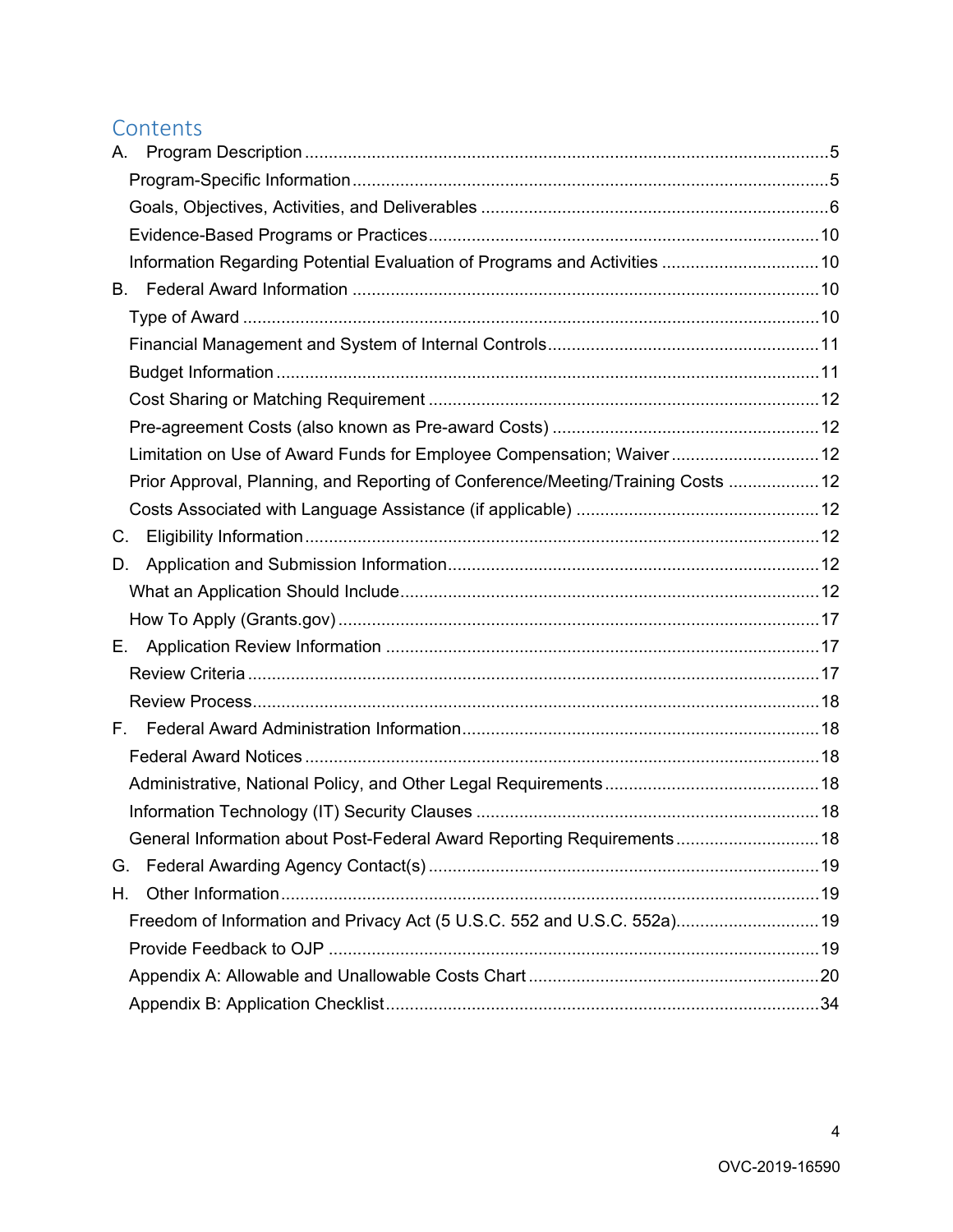# **OVC FY 2019 Tribal Victim Services**   **Set-Aside Program CFDA # 16.841 A. Program Description**

#### <span id="page-4-0"></span>**Overview**

 Victims Fund (CVF) to develop innovative training and technical assistance, and to provide OVC's mission is to enhance the nation's capacity to assist crime victims and provide leadership in changing policies and practices to promote justice and healing for all victims of crime. OVC achieves this mission, in part, by administering award programs supported by the federal Crime direct services to improve the overall quality of victim assistance.

 154 tribal applicants totaling an estimated \$88 million (in addition to another \$20 million in FY Aside (VSSA) Program provides two purpose areas, so that applicants will have the guidance of various objectives and activities that may be relevant to their specific community's victim service In February 2019, for the second year, Congress authorized a tribal set-aside from the CVF to provide funding to improve services for victims of crime in tribal communities. This solicitation builds upon OVC's FY 2018 Tribal Victim Services Set-Aside Program, which directly funded 2018 to fund other tribal victim services programs). The FY 2019 Tribal Victim Services Setneeds.

*Note: This solicitation is separate from the DOJ Coordinated Tribal Assistance Solicitation (CTAS) to maximize the reach of the FY 2019 tribal victim service set-aside funding, which was enacted into law after the release of the FY 2019 CTAS.* 

**Statutory Authority:** Commerce, Justice, Science, and Related Agencies Appropriation Act, 2019, Public Law 116-6, section 510.

#### <span id="page-4-1"></span>**Program-Specific Information**

Indian tribes to improve services to crime victims. DOJ and OVC have long recognized the critical need to more effectively support American Indian and Alaska Native (AI/AN) victims of crime. In recent years, DOJ has conducted numerous tribal consultations and listening sessions to learn more about the needs and resources associated with supporting AI/AN crime victims. As a result of these sessions, OVC has used available funding to improve programs, develop resources and publications, and support training and technical assistance efforts. This year, for the second time, Congress authorized set-aside funds from the CVF to be used to create a tribal set-aside program for

 its own set of challenges. When applying for funding, applicants should consider their tribe's Every tribe is unique in that it possesses its own culture, distinct strengths and resources, and unique circumstances and work with partners to develop a plan to assist crime victims in overcoming the adverse effects of victimization and the associated burdens; depending on the tribe's needs and ability to implement the program, the proposal may be comprehensive to serve victims of all crimes, or more narrowly defined to address a specific need.

*Note: Funding authorizations for this program limit allowable expenses to those associated with serving crime victims. Examples include activities and services that provide awareness about*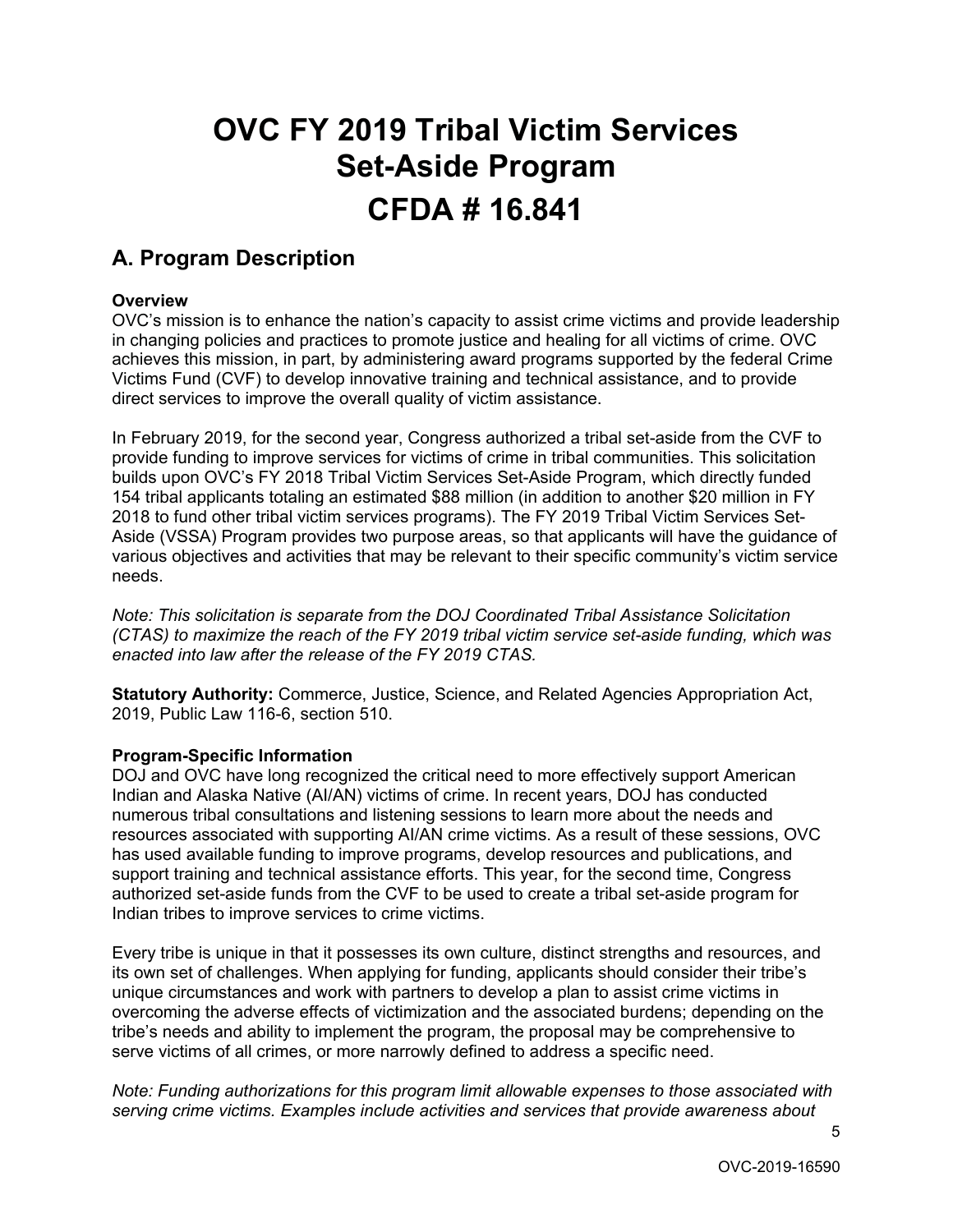*victimization and the resources available to victims, direct services that meet the needs of crime victims, and assist in navigating the complex systems often associated with victimization (e.g., criminal justice, child welfare). Primary prevention programs are not permissible and are not an allowable cost under this solicitation. Additional activities and items that are allowable and not allowable can be found in the Examples of Allowable and Unallowable Costs in [Appendix A](#page-19-0) on page 20.* 

#### <span id="page-5-0"></span>**Goals, Objectives, Activities, and Deliverables**

 for victims of crime. Under this program, OVC is soliciting applications for funding to support a the needs of a wide variety of crime victims in tribal communities.<br>Applicants should select ONE purpose area— The overall goal of this program is to provide support to tribal communities to improve services comprehensive range of activities including needs assessment, strategic planning, program development and implementation, program expansion, and other activities needed to address

### **Purpose Area 1: Establishment of a New Victim Service Program (OVC-2019-16610)**, or **2019-16611) Purpose Area 2: Coordination and Expansion of Existing Victim Service Program (OVC-**

The proposal should describe specifically how the applicant will successfully undertake and complete the proposed objectives(s) in a 3-year timeframe, and the application should be based on how well equipped the applicant is to accomplish these objectives and the readiness of the community to participate in the activities. Proposed activities should also be based on the current needs of the community, existing resources available (e.g., other federal, tribal, state, local funding), and gaps in those resources. Applicants CANNOT request funding that will duplicate other efforts underway and are required to list all pending applications. Instead, applicants should propose objectives and activities that will develop new programs, better coordinate existing efforts, or expand and enhance existing programs.

 area and incorporate the following activities into their application. New applicants for OVC **Purpose Area 1: Establishment of a New Victim Service Program (OVC-2019-16610)** Applicants that have no existing victim services program should apply under this purpose funding are strongly encouraged to apply under this purpose area.

Suggested activities to be outlined in the application may include but are not limited to:

- 1) **Establish partnerships.** Identify partners that will play a role in reaching and serving faith-based groups, survivors of violence). crime victims (e.g., first responders, courts, health care providers, cultural leaders,
- faith-based groups, survivors of violence). 2) **Convene and mobilize partners.** Bring partners together to gain buy-in, discuss and define roles, and determine a plan to coordinate and convene regularly and how you will periodically engage with them in the development of this program. throughout the life of the grant. Describe in the application who these partners are
- 3) **Assess community needs.** Work with partners and/or consultants to select an appropriate format and then conduct a comprehensive victim services needs assessment to determine community readiness, strengths, challenges, resources,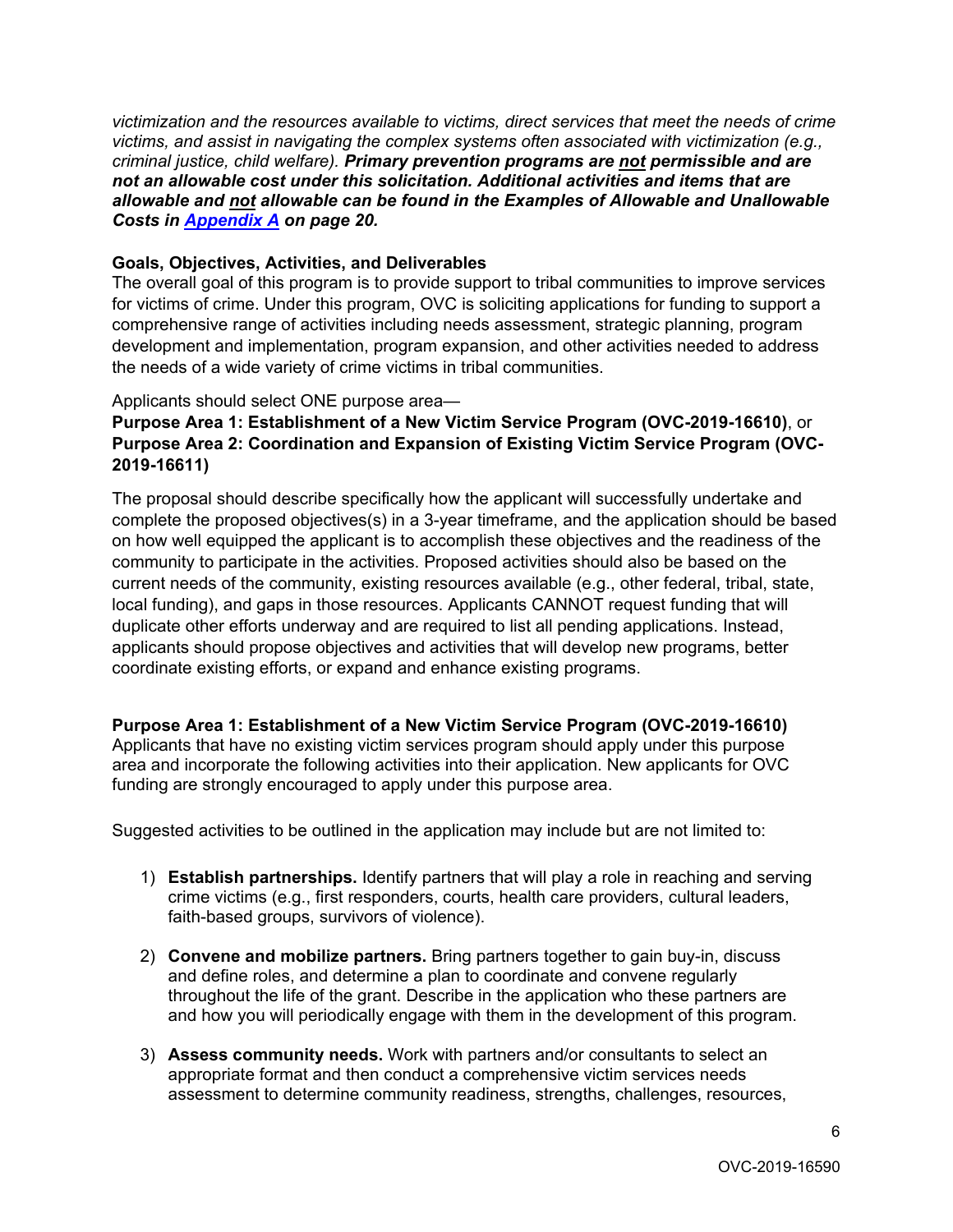and opportunities. This assessment should inform the planning, development, implementation of the victim services program. Funds may be requested to hire a consultant to assist with development and execution of the needs assessment.

- 4) **Develop a strategic/implementation plan.** Work with partners to develop a strategic plan for the development of the proposed victim services program and an implementation plan that is based on the findings of the community needs assessment, which is consistent with this program's overarching goal—to comprehensively serve tribal crime victims. The plan should also track progress, and be re-visited periodically to make adjustments as needed. This plan should include the development of policy and procedures, including confidentiality and privacy plans. Funds may be requested to hire a consultant to assist with development of the strategic and implementation plan, and to establish policies and procedures.
- 5) **Implementation**. Implement the plan, continue to build upon what is working, and adjust what is not working. Include a timeline in your proposal if you will be using these grant funds to implement this new program (e.g., personnel costs, outreach expenses, travel to assist victims, etc.).
- descriptive of what services you will be providing and how. All activities under this 6) **Provide victim services**. Begin providing victim services. In your application, be objective must be explained in the Budget Detail Worksheet.
- 7) **Provide community outreach and education**. Develop and share outreach and educational materials with the community to develop awareness about crime victimization, available resources and the new program's services.

 Deliverables for these activities may include: formal partnership agreements (such as MOUs or implementation plan (including any amendments to the plan that occur over time), and documentation of victims served and services provided. letters of support), a completed community needs assessment report, completed

#### **Purpose Area 2: Coordination and Expansion of Existing Victim Service Program** (**OVC-2019-16611**)

 The goal is to become more victim-centered, culturally competent, more comprehensive, and improve coordination with likely partners.

Suggested activities to be outlined in the application may include but are not limited to:

- 1) **Establish or fine-tune the role of a Project Coordinator.** If the victim assistance program does not have a Coordinator, determine the appropriate tribal entity to employ a Coordinator (and any other key staff), define the role of the Coordinator (and any other key staff), and hire a dedicated individual(s) to fulfill this role. If a Coordinator already exist, re-examine the role to determine if additional or different tasks should be considered. The Coordinator is essential to ensure tribal decisionmakers can be routinely apprised of status updates.
- services are currently available to crime victims. Create strategies to fill any 2) **Conduct a program scan and identify gaps in services to fill.** Determine what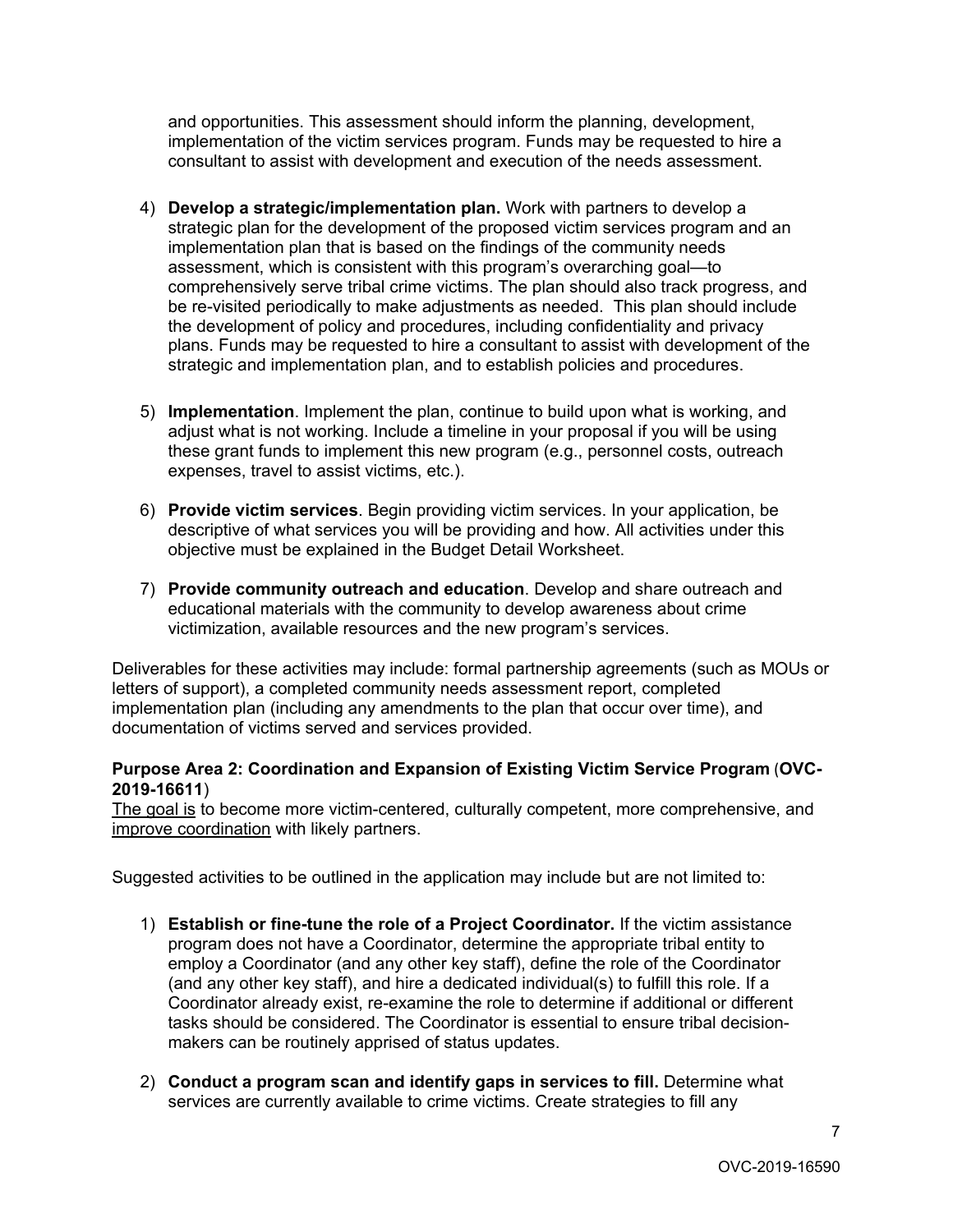identified gaps in services. Depending on a tribe's needs and ability to implement a program, the proposal may be comprehensive to serve all victims of all crimes, or the application may be more narrowly defined to address a specific need.

- your program to assist children, youth, older adults, individuals with disabilities, male determine if it is possible to include victims who have experienced other types of 3) **Expand populations served and types of crime addressed.** In an effort to reach additional crime victims who have not previously been served, consider expanding victims, and/or adults who were victimized as children/adolescents. Further, crime, for example: human trafficking; elder abuse, financial crimes; child abuse and neglect, physical and sexual abuse and exploitation; sexual and physical assault; homicide; cybercrimes; victimization as a result of opioid or other drug-related crisis; and/or polyvictimization (i.e., multiple types of crime experienced by one person). Examples of Allowable and Unallowable Costs are listed in [Appendix A](#page-19-0) on page 20.
- 4) **Purchase or procure tangible items** that will be used to enhance or expand victim services. Examples may include: vehicles to transport victims, trailers and furnishings to provide emergency and/or transitional housing for crime victims, computer equipment, office supplies, accounting software, etc.
- needs of victims can help in the healing process. Examples of types of services to offer include but are not limited to: shelter/transitional housing, crisis intervention,civil 5) **Expand and provide direct victim services**. Meeting the short-term and long-term legal assistance, forensic medical services, court-based advocacy, law enforcementor prosecution-based victim services, bilingual/multilingual advocacy, healing/cultural practices, mental health services, substance abuse treatment needed as a result of victimization, victim advocacy, forensic interviewing of children, and/or transportation services for victims of crime. (See Examples of Allowable and Unallowable Costs listed in [Appendix A](#page-19-0) on page 20.)
- 6) **Provide community outreach and education**. Develop a plan to coordinate existing programs, communicate what services exist, and collaborate across programs to ensure crime victims are able to quickly and easily access services. Create and distribute outreach materials within the community to develop awareness about crime victimization, available resources and your expanded services.
- **7) Continuous quality improvement.** Routinely assess the overall functioning of programs and make improvements to ensure programs are effectively meeting the needs of crime victims.

Deliverables for these activities may include: formal partnership agreements (such as MOUs or letters of support), completed assessment/scan of available services, completed coordination plan, and documentation of victims served and services provided. Reporting on all of the activities funded under this program.

 If funded, grantees will be able to access training and technical assistance (TTA) through an OVC-designated national TTA provider to help support tribes to successfully carry out aspects of their OVC-funded programs. The TTA provider will also work with tribes and OVC to share information and practices across tribes to help tribes support and learn from one another's successful practices.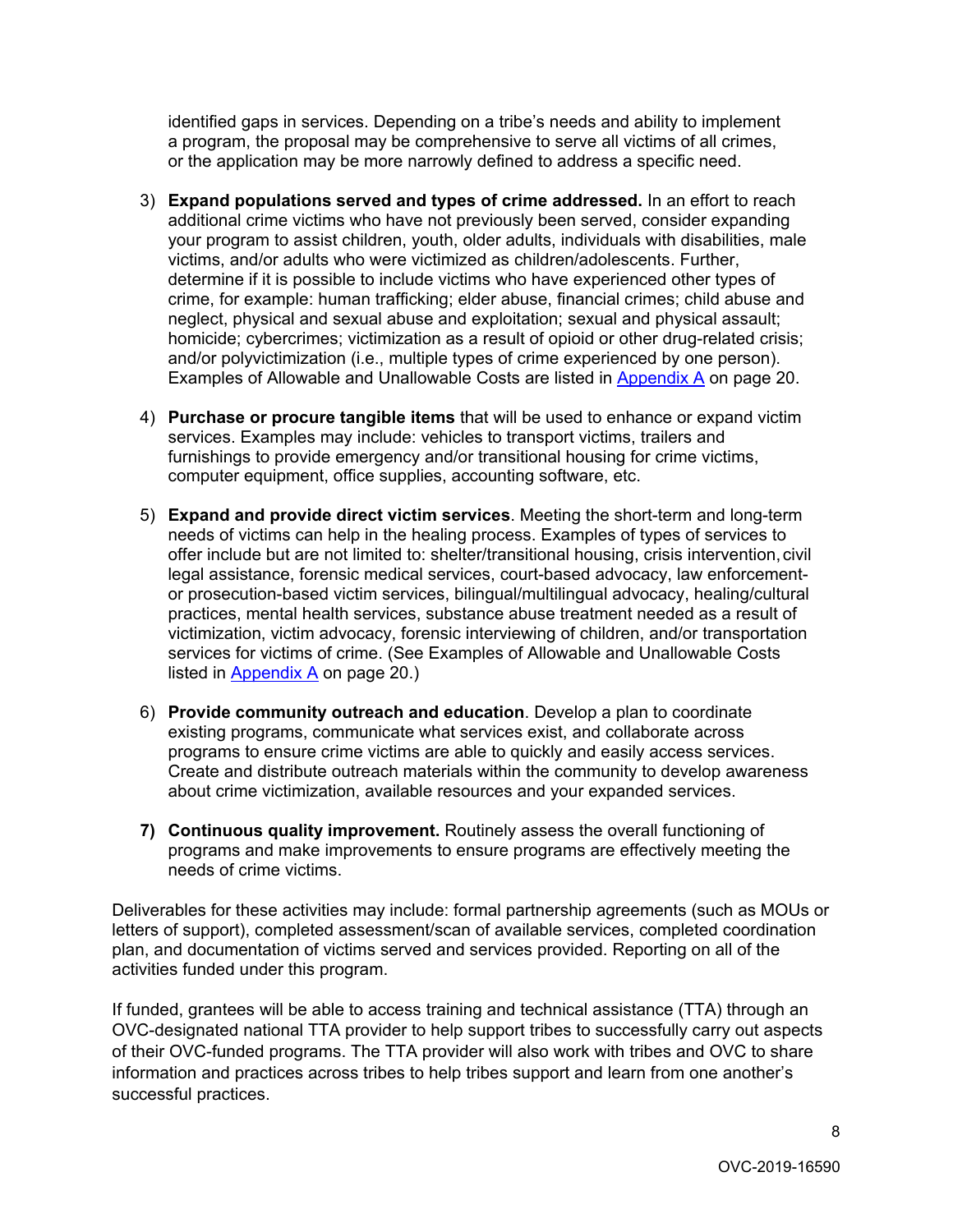**A comprehensive list of Allowable and Unallowable Costs and tangible items that can be purchased with funding under this solicitation can be found in [Appendix A](#page-19-0) at the end of this document.** 

Proposals must supplement existing victim services (if any), and may not include costs that supplant (or replace) existing funding for victim services.

Certain costs and activities are unallowable: Funding must be used to improve victim services and may NOT be used for activities that are NOT related to victim services– for example, activities that are centered on crime prevention, investigation, prosecution, offender services or corrections. New construction costs also are unallowable.

## **Required Reporting**

 financial progress throughout the 3-year period of performance. A performance measurement All recipients must fulfill requirements to report on programmatic activities and the program's tool will be provided to successful applicants to ensure consistent data collection and reporting about project accomplishments (no personally identifiable information will be requested). This data will be rolled into OVC-wide program reports and shared publicly for accountability and transparency purposes, and to grow the field's knowledge and expertise in this area.

- o All grantees funded under this solicitation are required to complete the following programmatic reporting:
	- Quarterly data reporting in the Performance Measurement Tool (PMT). Detailed information can be found on page 14.
	- Semiannual progress reporting in the Grants Management System (GMS). Every 6 months, grantees must generate a PDF report in the PMT and upload it to GMS.
	- Final progress reports at the conclusion of the award. Final progress reports will include the regular PMT generated progress report and other closeout information as requested by your grant manager.
- o All grantees funded under this solicitation are required to complete the following financial reporting:
	- Quarterly financial reporting in the Grants Management System (GMS).
	- Final financial report at the conclusion of the award.

The Goals, Objectives, Activities, and Deliverables are directly related to the performance measures that demonstrate the results of the work completed, as discussed under [What an](#page-11-6)  [Application Should Include.](#page-11-6)

 $\alpha$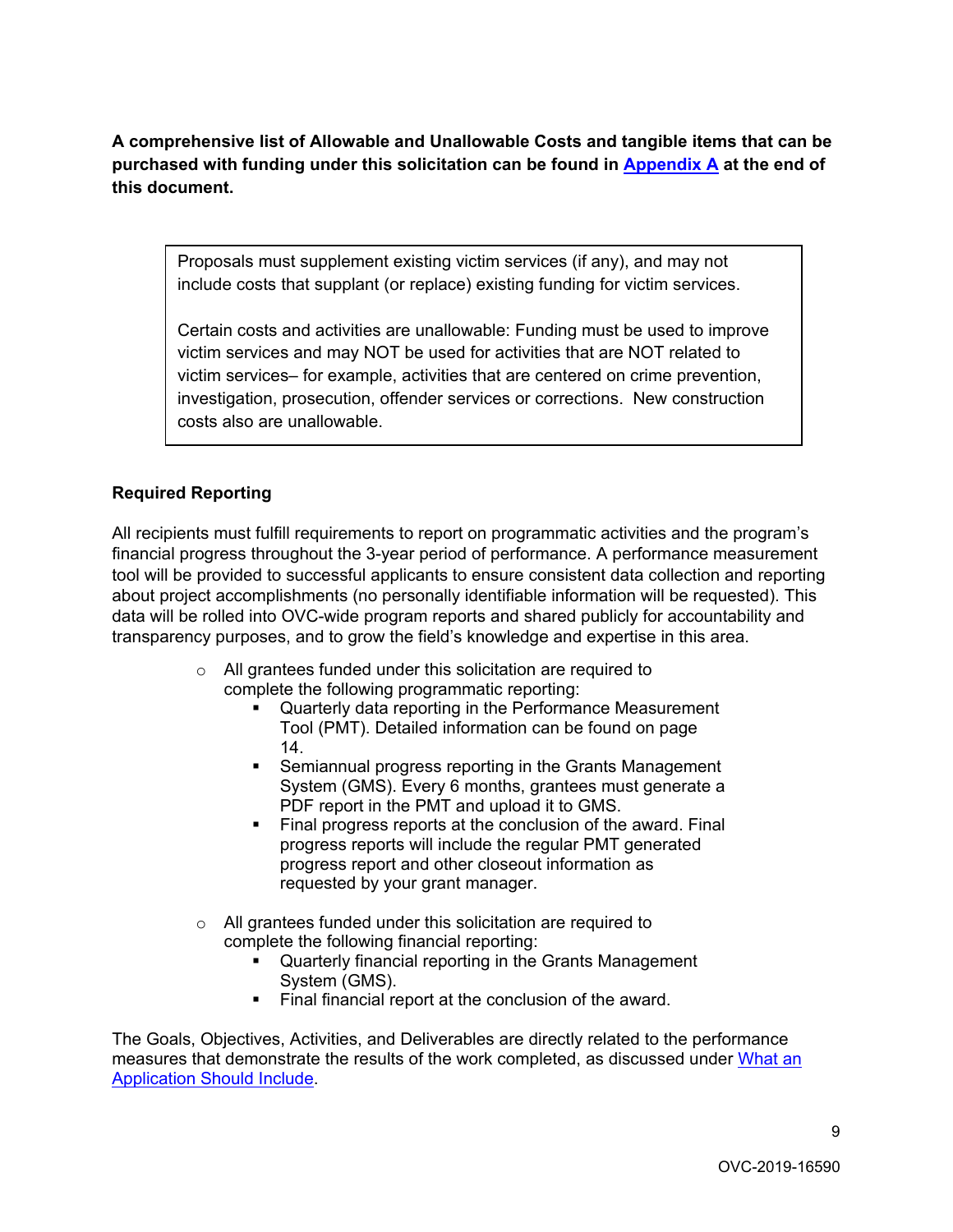#### <span id="page-9-0"></span>**Evidence-Based Programs or Practices**

OJP strongly emphasizes the use of data and evidence in policymaking and program development in criminal justice, juvenile justice, and crime victim services. For additional information and resources on evidence-based programs or practices, see the [OJP Grant](https://www.ojp.gov/funding/Apply/Resources/Grant-App-Resource-Guide.htm)  [Application Resource Guide.](https://www.ojp.gov/funding/Apply/Resources/Grant-App-Resource-Guide.htm)

#### <span id="page-9-1"></span>**Information Regarding Potential Evaluation of Programs and Activities**

Applicants should note OJP may conduct or support an evaluation of the programs and activities funded under this solicitation. For additional information, see the [OJP Grant](https://www.ojp.gov/funding/Apply/Resources/Grant-App-Resource-Guide.htm)  [Application Resource Guide](https://www.ojp.gov/funding/Apply/Resources/Grant-App-Resource-Guide.htm) section, entitled, "Information Regarding Potential Evaluation of Programs and Activities.*"* 

# <span id="page-9-2"></span>**B. Federal Award Information**

OVC intends to fund as many applicants as possible, but applications must clearly propose viable victim service programs and cannot include unallowable costs/activities (see [Appendix A](#page-19-0)  at end of document).

Estimated dollar amount for each award: Commonly and Common DuP anticipates funding

awards in the range of \$500,000 to \$720,000. Applicants can request funding higher than \$720,000 with additional thorough justification that includes details of any exceptional need, large population, significant emergent victimization, other unique factors, etc.

| Total amount anticipated to be awarded under solicitation: | Estimated \$90 million        |
|------------------------------------------------------------|-------------------------------|
| Period of Performance start date:                          | January 1, 2020 (anticipated) |
| Period of Performance:                                     | Duration 36 months            |

OVC may, in certain cases, provide additional funding in future years to awards made under this solicitation, through continuation awards. In making decisions regarding continuation awards, OJP will consider, among other factors, the availability of appropriations, when the program or project was last competed, OJP's strategic priorities, and OJP's assessment of both the management of the award (for example, timeliness and quality of progress reports), and the progress of the work funded under the award.

All awards are subject to the availability of appropriated funds and to any modifications or additional requirements that may be imposed by law.

#### <span id="page-9-3"></span>**Type of Award**

 OVC expects to make any award under this solicitation in the form of a grant. See the <u>Application Resource Guide</u> for a brief discussion of important statutes, regulations, and award "Administrative, National Policy, and Other Legal Requirements" section of the [OJP Grant](https://ojp.gov/funding/Apply/Resources/Grant-App-Resource-Guide.htm)  conditions that apply to many (or in some cases, all) OJP grants (and cooperative agreements).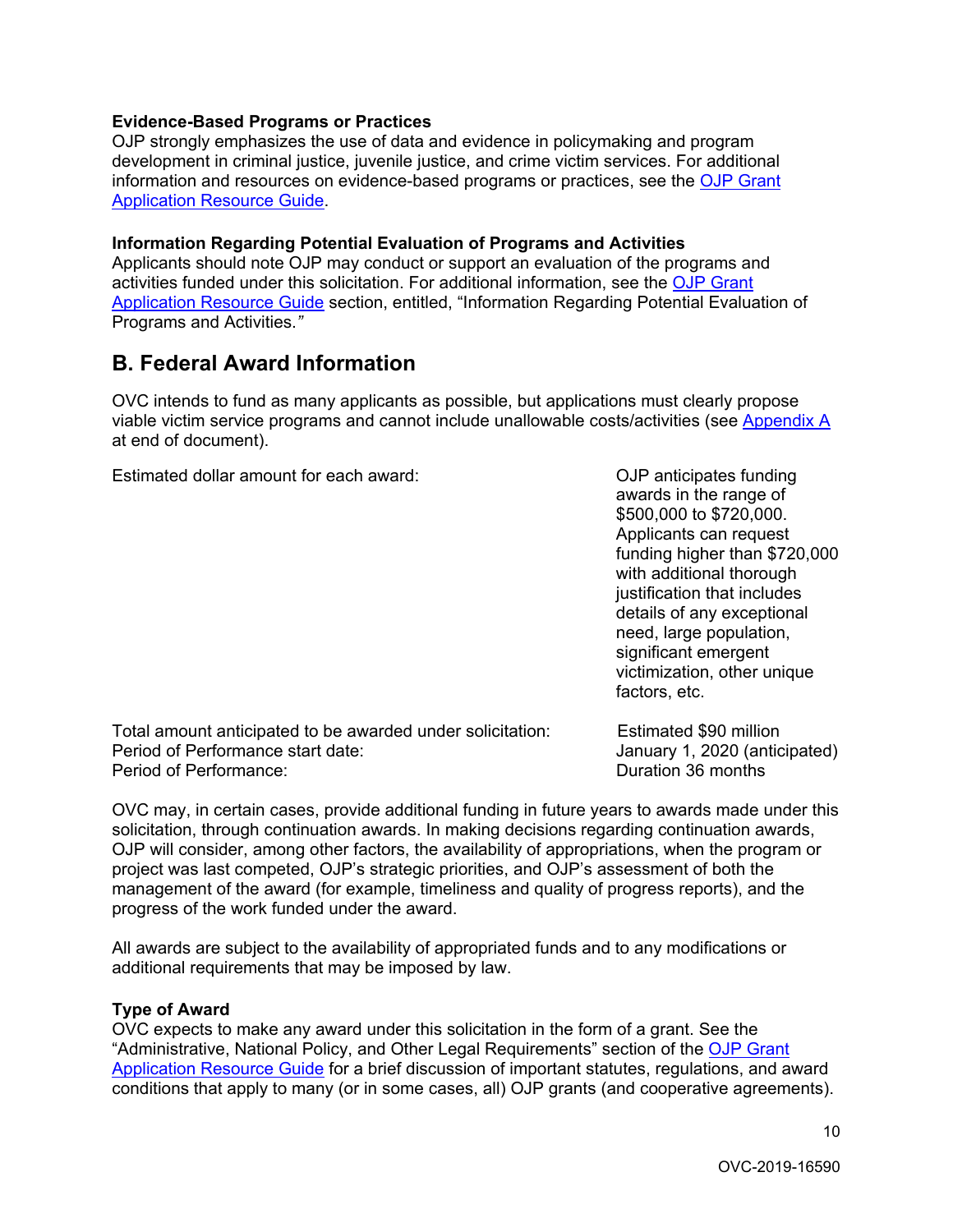#### <span id="page-10-0"></span>**Financial Management and System of Internal Controls**

entities) must, as described in the Part 200 Uniform Requirements<sup>[1](#page-10-3)</sup> as set out at 2 C.F.R. [Application Resource Guide](https://www.ojp.gov/funding/Apply/Resources/Grant-App-Resource-Guide.htm) for additional information. Award recipients and subrecipients (including recipients or subrecipients that are pass-through 200.303, comply with standards for financial and program management. See [OJP Grant](https://www.ojp.gov/funding/Apply/Resources/Grant-App-Resource-Guide.htm) 

#### <span id="page-10-1"></span>**Budget Information**

-

A comprehensive list of Allowable and Unallowable Costs and tangibles are listed in [Appendix A](#page-19-0) at the end of this document**.** 

 new services or supplement existing victim services (if any), and may not include costs that activities or costs that were included in an FY 2019 CTAS application. Also, funding must be used to improve victim services and may not be used for activities that are not related to victim *Note: Certain costs and activities are unallowable under this solicitation*. Proposals must create supplant (or replace) existing funding for victim services. Applicants cannot request funding for the same cost items that were funded with an FY 2018 CTAS grant award or funding under the OVC FY 2018 Tribal Victim Services Set-Aside Program. Nor should an applicant include services (for example, this funding cannot be directed to activities that are centered on crime prevention, investigation, prosecution, offender services or corrections).

 \$15,000, and applicants from Alaska should budget at least \$20,000, in travel expenses over **Travel budget requirement:** Applicants from the lower 48 states should budget at least the course of the 3-year project to attend OVC training and technical assistance events, which include the three required DOJ-sponsored trainings identified below.

- staff to participate in the mandatory New Grantee Orientation. **Year 1—New Grantee Orientation:** All grantees must send two appropriate
- **Year 2—National Indian Nations Conference:** All grantees must send two appropriate staff to participate in the National Indian Nations Conference scheduled for December 2020.
- **Year 2—OVC Mandatory Training:** All grantees must send two appropriate staff to participate in one mandatory training event.

<span id="page-10-2"></span>Please use Washington, D.C., as the destination when calculating the estimated costs for required travel. The actual locations will be determined at a future date. Please include the cost of round-trip airfare, lodging, and per diem in your travel calculations. See the GSA website for information on the FY 2019 Federal per diem rates that should be used in calculating lodging and per diem costs: [www.gsa.gov/portal/category/21287.](http://www.gsa.gov/portal/category/21287)

<span id="page-10-3"></span><sup>&</sup>lt;sup>1</sup> The "Part 200 Uniform Requirements" means the DOJ regulation at 2 C.F.R Part 2800, which adopts (with certain modifications) the provisions of 2 C.F.R. Part 200.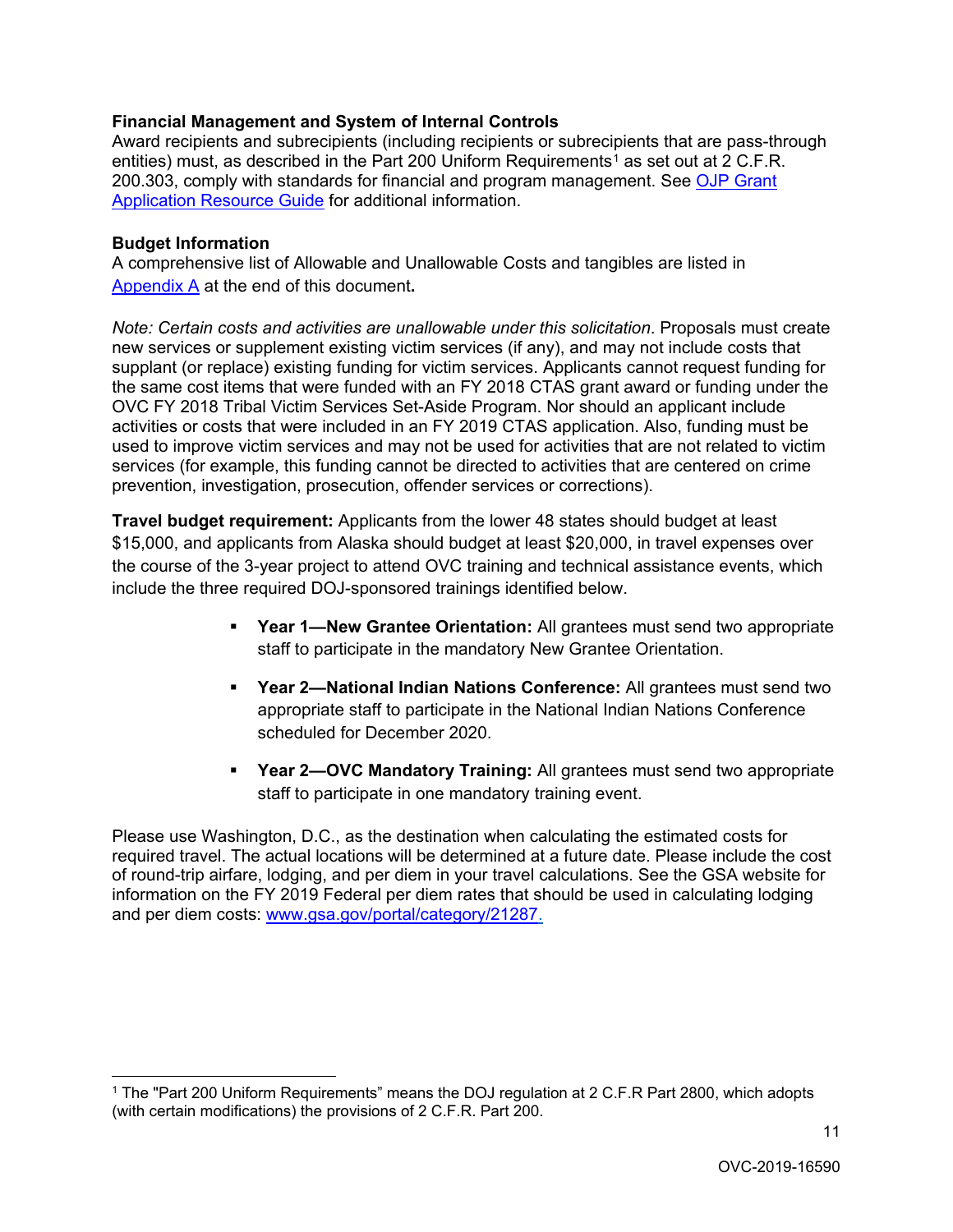#### **Cost Sharing or Matching Requirement**

This solicitation does not require a match. However, if a successful application proposes a voluntary match amount, and OJP approves the budget, the total match amount incorporated into the approved budget becomes mandatory and subject to audit.

#### <span id="page-11-0"></span>**Pre-agreement Costs (also known as Pre-award Costs)**

Pre-agreement costs are costs incurred by the applicant prior to the start date of the period of performance of the federal award. Requests for approval of pre-agreement costs will not be considered under this solicitation.

#### <span id="page-11-1"></span>**Limitation on Use of Award Funds for Employee Compensation; Waiver**

For applicants seeking the waiver, see [OJP Grant Application Resource Guide](https://www.ojp.gov/funding/Apply/Resources/Grant-App-Resource-Guide.htm) for information.

#### <span id="page-11-2"></span>**Prior Approval, Planning, and Reporting of Conference/Meeting/Training Costs**

OJP strongly encourages every applicant that proposes to use award funds for any conference-, meeting-, or training-related activity (or similar event) to review carefully—before submitting an application—the OJP and DOJ policy and guidance on approval, planning, and reporting of such events. See [OJP Grant Application Resource Guide](https://www.ojp.gov/funding/Apply/Resources/Grant-App-Resource-Guide.htm) for information.

#### <span id="page-11-3"></span>**Costs Associated with Language Assistance (if applicable)**

See the [OJP Grant Application Resource Guide](https://www.ojp.gov/funding/Apply/Resources/Grant-App-Resource-Guide.htm) for information on costs associated with language assistance that may be allowable.

# <span id="page-11-4"></span>**C. Eligibility Information**

For eligibility information, see the title page.

For information on cost sharing or match requirements, see [Section B. Federal Award](#page-10-2)  [Information.](#page-10-2) 

# <span id="page-11-5"></span>**D. Application and Submission Information**

#### <span id="page-11-6"></span>**What an Application Should Include**

negatively affect the review of its application; and, should a decision be made to make an This section describes in detail what an application should include. An applicant should anticipate that if it fails to submit an application that contains all of the specified elements, it may award, it may result in the inclusion of award conditions that preclude the recipient from accessing or using award funds until the recipient satisfies the conditions and OJP makes the funds available.

For this solicitation, OVC has designated the following application elements as critical:<br>• Program Narrative

- 
- Budget Detail Worksheet (including Budget Narrative); and
- Applicant Disclosure of Pending Applications

See the "Application Elements and Formatting Instructions" section of the [OJP Grant Application](https://ojp.gov/funding/Apply/Resources/Grant-App-Resource-Guide.htm)  [Resource Guide](https://ojp.gov/funding/Apply/Resources/Grant-App-Resource-Guide.htm) for information on, among other things, what happens to an application that does not contain all the specified elements, or that is nonresponsive to the scope of the solicitation*.*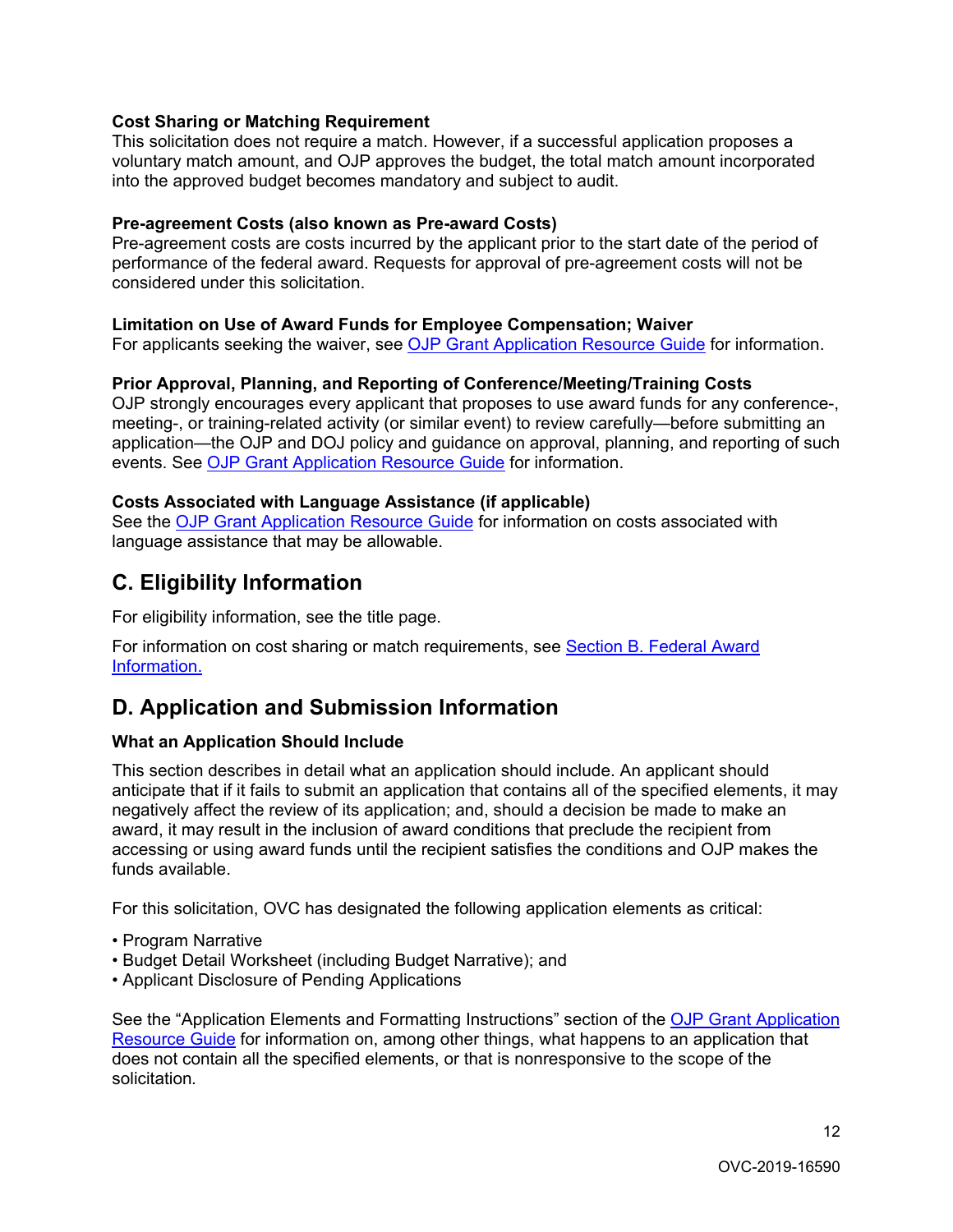#### **1. Complete the Application for Federal Assistance (Standard Form (SF)-424)**

The SF-424 is a required standard form used as a cover sheet for submission of preapplications, applications, and related information. See the [OJP Grant Application Resource](https://www.ojp.gov/funding/Apply/Resources/Grant-App-Resource-Guide.htm)  [Guide](https://www.ojp.gov/funding/Apply/Resources/Grant-App-Resource-Guide.htm) for additional information on completing the SF-424.

 selecting the response that the "Program is not covered by E.O. 12372.") **Intergovernmental Review:** This solicitation ("funding opportunity") **is not** subject to [Executive Order 12372.](https://www.archives.gov/federal-register/codification/executive-order/12372.html) (In completing the SF-424, an applicant is to answer question 19 by

#### *2.* **Project Abstract**

 project in 400 words or less. Project abstracts should be — Applications should include a high-quality project abstract that summarizes the proposed

•Written for a general public audience.

•Submitted as a separate attachment with "Project Abstract" as part of its file name.

• Single-spaced, using a standard 12-point font (such as Times New Roman) with 1-inch margins.

As a separate attachment, the project abstract will not count against the page limit for the program narrative.

#### **3. Program Narrative**

The Program Narrative should be double-spaced, using a standard 12-point font (Times New Roman preferred); have no less than 1-inch margins; and should not exceed 25 pages. Pages should be numbered.

If the Program Narrative fails to comply with these length-related restrictions, OVC may consider such noncompliance in peer review and in final award decisions.

The following sections should be included as part of the Program Narrative:

 a. **Description of the Issue.** Applicants should include details about the geographic on the community they will be serving and relevant issues/gaps, and specific crime victim needs that the application will be addressing. area, population of area being served, current crime statistics (if available), insights

#### b. **Project Design and Implementation**

Applicants should select the relevant Purpose Area and activities from pages 6–8 and then provide detailed plans to describe specifically how the applicant will successfully undertake and complete the proposed activities in a 3-year timeframe.

#### c. **Capabilities and Competencies**

Applications must include a description of the applicant's management structure and the current and proposed professional staff members' qualifications that will enable them to fulfill the program's objectives. Applicants must describe how the program will be managed and include an organizational chart or information describing the roles of key personnel responsible for managing and implementing the major stages of the project. If additional staff will be hired to complete the project, the application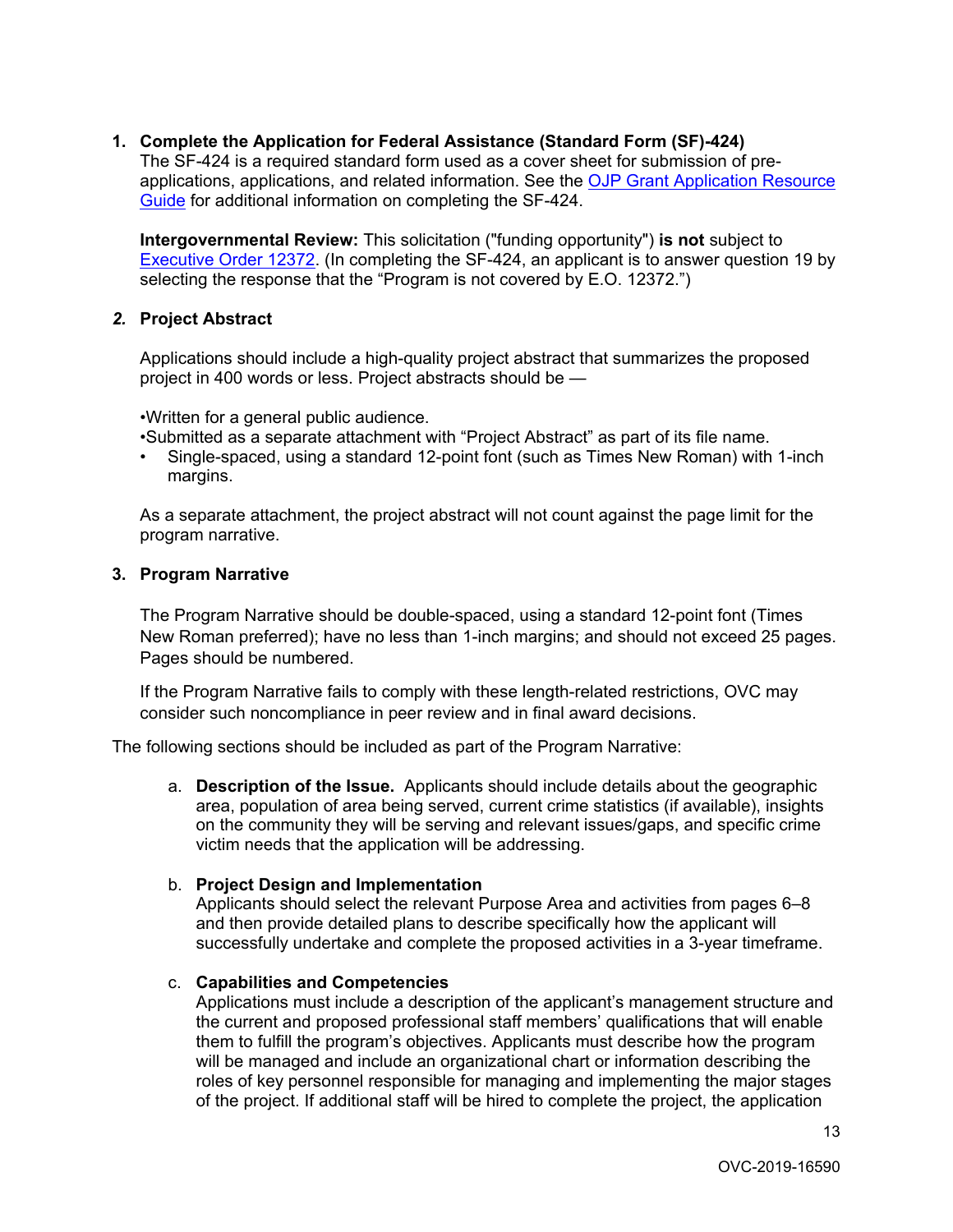should outline the selection criteria. The Project Coordinator must have the expertise and experience to perform leadership functions and sufficient time to devote to the project to provide the needed guidance and supervision. Job descriptions and copies of resumes for proposed key staff positions should be included.

#### **Measures.** d. **Plan for Collecting the Data Required for this Solicitation's Performance**

 [Objectives, Activities, and Deliverables"](#page-5-0) in [Section A. Program Description.](#page-4-0) OJP will require each successful applicant to submit regular performance data that demonstrate the results of the work carried out under the award. The performance data directly relate to the goals, objectives, and deliverables identified under ["Goals,](#page-5-0) 

Applicants should visit OJP's performance measurement page at www.oip.gov/performance for an overview of performance measurement activities at OJP. Award recipients will be required to provide the relevant data by submitting quarterly performance data through the Transforming Victim Services module in OVC's online Performance Measurement Tool (PMT) located at [https://ovcpmt.ojp.gov/.](https://ovcpmt.ojp.gov/) Applicants should review the applicable performance measures at [https://www.ovc.gov/grants/pdftxt/TVS-questionnaire.pdf.](https://www.ovc.gov/grants/pdftxt/TVS-questionnaire.pdf) Award recipients under this solicitation will be required to complete the following sections, if applicable to the award, including any relevant shared measures.

VI. Strategic Planning VII. Victim Services

 Management System (GMS) every 6 months. Reports generated from OVC's PMT system must be uploaded to the Grants

The application should demonstrate the applicant's understanding of the performance data reporting requirements for this grant program and detail how the applicant will gather the required data should it receive funding.

Please note that applicants are **not** required to submit performance data with the application. Performance measures information is included as an alert that successful applicants will be required to submit performance data as part of the reporting requirements under an award.

#### **Note on Project Evaluations**

An applicant that proposes to use award funds through this solicitation to conduct project evaluations should follow the guidance under Note on Project Evaluations in the OJP Grant [Application Resource Guide.](https://www.ojp.gov/funding/Apply/Resources/Grant-App-Resource-Guide.htm)

#### **4. Budget Information and Associated Documentation**

Applicants must submit a 3-year budget using the current DOJ Budget Detail Worksheet. Applicants must use this form to show calculations for requested funding, as well as narrative descriptions for all proposed expenses.

[Application Resource Guide](https://www.ojp.gov/funding/Apply/Resources/Grant-App-Resource-Guide.htm) for details on the Budget Detail Worksheet, and on budget See the Budget Preparation and Submission Information section of the [OJP Grant](https://www.ojp.gov/funding/Apply/Resources/Grant-App-Resource-Guide.htm)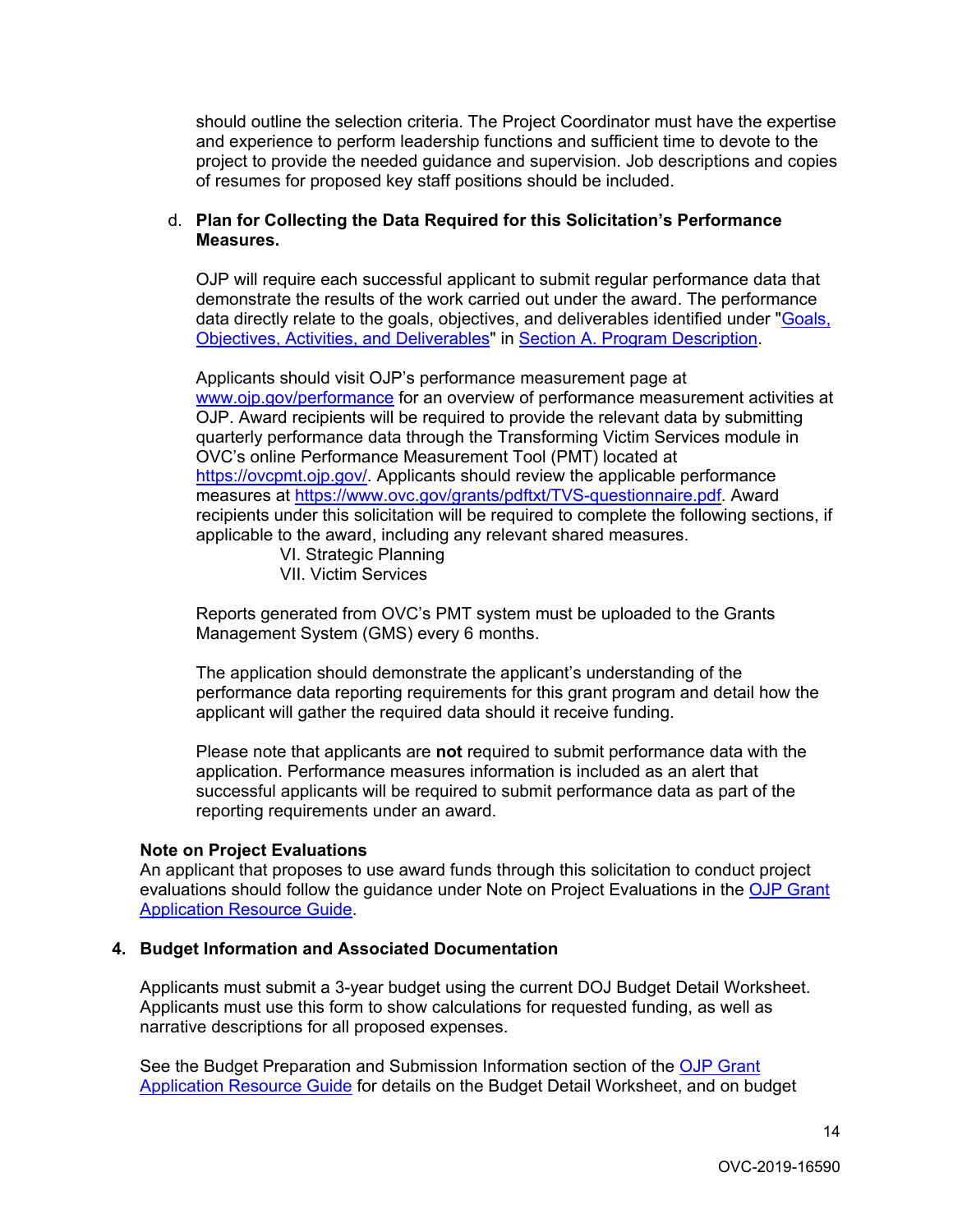information and associated documentation, such as information on proposed subawards, proposed procurement contracts under awards, and pre-agreement costs.

#### **5. Indirect Cost Rate Agreement**

See the Budget Preparation and Submission Information section of the [OJP Grant](https://www.ojp.gov/funding/Apply/Resources/Grant-App-Resource-Guide.htm)  [Application Resource Guide](https://www.ojp.gov/funding/Apply/Resources/Grant-App-Resource-Guide.htm) for information.

#### **6. Tribal Authorizing Resolution (if applicable)**

An application in response to this solicitation may require inclusion of information related to a tribal authorizing resolution. See the **OJP Grant Application Resource Guide** for information on tribal authorizing resolutions.

#### **7. Financial Management and System of Internal Controls Questionnaire (including applicant disclosure of high-risk status)**

Every OJP applicant (other than an individual applying in his or her personal capacity) is required to download, complete, and submit the OJP Financial Management and System of Internal Controls Questionnaire (Questionnaire) at <https://ojp.gov/funding/Apply/Resources/FinancialCapability.pdf>as part of its application.

 instructions for this Questionnaire. See the [OJP Grant Application Resource Guide](https://www.ojp.gov/funding/Apply/Resources/Grant-App-Resource-Guide.htm) for additional information and submission

#### **8. Disclosure of Lobbying Activities**

Each applicant must complete and submit this information. See the OJP Grant Application [Resource Guide](https://www.ojp.gov/funding/Apply/Resources/Grant-App-Resource-Guide.htm) for additional information and submission instructions for this disclosure.

### **9. Applicant Disclosure of Pending Applications**

 Each applicant is to disclose whether it has (or is proposed as a subrecipient under) any solicitation, <u>and</u> (2) would cover any identical cost items outlined in the budget submitted to pending applications for federally funded grants or cooperative agreements that (1) include requests for funding to support the same project being proposed in the application under this OJP as part of the application under this solicitation. For additional information on the submission requirements for this disclosure, see the [OJP Grant Application Resource](https://www.ojp.gov/funding/Apply/Resources/Grant-App-Resource-Guide.htm)  [Guide.](https://www.ojp.gov/funding/Apply/Resources/Grant-App-Resource-Guide.htm)

DOJ recognizes that tribes may have multiple federally funded grants to support their various crime victim service programs. Tribes should identify ways to leverage existing funding sources and must ensure there is no duplication of services or activities occurring across grants. Applicants CANNOT request funding that will duplicate other efforts underway or proposed in another pending federally funded grant. Instead, applicants should propose objectives and activities that will develop new programs, better coordinate existing efforts, or expand and enhance existing programs.

#### **10. Applicant Disclosure and Justification – DOJ High Risk Grantees[2](#page-14-0) (if applicable)**  An applicant that is designated as a DOJ High Risk Grantee is to submit, as a separate attachment to its application, information that OJP will use, among other pertinent information, to determine whether it will consider or select the application for an award under

<span id="page-14-0"></span> $\overline{a}$  $^2$  A "DOJ High Risk Grantee" is a recipient that has received a DOJ High-Risk designation based on a documented history of unsatisfactory performance, financial instability, management system or other internal control deficiencies, or noncompliance with award terms and conditions on prior awards, or that is otherwise not responsible.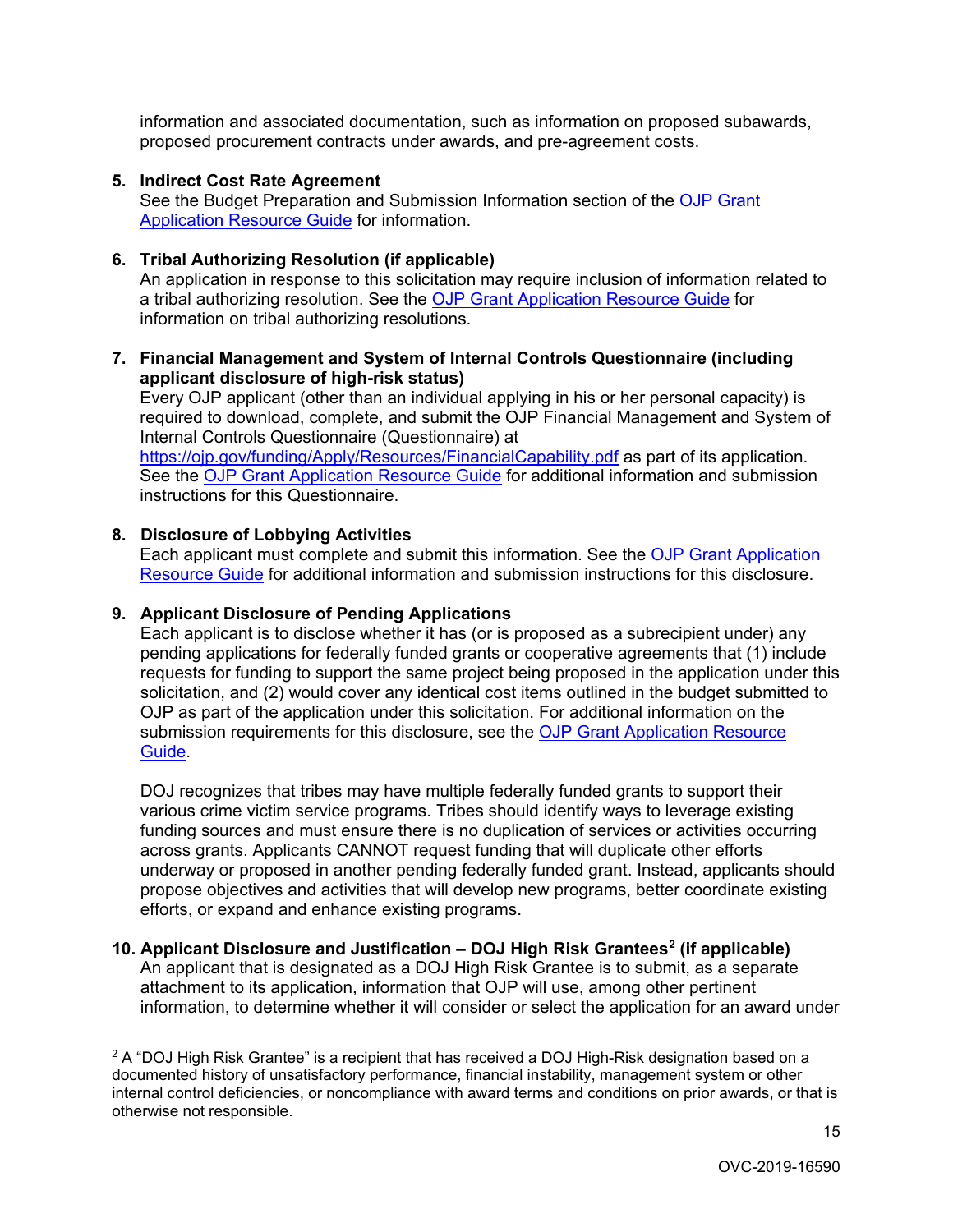this solicitation. The file should be named "DOJ High Risk Grantee Applicant Disclosure and Justification." (See, also, "Review Process," below, under Section E. Application Review Information, for a brief discussion of how such information may be considered in the application review process.) See the [OJP Grant Application Resource Guide](https://www.ojp.gov/funding/Apply/Resources/Grant-App-Resource-Guide.htm) for additional information and submission instructions for this disclosure.

#### **11. Research and Evaluation Independence and Integrity**

If an application proposes research (including research and development) and/or evaluation, the applicant must demonstrate research/evaluation independence and integrity, including appropriate safeguards, before it may receive award funds. For additional information regarding demonstrating research/evaluation independence and integrity, including appropriate safeguards, see the [OJP Grant Application Resource Guide.](https://www.ojp.gov/funding/Apply/Resources/Grant-App-Resource-Guide.htm)

#### **12. Disclosure of Process Related to Executive Compensation**

An applicant that is a nonprofit organization may be required to make certain disclosures relating to the processes it uses to determine the compensation of its officers, directors, trustees, and key employees.

Under certain circumstances, a nonprofit organization that provides unreasonably high compensation to certain persons may subject both the organization's managers and those who receive the compensation to additional federal taxes. A rebuttable presumption of the reasonableness of a nonprofit organization's compensation arrangements, however, may be available if the nonprofit organization satisfied certain rules set out in Internal Revenue Service (IRS) regulations with regard to its compensation decisions.

Each applicant nonprofit organization must state at the time of its application (question 9c in the "OJP Financial Management and System of Internal Controls Questionnaire" located at<https://ojp.gov/funding/Apply/Resources/FinancialCapability.pdf>and mentioned earlier) whether or not the applicant entity believes (or asserts) that it currently satisfies the requirements of 26 C.F.R. 53.4958-6 (which relate to establishing or invoking a rebuttable presumption of reasonableness of compensation of certain individuals and entities).

A nonprofit organization that states in the questionnaire that it believes (or asserts) that it has satisfied the requirements of 26 C.F.R. 53.4958-6 must then disclose, in an attachment to its application (to be titled "Disclosure of Process Related to Executive Compensation"), the process used by the applicant nonprofit organization to determine the compensation of its officers, directors, trustees, and key employees (together, "covered persons").

At a minimum, the disclosure must describe in pertinent detail: (1) the composition of the body that reviews and approves compensation arrangements for covered persons; (2) the methods and practices used by the applicant nonprofit organization to ensure that no individual with a conflict of interest participates as a member of the body that reviews and approves a compensation arrangement for a covered person; (3) the appropriate data as to comparability of compensation that is obtained in advance and relied upon by the body that reviews and approves compensation arrangements for covered persons; and (4) the written or electronic records that the applicant organization maintains as concurrent documentation of the decisions with respect to compensation of covered persons made by the body that reviews and approves such compensation arrangements, including records of deliberations and of the basis for decisions.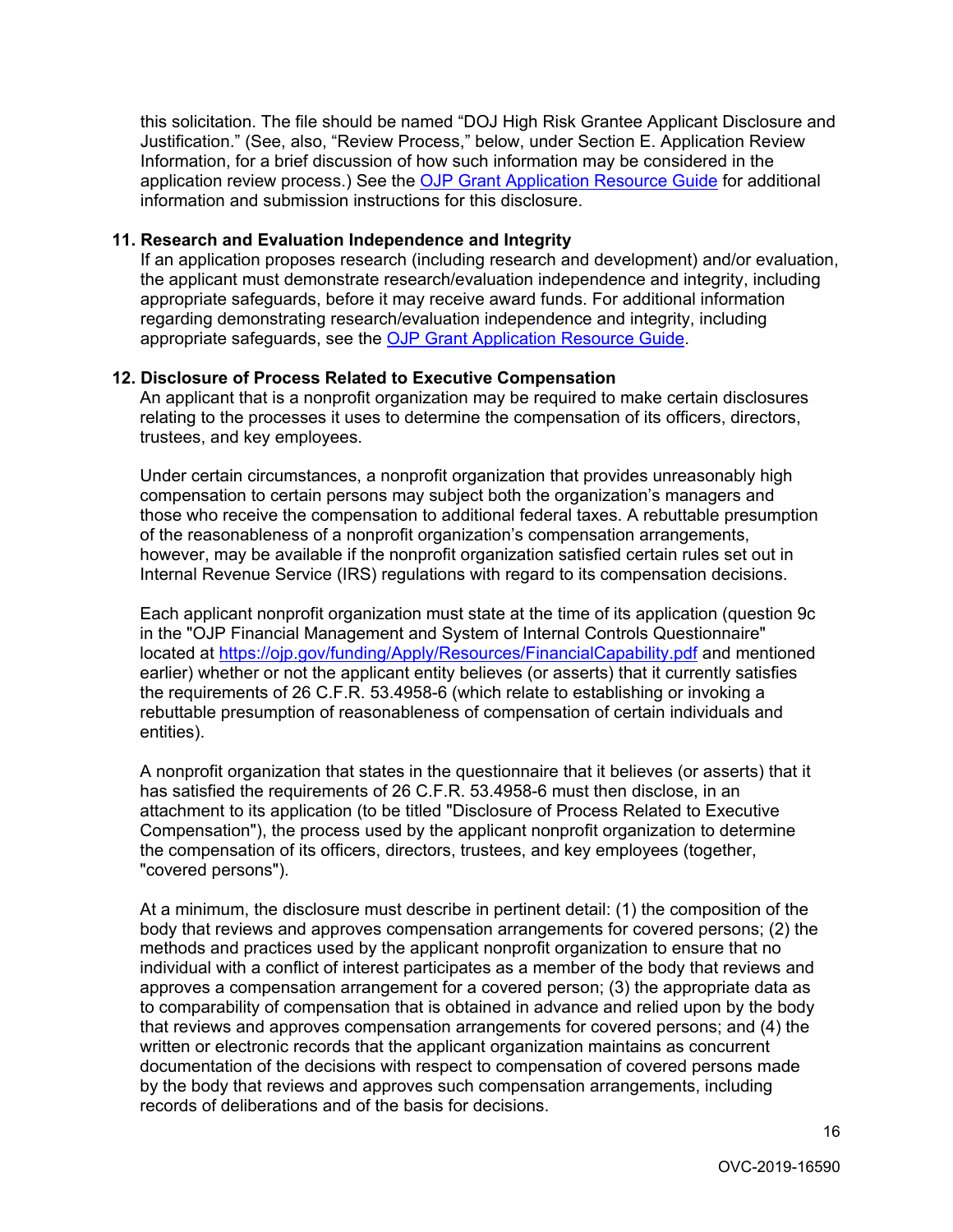For purposes of the required disclosure, the following terms and phrases have the meanings set out by the IRS for use in connection with 26 C.F.R. 53.4958-6: officers, directors, trustees, key employees, compensation, conflict of interest, appropriate data as to comparability, adequate documentation, and concurrent documentation.

Applicant nonprofit organizations should note that following receipt of an appropriate request, OJP may be authorized or required by law to make information submitted to satisfy this requirement available for public inspection. Also, a recipient may be required to make a prompt supplemental disclosure after the award in certain circumstances (e.g., changes in the way the organization determines compensation).

#### <span id="page-16-0"></span>**How To Apply ([Grants.gov](https://Grants.gov))**

Applicants must register in and submit applications through [Grants.gov,](https://www.grants.gov/) a primary source to find federal funding opportunities and apply for funding. Find information on how to apply in response to this solicitation in the [OJP Grant Application Resource Guide.](https://www.ojp.gov/funding/Apply/Resources/Grant-App-Resource-Guide.htm)

#### **Registration and Submission Steps**

Applicants will need the following identifying information when searching for the funding opportunity on [Grants.gov.](https://Grants.gov)

• 16.841, titled Tribal Victim Services Set-Aside Program

Some OJP solicitations posted to [Grants.gov](https://Grants.gov) contain multiple purpose areas, denoted by the individual Competition ID. If applying to a solicitation with multiple Competition IDs, select the appropriate Competition ID for the intended purpose area of the application:

- OVC-2019-16610 Purpose Area 1: Establishment of a New Victim Service Program
- Service Program • OVC-2019-16611 – Purpose Area 2: Coordination and Expansion of Existing Victim

For information on each registration and submission step, see the OJP Grant Application [Resource Guide.](https://www.ojp.gov/funding/Apply/Resources/Grant-App-Resource-Guide.htm)

# <span id="page-16-1"></span>**E. Application Review Information**

#### <span id="page-16-2"></span>**Review Criteria**

Applications that meet basic minimum requirements will be evaluated by reviewers using the following criteria:

- 1. Description of the Issue (25%)
- 2. Project Design and Implementation (30%)
- 3. Capabilities and Competencies (20%)
- 4. Plan for Collecting the Data Required for this Solicitation's Performance Measures (5%)
- 5. Budget (20%): complete, cost effective, and allowable (e.g., reasonable, allocable, and necessary for project activities). Budget Detail Worksheets and Budget Narratives should demonstrate generally how applicants will maximize cost effectiveness of grant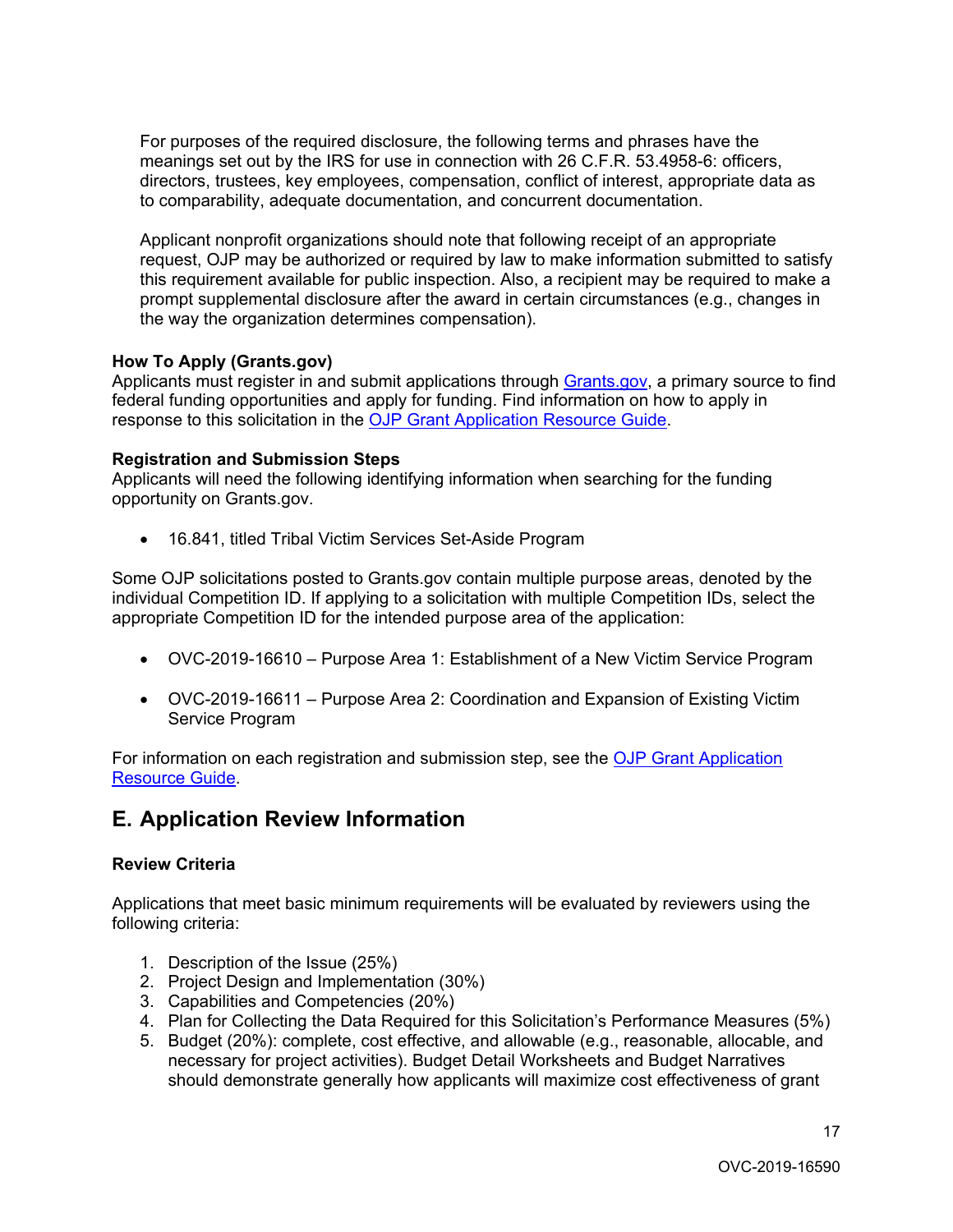expenditures. The Budget Detail Worksheet should demonstrate cost effectiveness in relation to potential alternatives and the goals of the project.<sup>3</sup>

#### <span id="page-17-0"></span>**Review Process**

OJP is committed to ensuring a fair and open process for making awards. OVC reviews the application to make sure that the information presented is reasonable, understandable, measurable, and achievable, as well as consistent with the solicitation. See the [OJP Grant](https://www.ojp.gov/funding/Apply/Resources/Grant-App-Resource-Guide.htm)  [Application Resource Guide](https://www.ojp.gov/funding/Apply/Resources/Grant-App-Resource-Guide.htm) for information on the application review process for this solicitation.

 Federal Awardee Performance and Integrity Information System, FAPIIS). In addition, if OJP anticipates that an award will exceed \$250,000 in federal funds, OJP also must review and consider any information about the applicant that appears in the non-public segment of the integrity and performance system accessible through SAM (currently, the

 **Important note on FAPIIS:** An applicant, at its option, may review and comment on any information about itself that currently appears in FAPIIS and was entered by a federal awarding agency. OJP will consider any such comments by the applicant, in addition to the other information in FAPIIS, in its assessment of the risk posed by the applicant.

Absent explicit statutory authorization or written delegation of authority to the contrary, all final award decisions will be made by the Assistant Attorney General, who may take into account not only peer review ratings and OVC recommendations, but also other factors as indicated in this section.

# <span id="page-17-1"></span>**F. Federal Award Administration Information**

#### <span id="page-17-2"></span>**Federal Award Notices**

See the [OJP Grant Application Resource Guide](https://www.ojp.gov/funding/Apply/Resources/Grant-App-Resource-Guide.htm) for information on award notifications and instructions.

#### <span id="page-17-3"></span>**Administrative, National Policy, and Other Legal Requirements**

 [OJP Grant Application Resource Guide](https://www.ojp.gov/funding/Apply/Resources/Grant-App-Resource-Guide.htm) for additional information on administrative, national OJP strongly encourages prospective applicants to review information on post-award legal requirements and common OJP award conditions **prior** to submitting an application. See the policy, and other legal requirements.

#### <span id="page-17-4"></span>**Information Technology (IT) Security Clauses**

An application in response to this solicitation may require inclusion of information related to information technology security. See the [OJP Grant Application Resource Guide](https://www.ojp.gov/funding/Apply/Resources/Grant-App-Resource-Guide.htm) for information on information technology security.

#### <span id="page-17-5"></span>**General Information about Post-Federal Award Reporting Requirements**

In addition to the deliverables described in [Section A. Program Description,](#page-4-0) any recipient of an award under this solicitation will be required to submit certain reports and data.

<span id="page-17-6"></span> $\overline{a}$  $^3$  Generally speaking, a reasonable cost is a cost that, in its nature or amount, does not exceed that which would be incurred by a prudent person under the circumstances prevailing at the time the decision was made to incur the costs.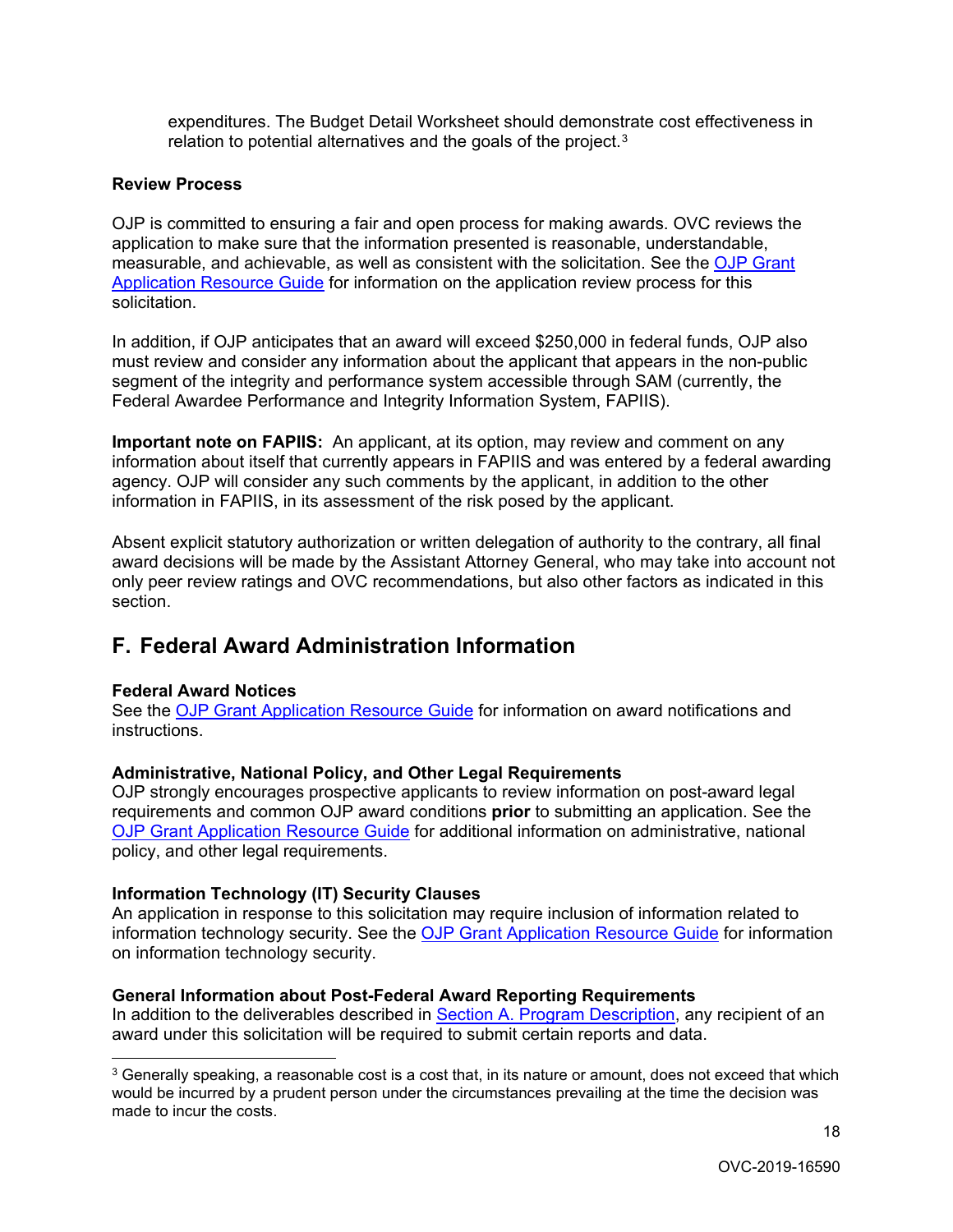Required reports. Recipients typically must submit quarterly financial reports, quarterly performance measurement reports, and semiannual progress reports, final financial and progress reports, and, if applicable, an annual audit report in accordance with the Part 200 Uniform Requirements or specific award conditions. Future awards and fund drawdowns may be withheld if reports are delinquent. (In appropriate cases, OJP may require additional reports.)

See the <u>OJP Grant Application Resource Guide</u> for additional information on specific postaward reporting requirements, including performance measures data.

# <span id="page-18-0"></span>**G. Federal Awarding Agency Contact(s)**

For OJP contact(s), see page 3.

<span id="page-18-1"></span>For contact information for [Grants.gov](https://Grants.gov), see page 2.

# **H. Other Information**

#### <span id="page-18-2"></span>**Freedom of Information and Privacy Act (5 U.S.C. 552 and U.S.C. 552a)**

[Application Resource Guide](https://www.ojp.gov/funding/Apply/Resources/Grant-App-Resource-Guide.htm) for information on DOJ and OJP processes with regard to All applications submitted to OJP (including all attachments to applications) are subject to the federal Freedom of Information Act (FOIA) and to the Privacy Act. See the [OJP Grant](https://www.ojp.gov/funding/Apply/Resources/Grant-App-Resource-Guide.htm)  application information requested pursuant to FOIA.

#### <span id="page-18-3"></span>**Provide Feedback to OJP**

To assist OJP in improving its application and award processes, OJP encourages applicants to provide feedback on this solicitation, the application submission process, and/or the application review process. See the [OJP Grant Application Resource Guide](https://www.ojp.gov/funding/Apply/Resources/Grant-App-Resource-Guide.htm) for information on providing solicitation feedback to OJP.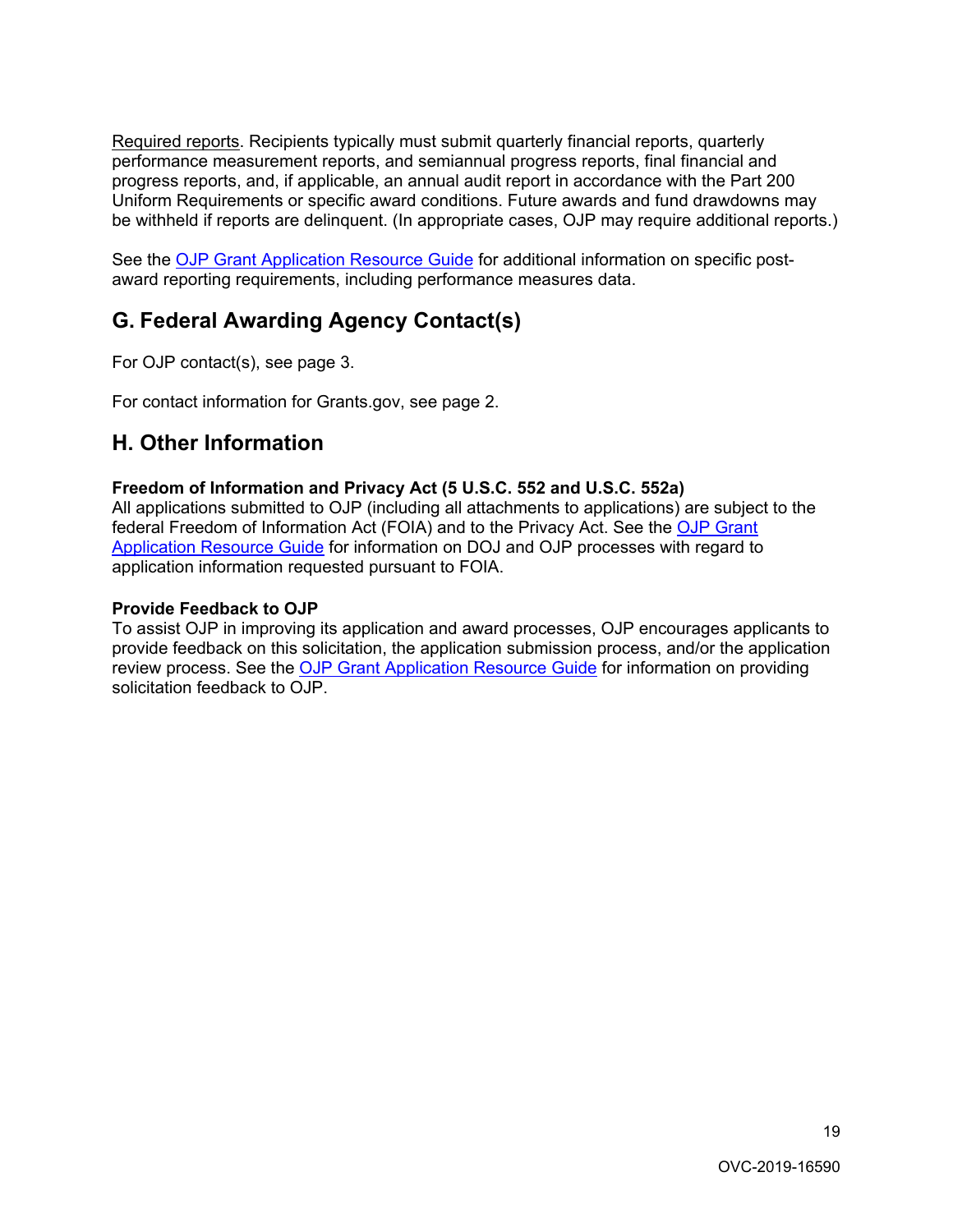#### **Appendix A: Allowable and Unallowable Costs Chart**

#### *Office for Victims of Crime FY 2019 Tribal Victim Services Set-Aside Program Examples of Allowable and Unallowable Costs*

 *Services Set-Aside (VSSA) Program grant funds can and cannot be used. This is not an exhaustive list, and OVC will review all This document provides examples of activities, services, and items for which Office for Victims of Crime (OVC) Tribal Victim proposed costs in the context of each grant proposal.* 

*Notice: OVC grant funds must supplement, not supplant, existing funding. In other words, you may not substitute OVC grant funds in place of tribal, state, or local funding that is otherwise available for victim services. See [DOJ Financial Guide, section 2.3.](https://ojp.gov/financialguide/doj/pdfs/DOJ_FinancialGuide.pdf)* [For example, if your tribe spends \$100,000 per year on victim services, you may not decrease this funding to \$50,000 because you receive a \$50,000 OVC grant. (Changes in spending due to considerations other than receipt of OJP grant funds – e.g., jurisdictionwide budget reductions across all programs – are not considered supplanting.)]

<span id="page-19-0"></span> be broken down into various costs in the budget categories below, include, but are not limited to: Funding under this solicitation may be used for a wide-range of victim service related activities. These allowable activities, which can

- development, implementation, and expansion of victim service programs; • Needs assessment – assessing the victim service needs of the community to inform the planning,
- Strategic planning developing a strategic plan that will guide the development, implementation, and expansion of victim service programs;
- • Program development developing victim service programs *based on the documented victim assistance needs of the community (Note: For example Applicants should include, a community needs assessment relevant to the request, statistics, etc.)*;
- Program implementation implementing victim service programs *based on the documented victim assistance needs of thecommunity*;
- Program expansion including:
	- • expanding *types of services* provided to victims (such as crisis intervention, allowable legal support, forensic medical related to their underlying victimization, etc.); services, court-based advocacy, law enforcement- or prosecution-based victim services, bilingual/multilingual advocacy, healing/cultural practices, mental health services, victim advocacy, forensic interviewing of children, transportation services for victims of crime, emergency services, substance abuse treatment for victims when
	- who were victimized as children/adolescents); and/or • expanding *populations served* (such as children, older adults, individuals with disabilities, male victims, adults
	- related crisis; financial crimes; child abuse and neglect, including physical and sexual abuse and exploitation; sexual and physical assault; homicide; cyber-crimes; etc.). • expanding the *types of crime* addressed (such as human trafficking; victimization as a result of opioid/drug-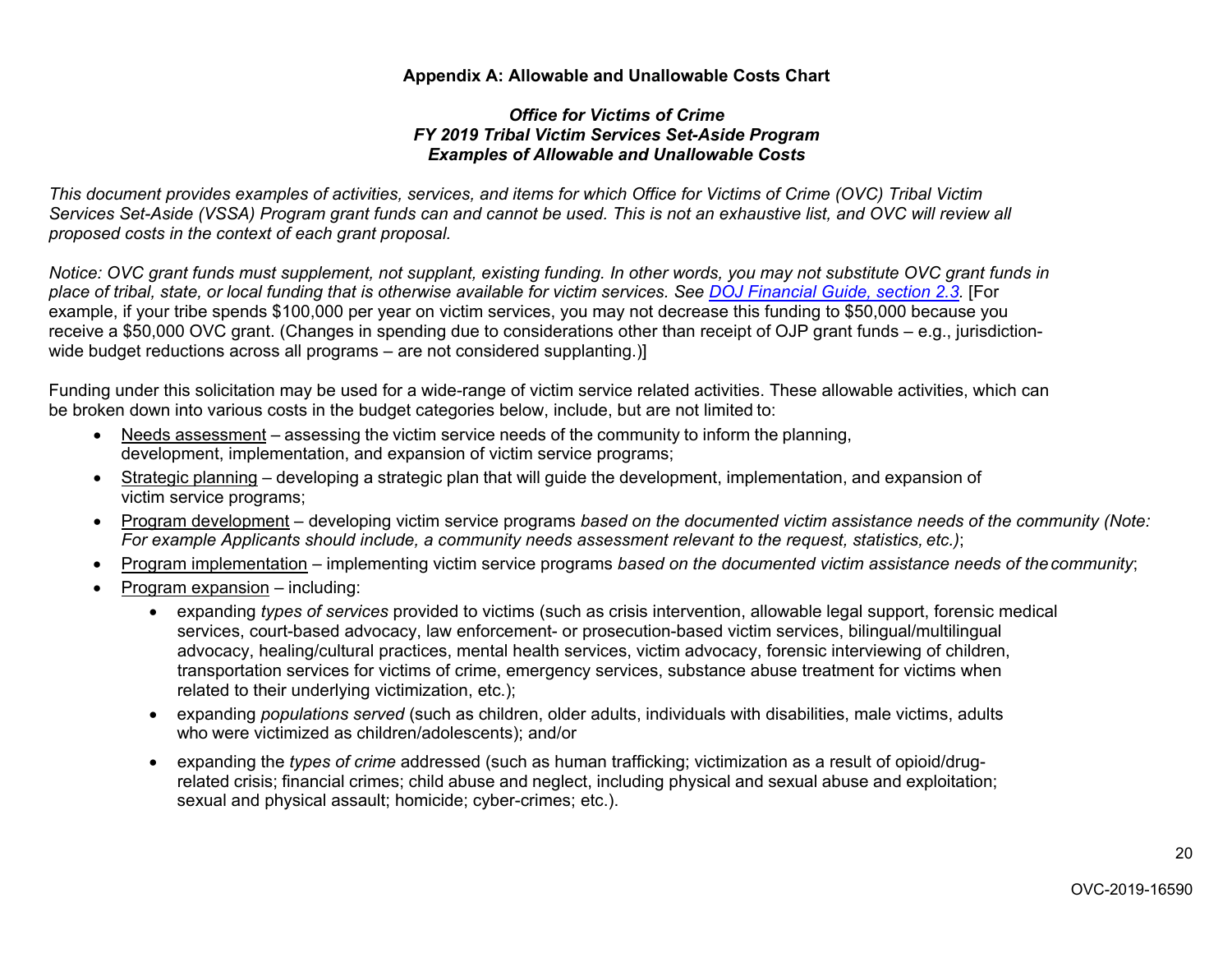#### *HOW TO USE THIS DOCUMENT*

- Determine the victim service activities that will be undertaken through this grant.
- Use the chart below as a guide to breakdown these activities into specific costs and assign them to the appropriate cost categories in the required budget detail worksheet.
- Use your tribe or organization's policies and procedures to determine parameters of specific costs (e.g., how to determineappropriate market rates in your area).
- Use [DOJ's Grants Financial Guide](https://ojp.gov/financialguide/DOJ/index.htm) as a resource for your budget-related questions.
- The cost categories provided in this chart reflect [DOJ's Budget Detail Worksheet](https://ojp.gov/funding/Apply/Forms/BudgetDetailWorksheet.htm) categories. The [Budget](https://ojp.gov/funding/Apply/Forms/BudgetDetailWorksheet.htm) [Detail Worksheet](https://ojp.gov/funding/Apply/Forms/BudgetDetailWorksheet.htm) can be found online in two formats—Excel and PDF—and provides additional information, including a sample budget that may further assist you in developing your preliminary budget.
- When considering whether costs are allowable through this grant program, use these two questions as a guide:
	- o *Is this cost related to supporting or assisting crime victims?*
	- o *How does this expense help crime victims?*

# **A. Personnel**

Personnel Costs: Award funds may be used to pay the salary for full- and part-time employees who will spend their time and effort providing services to victims of crime. Applicants must follow provisions included in the DOJ Grants Financial Guide [\(3.9 Allowable Costs, Compensation for Personal Services\)](https://ojp.gov/financialguide/DOJ/PostawardRequirements/chapter3.9b.htm) and the Uniform Administrative Requirements, Cost Principles, and Audit Requirements for Federal Awards ("Part 200 Uniform Requirements," [2 C.F.R. § 200.428\)](http://www.ecfr.gov/cgi-bin/retrieveECFR?gp&SID=870db2718d81511f58f280c0fdc0957d&n=pt2.1.200&r=PART&ty=HTML&se2.1.200_1428).

| <b>Cost</b><br>Category | <b>Allowable Cost Examples</b>                                                                                                                                                                                                                                                                                                                                                                                                                                                                                                                                                                                                                                                                                                                                                                                                                                                                                                                                     | <b>Unallowable Cost Examples</b>                                                                                                                                                                                                                                                                                                                                                                                                                                                                                                                                                                                                                                                                                                                                                                                                                                                                                                                                                                            |
|-------------------------|--------------------------------------------------------------------------------------------------------------------------------------------------------------------------------------------------------------------------------------------------------------------------------------------------------------------------------------------------------------------------------------------------------------------------------------------------------------------------------------------------------------------------------------------------------------------------------------------------------------------------------------------------------------------------------------------------------------------------------------------------------------------------------------------------------------------------------------------------------------------------------------------------------------------------------------------------------------------|-------------------------------------------------------------------------------------------------------------------------------------------------------------------------------------------------------------------------------------------------------------------------------------------------------------------------------------------------------------------------------------------------------------------------------------------------------------------------------------------------------------------------------------------------------------------------------------------------------------------------------------------------------------------------------------------------------------------------------------------------------------------------------------------------------------------------------------------------------------------------------------------------------------------------------------------------------------------------------------------------------------|
| <b>Personnel</b>        | <u>Types of Costs</u><br>Salary - Compensation paid must be reasonable and<br>consistent with that paid for similar work in the organization.<br>Annual cost of living increases.<br><b>Types of Positions</b><br>Victim advocates, coordinators, specialists, etc. -<br>professionals trained to support crime victims (e.g., counsel<br>victims, offer emotional support, provide information,<br>accompany victims, staff crisis hotlines, run support groups).<br><b>Case managers</b> – provide follow-up care and<br>identify, coordinate, and link victims to services.<br><b>Program coordinators</b> – personnel that lead multidisciplinary<br>team efforts, for example Sexual Assault Nurse Examiner-Sexual<br>Assault Response Teams (SANE-SART), and child protection<br>teams (for cases involving child abuse and neglect).<br><b>Outreach coordinators</b> – personnel who work to increase<br>public awareness of the victim services available. | • Time not allocable to grant activities. Recipients must track<br>staff time spent on grant activities. Time not spent on grant-related<br>activities (i.e., not allocable to the grant) may not be charged to<br>grant funds.<br>For example, if the Executive Director is expected to spend<br>only 30% of their time on grant activities, salary for the position<br>should be budgeted at 30% of annual salary.<br>The recipient must keep documentation (e.g., timesheets) that<br>show the Executive Director's time spent on grant activities,<br>and this documentation must be consistent with the amount of<br>grant funds obligated, expended, and drawn down for those<br>activities.<br>If the Executive Director ends up only spending 20% of their<br>time on grant activities, the grantee may only obligate, expend,<br>and draw down funds commensurate with that, and not the full<br>30% budgeted.<br>• Personnel activities that include:<br>grant writing, fundraising, or lobbying; |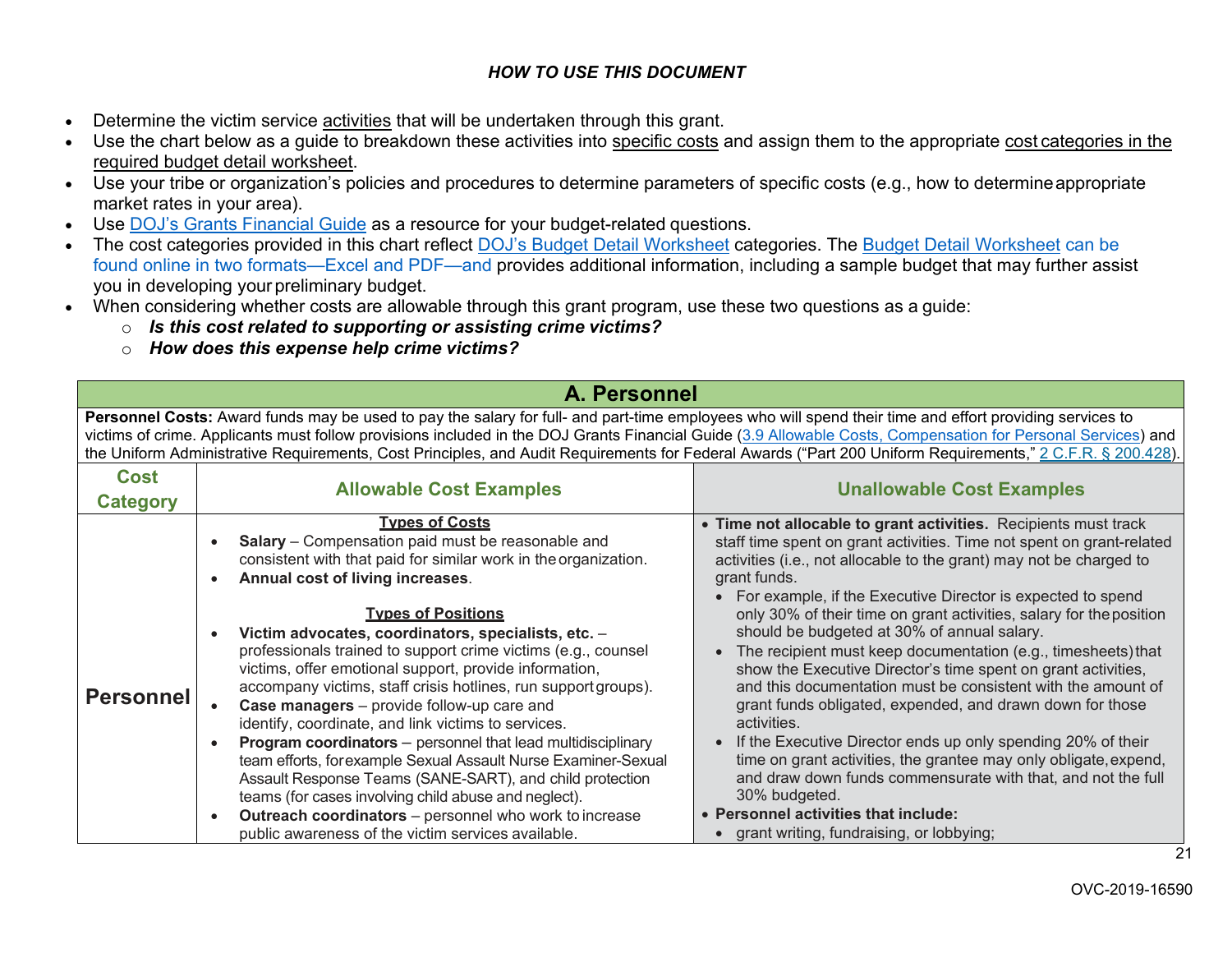| <b>Executive and administrative staff (Note: These</b><br>$\bullet$<br>typically are budgeted as a percent of salary, if they will<br>not work full-time on the grant):<br>• Executive directors, administrators, or other senior<br>management positions to provide supervision for direct<br>victim services staff.<br>• Administrative support personnel who support grant-<br>related activities such as: data entry/statistics, grant<br>financial reporting, preparation of financial documents such<br>as reimbursement claims, preparation and submission of<br>required grant reports, etc.<br>Specialized on-staff professionals:<br>$\bullet$<br>• Forensic interviewers (e.g., for a child advocacy center);<br>• Mental health professionals qualified to provide mental<br>health services (e.g., psychologists, social workers,<br>counselors);<br>• Medical providers to provide medical services to crime<br>victims directly related to the survivors victimization that are<br>not covered by other sources.<br>• Attorneys to provide legal services for victims of crime on<br>issues related to the underlying victimization. For example,<br>representing victims seeking a protective order, family law<br>matters (e.g., divorce, custody, and child support), housing,<br>employment, bankruptcy, and crime victims' rights<br>enforcement.<br>Performance-based salary bonuses to the extent that such<br>$\bullet$<br>salary increases are generally available to all personnel of the<br>grantee organization and consistent with the organization's<br>established policies and procedures. | providing services directed not to victims of crime, but rather,<br>that are provided on the basis of a person's status as<br>someone who has been accused or convicted of committing a<br>crime. For example, prisoner re-entry services; offender drug<br>and alcohol treatment, offender behavioral health or vocational<br>counseling; sex offender management or treatment; batterer<br>intervention; anger management.<br>investigation, prosecution, court, and corrections positions,<br>such as law enforcement officers, criminal investigators,<br>prosecutors, pre-trial services officers, probation officers,<br>judges, clerks, and court administrators. (This does not<br>preclude an investigative, prosecution, court, or corrections<br>agency from using grant funds to employ personnel to provide<br>victim services - for example, a victim advocate within a<br>prosecutor's office.)<br>• Criminal defense or tort actions.<br>• Temporary personnel for vacant key positions under the grant,<br>(unless prior approval has been given by OVC).<br>$\bullet$ |
|---------------------------------------------------------------------------------------------------------------------------------------------------------------------------------------------------------------------------------------------------------------------------------------------------------------------------------------------------------------------------------------------------------------------------------------------------------------------------------------------------------------------------------------------------------------------------------------------------------------------------------------------------------------------------------------------------------------------------------------------------------------------------------------------------------------------------------------------------------------------------------------------------------------------------------------------------------------------------------------------------------------------------------------------------------------------------------------------------------------------------------------------------------------------------------------------------------------------------------------------------------------------------------------------------------------------------------------------------------------------------------------------------------------------------------------------------------------------------------------------------------------------------------------------------------------------------------------------------------------------------|-----------------------------------------------------------------------------------------------------------------------------------------------------------------------------------------------------------------------------------------------------------------------------------------------------------------------------------------------------------------------------------------------------------------------------------------------------------------------------------------------------------------------------------------------------------------------------------------------------------------------------------------------------------------------------------------------------------------------------------------------------------------------------------------------------------------------------------------------------------------------------------------------------------------------------------------------------------------------------------------------------------------------------------------------------------------------------------------|
|---------------------------------------------------------------------------------------------------------------------------------------------------------------------------------------------------------------------------------------------------------------------------------------------------------------------------------------------------------------------------------------------------------------------------------------------------------------------------------------------------------------------------------------------------------------------------------------------------------------------------------------------------------------------------------------------------------------------------------------------------------------------------------------------------------------------------------------------------------------------------------------------------------------------------------------------------------------------------------------------------------------------------------------------------------------------------------------------------------------------------------------------------------------------------------------------------------------------------------------------------------------------------------------------------------------------------------------------------------------------------------------------------------------------------------------------------------------------------------------------------------------------------------------------------------------------------------------------------------------------------|-----------------------------------------------------------------------------------------------------------------------------------------------------------------------------------------------------------------------------------------------------------------------------------------------------------------------------------------------------------------------------------------------------------------------------------------------------------------------------------------------------------------------------------------------------------------------------------------------------------------------------------------------------------------------------------------------------------------------------------------------------------------------------------------------------------------------------------------------------------------------------------------------------------------------------------------------------------------------------------------------------------------------------------------------------------------------------------------|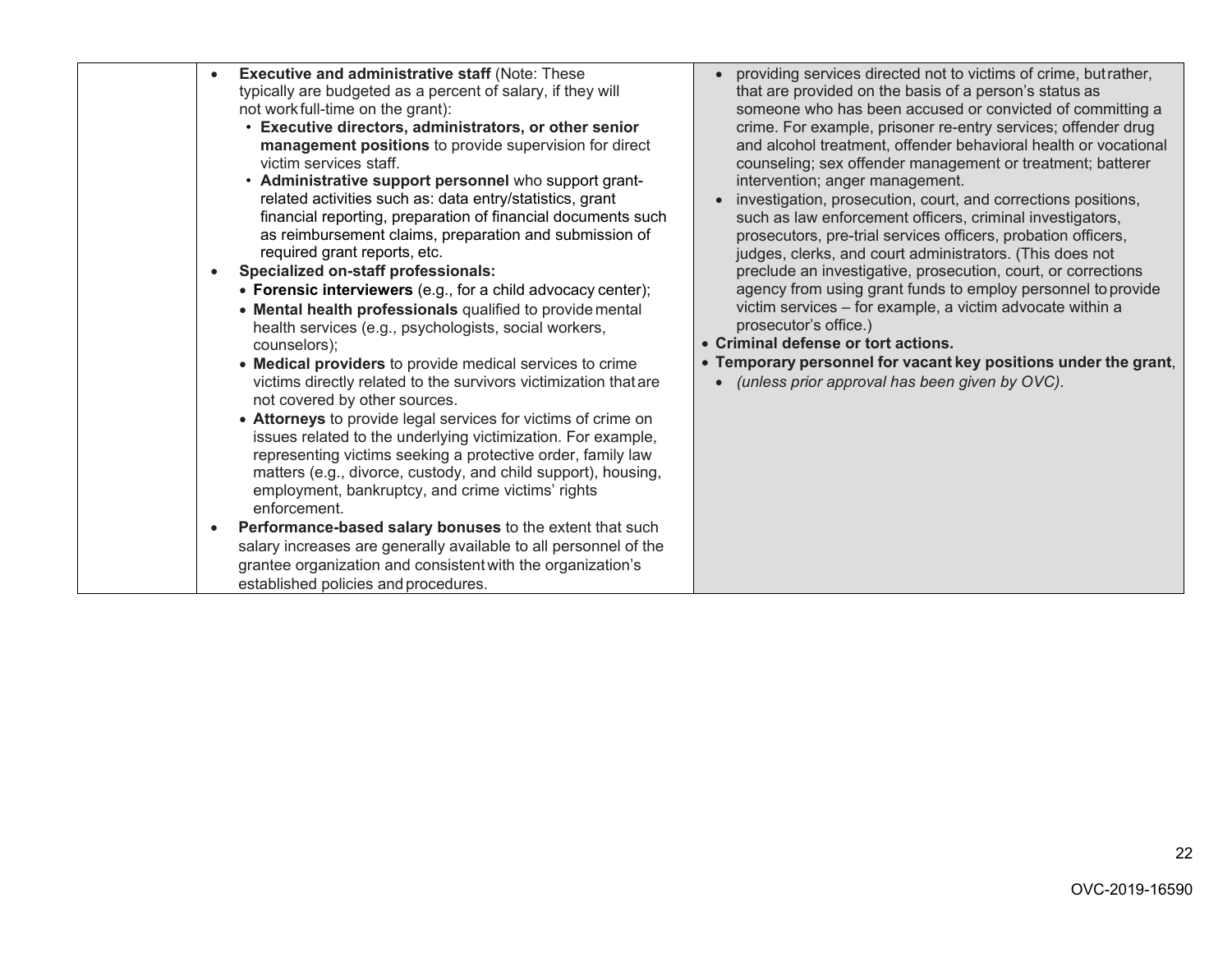|                                                                                                                                                                                                                                                                                                                                                                                                                                                                   | <b>B. Fringe Benefits</b>                                                                                                                                                                                                                                                                                                                                                |                                                                                        |  |  |
|-------------------------------------------------------------------------------------------------------------------------------------------------------------------------------------------------------------------------------------------------------------------------------------------------------------------------------------------------------------------------------------------------------------------------------------------------------------------|--------------------------------------------------------------------------------------------------------------------------------------------------------------------------------------------------------------------------------------------------------------------------------------------------------------------------------------------------------------------------|----------------------------------------------------------------------------------------|--|--|
| Fringe Benefits: Allowances and services provided in compensation in addition to regular salaries and wages. Fringe benefits costs must be reasonable, and<br>are allowable to the extent required by law, agreement, or established policy of the grantee. Applicants must follow provisions included in the DOJ Grants<br>Financial Guide (3.9 Allowable Costs, Compensation for Personal Services) and the Part 200 Uniform Requirements (2 C.F.R. § 200.431). |                                                                                                                                                                                                                                                                                                                                                                          |                                                                                        |  |  |
| <b>Cost</b><br><b>Category</b>                                                                                                                                                                                                                                                                                                                                                                                                                                    | <b>Allowable Cost Examples</b>                                                                                                                                                                                                                                                                                                                                           | <b>Unallowable Cost Examples</b>                                                       |  |  |
| <b>Fringe</b><br><b>Benefits</b>                                                                                                                                                                                                                                                                                                                                                                                                                                  | <b>Worker's Compensation Insurance</b><br>Unemployment Insurance<br>$\bullet$<br>Health Insurance (e.g., employee health plan contribution,<br>dental, vision)<br>• Federal Insurance Contributions Act (FICA) taxes (Employer<br>share for Medicare and social security)<br><b>Retirement/Pension Contribution</b><br><b>Employee Support Program</b><br>Life Insurance | <b>Profit sharing</b><br>Fringe benefits associated with any unallowable salary costs. |  |  |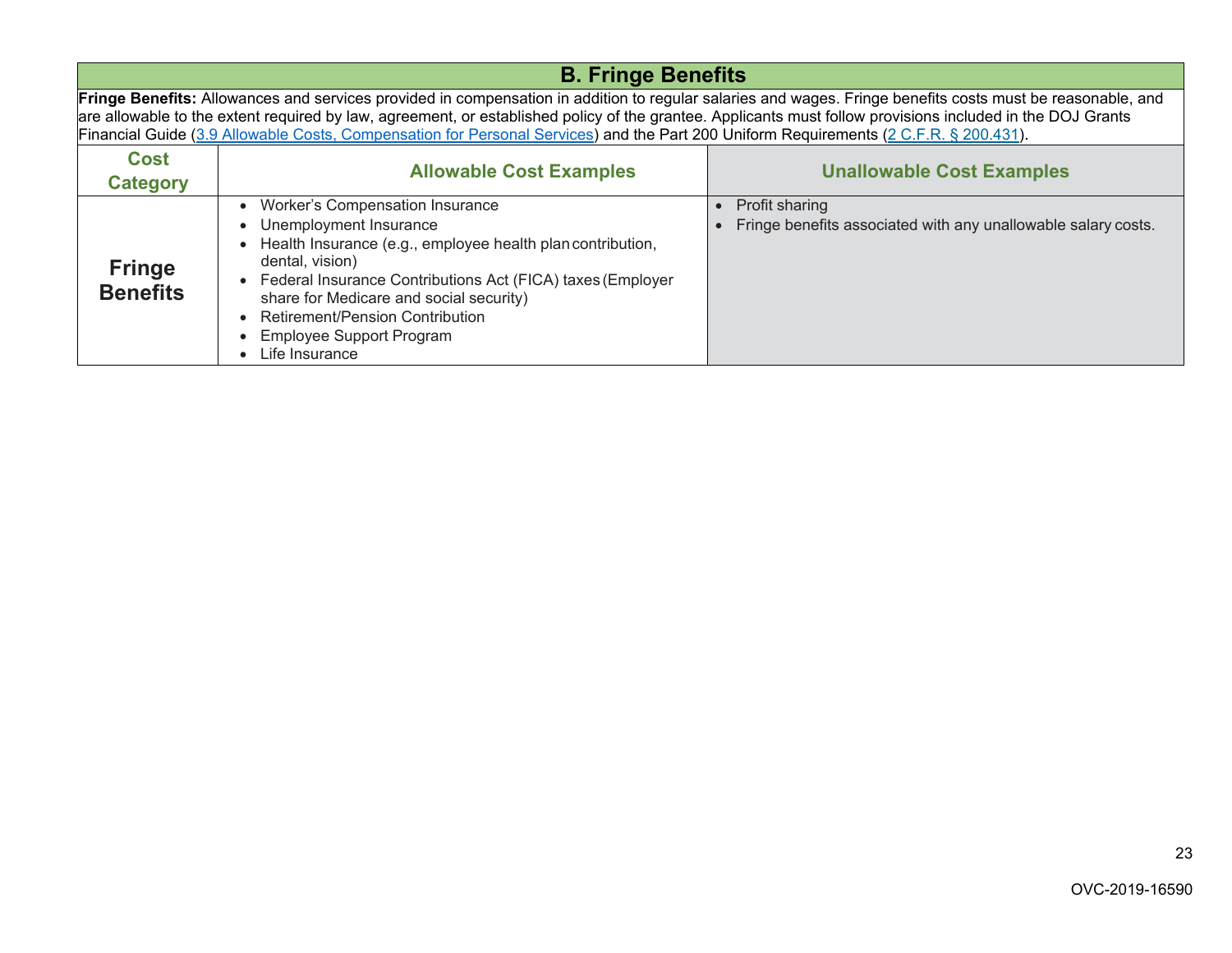| C. Travel                                                                                                                                                                                                                                                                                                                                                                                                                                                                                      |                                                                                                                                                                                                                                                                                                                                                                                                                                                                               |                                                                                          |
|------------------------------------------------------------------------------------------------------------------------------------------------------------------------------------------------------------------------------------------------------------------------------------------------------------------------------------------------------------------------------------------------------------------------------------------------------------------------------------------------|-------------------------------------------------------------------------------------------------------------------------------------------------------------------------------------------------------------------------------------------------------------------------------------------------------------------------------------------------------------------------------------------------------------------------------------------------------------------------------|------------------------------------------------------------------------------------------|
| Travel: Travel costs are the expenses for transportation, lodging, subsistence, and related items incurred by employees who are in travel status on official<br>business of the non-Federal entity. Grantees must reimburse travel expenses based on their agency travel policy, but at rates that do not exceed the federal per<br>diem rates (found at www.gsa.gov/perdiem) and must follow provisions included in the DOJ Grants Financial Guide (3.9 Allowable Costs, Travel) and the Part |                                                                                                                                                                                                                                                                                                                                                                                                                                                                               |                                                                                          |
|                                                                                                                                                                                                                                                                                                                                                                                                                                                                                                | 200 Uniform Requirements ( $2 \overline{C}$ .F.R. § 200.474).                                                                                                                                                                                                                                                                                                                                                                                                                 |                                                                                          |
| <b>Cost Category</b>                                                                                                                                                                                                                                                                                                                                                                                                                                                                           | <b>Allowable Cost Examples</b>                                                                                                                                                                                                                                                                                                                                                                                                                                                | <b>Unallowable Cost Examples</b>                                                         |
|                                                                                                                                                                                                                                                                                                                                                                                                                                                                                                | Mileage reimbursement for program employees to use their<br>personally owned vehicles to travel to participate in project-related<br>meetings and events, to transport victims to access necessary<br>services, and/or to participate in victimization-related meetings<br>(e.g., with investigators and prosecutors). NOTE: Mileage<br>reimbursement rates for direct services personnel must not<br>$\alpha$ exceed the current federal rate $(\alpha \alpha \alpha \beta)$ | Mileage reimbursement for non-grant-funded personnel or<br>non-grant-related activities. |

| <b>Travel</b> | exceed the current federal rate (www.irs.gov).<br><b>Air travel</b><br>Lodging<br>$\bullet$<br><b>Per diem</b><br>Ground transportation - e.g., rental cars, or rideshare fees<br>such as Uber, Lyft, Zipcar, associated with program activities<br>(e.g., to transport victims to services, for staff to attend<br>training). |  |
|---------------|--------------------------------------------------------------------------------------------------------------------------------------------------------------------------------------------------------------------------------------------------------------------------------------------------------------------------------|--|
|               | Travel costs typically are budgeted for project staff attendance at<br>required OVC and OJP trainings, conferences, and meetings;<br>project staff (and other relevant professionals that are part of<br>victim-serving teams) attendance of victim-related training.                                                          |  |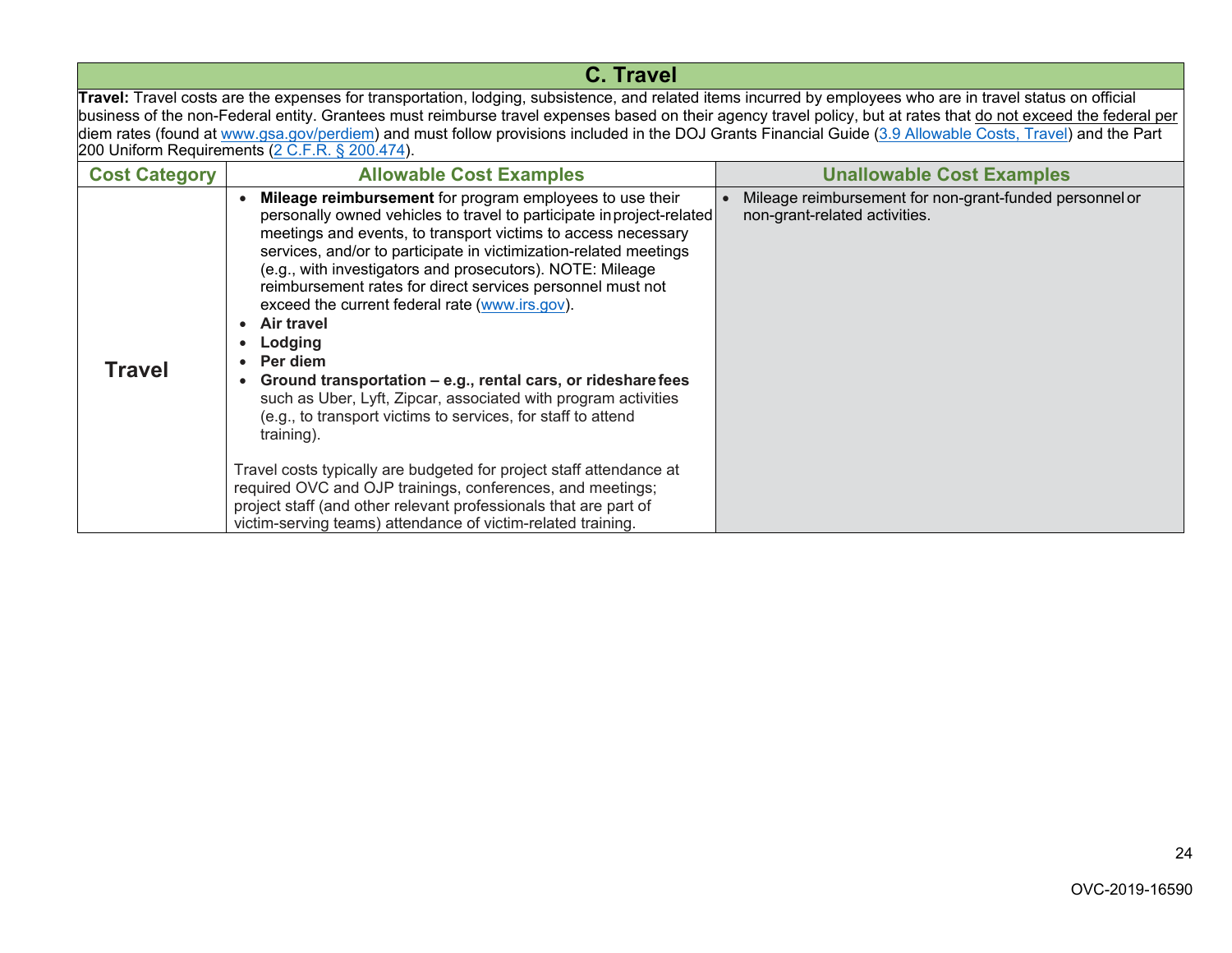| <b>D. Equipment</b>                                                                                                                                                                                                                                                                                                                                                                                                                                                                                                                                                                                                                                                                                                          |                                                                                                                                                                                                                                                                                                                                                                                                                                                                                                                                                                                                                                                                                                                                                                                                                                                                                                                                                                                                                                                                                                                                                                                                                                                                      |                                                                                                                                                                                                                                                                                                                       |
|------------------------------------------------------------------------------------------------------------------------------------------------------------------------------------------------------------------------------------------------------------------------------------------------------------------------------------------------------------------------------------------------------------------------------------------------------------------------------------------------------------------------------------------------------------------------------------------------------------------------------------------------------------------------------------------------------------------------------|----------------------------------------------------------------------------------------------------------------------------------------------------------------------------------------------------------------------------------------------------------------------------------------------------------------------------------------------------------------------------------------------------------------------------------------------------------------------------------------------------------------------------------------------------------------------------------------------------------------------------------------------------------------------------------------------------------------------------------------------------------------------------------------------------------------------------------------------------------------------------------------------------------------------------------------------------------------------------------------------------------------------------------------------------------------------------------------------------------------------------------------------------------------------------------------------------------------------------------------------------------------------|-----------------------------------------------------------------------------------------------------------------------------------------------------------------------------------------------------------------------------------------------------------------------------------------------------------------------|
| Equipment: Award funds can be used to obtain equipment for program staff to use to carry out project activities. All equipment obtained with grant funds<br>must be reasonable and necessary for project purposes. The DOJ Grants Financial Guide (3.7 Property Standards, Equipment) defines Equipment as<br>tangible personal property (including information technology systems) having 1) a useful life of more than one year and 2) a per-unit acquisition cost of<br>\$5,000 or greater (or the organization's capitalization threshold, if it is less than \$5,000). See Part 200 Uniform Requirements (2 C.F.R. § 200.33). If the item<br>does not meet those thresholds, categorize it under the Supplies category. |                                                                                                                                                                                                                                                                                                                                                                                                                                                                                                                                                                                                                                                                                                                                                                                                                                                                                                                                                                                                                                                                                                                                                                                                                                                                      |                                                                                                                                                                                                                                                                                                                       |
| <b>Cost Category</b>                                                                                                                                                                                                                                                                                                                                                                                                                                                                                                                                                                                                                                                                                                         | <b>Allowable Cost Examples</b>                                                                                                                                                                                                                                                                                                                                                                                                                                                                                                                                                                                                                                                                                                                                                                                                                                                                                                                                                                                                                                                                                                                                                                                                                                       | <b>Unallowable Cost Examples</b>                                                                                                                                                                                                                                                                                      |
| <b>Equipment</b>                                                                                                                                                                                                                                                                                                                                                                                                                                                                                                                                                                                                                                                                                                             | Vehicles: a purchased vehicle to transport victims to access necessary<br>$\bullet$<br>services, and/or to participate in meetings pertaining to the program.* (see<br>Contracts section for Leasing)<br>Other modes of transportation (e.g., snowmobile, seaplane, motorized scooter,<br>$\bullet$<br>boat, hovercraft, motorcycle, etc.) necessary to transport victims to access<br>necessary services.*<br>Trailer or mobile homes (purchased) to serve as a location for the<br>$\bullet$<br>provision of victim services.* (See Contracts section for Leasing)                                                                                                                                                                                                                                                                                                                                                                                                                                                                                                                                                                                                                                                                                                 | Equipment to support law enforcement<br>activities (e.g., surveillance equipment,<br>vehicles).<br>Playground equipment, picnic tables, or<br>patio furniture.<br>Equipment to monitor perpetrators of a<br>crime such as Breathalyzers,<br>electronic/GPS monitoring systems, etc.                                   |
|                                                                                                                                                                                                                                                                                                                                                                                                                                                                                                                                                                                                                                                                                                                              | Equipment necessary to complete medical exams for victims (e.g.,<br>$\bullet$<br>forensic medical exams), including: an exam table; alternate light source;<br>colposcope or high definition camera and related forensic photography<br>supplies.<br>Security system equipment (cameras, monitors, door contacts, panic<br>$\bullet$<br>buttons, glass breakers, weapon scanners such as metal detectors, etc.)<br>where reasonable and necessary for certain victim service facilities - for<br>example, at a child advocacy center, domestic violence shelter program,<br>transitional housing facility or units, etc.<br>Remote access equipment (cameras, monitors, etc.) that support the ability<br>$\bullet$<br>of victims of crime to participate remotely in court proceedings related to their<br>victimization (e.g., protection order hearings, bond review hearings, trials,<br>sentencing). A request for remote access equipment requires a judicial<br>determination (legal authorization or policy or procedure) that such equipment<br>may be used in a particular courthouse. Such authorization must be attached<br>with the application.<br>Accounting/financial management software necessary to manage the financial<br>aspects of the award. | Drug testing/urinalysis equipment.<br>Medical equipment that is not directly tied<br>to necessary medical services for victims<br>of crime.<br>Security for Public Buildings (i.e.,<br>Courthouse, Police Stations and other<br>facilities that serve the general public and<br>are not specific to serving victims). |
|                                                                                                                                                                                                                                                                                                                                                                                                                                                                                                                                                                                                                                                                                                                              | *Applicants may request to purchase or lease equipment (vehicles, other modes of transportation, trailer or mobile homes) for use by direct services personnel<br>to transport victims of crime and carry out project-related activities; however, applicants are responsible for demonstrating to OJP that they have selected the<br>most cost effective means of acquiring this equipment by conducting a purchase versus lease analysis.                                                                                                                                                                                                                                                                                                                                                                                                                                                                                                                                                                                                                                                                                                                                                                                                                          |                                                                                                                                                                                                                                                                                                                       |

Costs associated with the transportation of equipment is also an allowable expense, but these costs must be justified (reasonable, necessary, and allocable).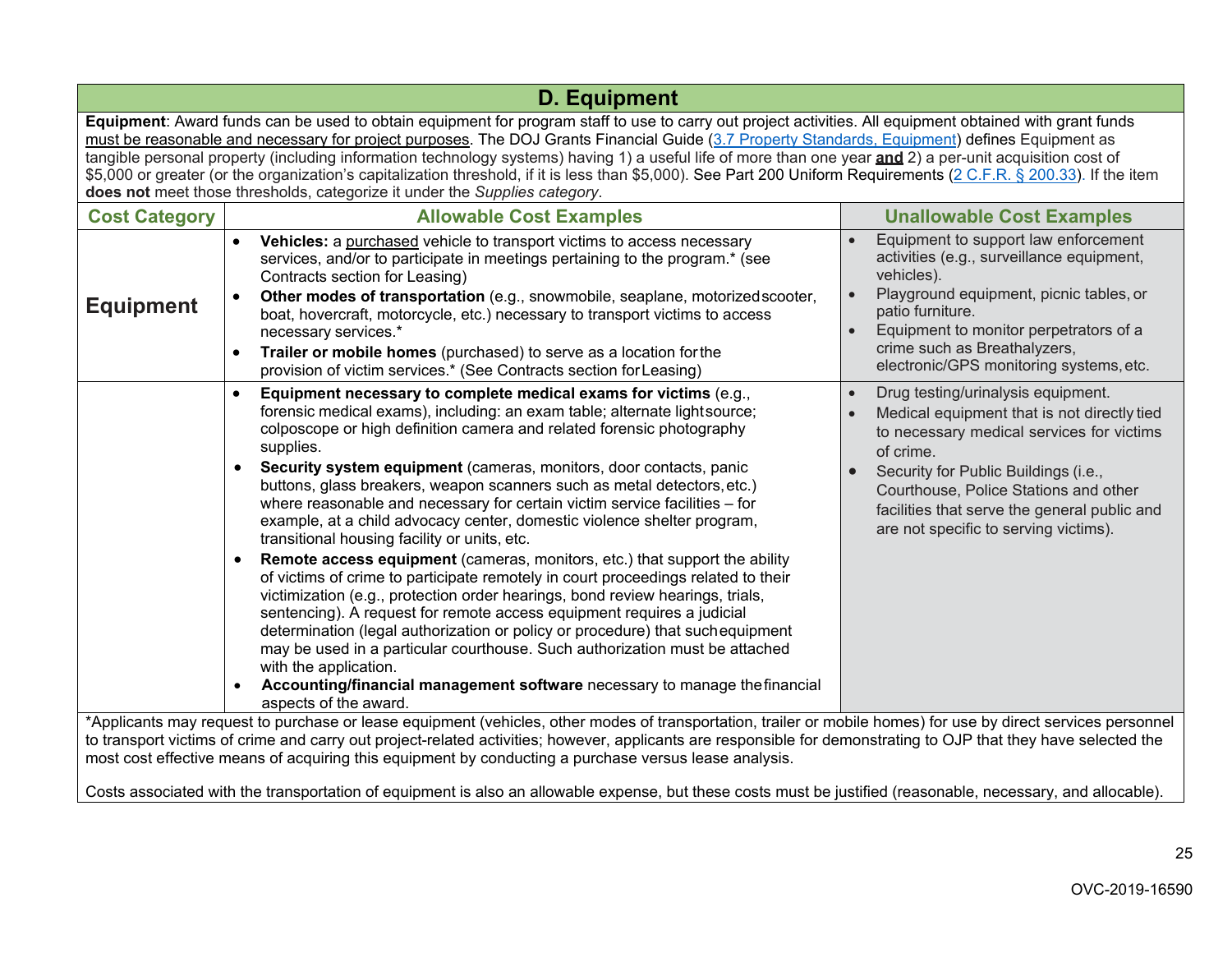| <b>E. Supplies</b>                                                                                                                                                |                                                                                                                                                                                                                                                                                                                                                                                                                                                                                                                                                                                                                                                                                                                                                                                                                                                                                                                                                                                                                                                                                                                                                                                                                                                                                                                                                                                                                                                                                                                                                                                                                                                          |                                                                                                                                                                                                                                              |
|-------------------------------------------------------------------------------------------------------------------------------------------------------------------|----------------------------------------------------------------------------------------------------------------------------------------------------------------------------------------------------------------------------------------------------------------------------------------------------------------------------------------------------------------------------------------------------------------------------------------------------------------------------------------------------------------------------------------------------------------------------------------------------------------------------------------------------------------------------------------------------------------------------------------------------------------------------------------------------------------------------------------------------------------------------------------------------------------------------------------------------------------------------------------------------------------------------------------------------------------------------------------------------------------------------------------------------------------------------------------------------------------------------------------------------------------------------------------------------------------------------------------------------------------------------------------------------------------------------------------------------------------------------------------------------------------------------------------------------------------------------------------------------------------------------------------------------------|----------------------------------------------------------------------------------------------------------------------------------------------------------------------------------------------------------------------------------------------|
| Supplies: Award funds can be used to purchase supplies necessary to carry out project activities. Supplies are all other items of tangible personal property that |                                                                                                                                                                                                                                                                                                                                                                                                                                                                                                                                                                                                                                                                                                                                                                                                                                                                                                                                                                                                                                                                                                                                                                                                                                                                                                                                                                                                                                                                                                                                                                                                                                                          |                                                                                                                                                                                                                                              |
|                                                                                                                                                                   | are not equipment. This includes computing devices that cost less than \$5,000 per unit (or the organization's capitalization threshold, if that is less than \$5,000).                                                                                                                                                                                                                                                                                                                                                                                                                                                                                                                                                                                                                                                                                                                                                                                                                                                                                                                                                                                                                                                                                                                                                                                                                                                                                                                                                                                                                                                                                  |                                                                                                                                                                                                                                              |
|                                                                                                                                                                   | Applicants must follow provisions included in the DOJ Grants Financial Guide under 3.7 Property Standards, Supplies and the Part 200 Uniform Requirements                                                                                                                                                                                                                                                                                                                                                                                                                                                                                                                                                                                                                                                                                                                                                                                                                                                                                                                                                                                                                                                                                                                                                                                                                                                                                                                                                                                                                                                                                                |                                                                                                                                                                                                                                              |
| (2 C.F.R. § 200.474).                                                                                                                                             |                                                                                                                                                                                                                                                                                                                                                                                                                                                                                                                                                                                                                                                                                                                                                                                                                                                                                                                                                                                                                                                                                                                                                                                                                                                                                                                                                                                                                                                                                                                                                                                                                                                          |                                                                                                                                                                                                                                              |
| <b>Cost Category</b>                                                                                                                                              | <b>Allowable Cost Examples</b>                                                                                                                                                                                                                                                                                                                                                                                                                                                                                                                                                                                                                                                                                                                                                                                                                                                                                                                                                                                                                                                                                                                                                                                                                                                                                                                                                                                                                                                                                                                                                                                                                           | <b>Unallowable Cost Examples</b>                                                                                                                                                                                                             |
| <b>Supplies</b>                                                                                                                                                   | Printers, scanners, fax machines.<br>$\bullet$<br>Communication devices (land line, cell phone, and pager).<br>Shelter or transitional housing supplies [e.g., dishes, small appliances, refrigerator,<br>stove, washer, dryer, cleaning supplies, toiletries, first aid kits, comfort supplies (bed-<br>in-a-bag, bed linens, pillows, mattresses, cribs, towels, sleeping bags, etc.)].<br>Office supplies (pens, paper, and other consumable supplies).<br>$\bullet$<br>Therapeutic supplies (figures, toys, sand trays/sand, art supplies, etc.).<br>Supplies necessary to support victim participation in traditional/culturaltherapeutic<br>$\bullet$<br>practices (sweat lodges, smudging and crafting supplies, etc.)<br>Outreach and awareness supplies (brochures, posters, etc.).<br>$\bullet$<br>LCD projector, screen, and other equipment necessary to present information on crime<br>$\bullet$<br>victimization and available services to members of the community, and/or train other<br>professionals on how to respond to victims of crime.<br>Basic meeting supplies (folders, name tags, etc.).<br>$\bullet$<br>Computers, storage, and backup systems.<br>$\bullet$<br>Furnishings (sofa, chairs, lamps, etc.) necessary to create a private waiting area for<br>victims of crime in healthcare facilities, courthouses, and other facilities where the<br>victims' privacy might be compromised.<br>Cabinets and locks to secure program and client files.<br>$\bullet$<br>Kits to support the completion of sexual assault forensic exams.<br>Postage to cover the cost of mailing correspondence related to program activities. | Supplies that support law enforcement-<br>related activities (e.g., bulletproof<br>vests).<br>Trinkets (hats, mugs, portfolios, t-<br>shirts, coins, gift bags, etc.,) to be<br>given away at grant-funded training<br>conferences/meetings. |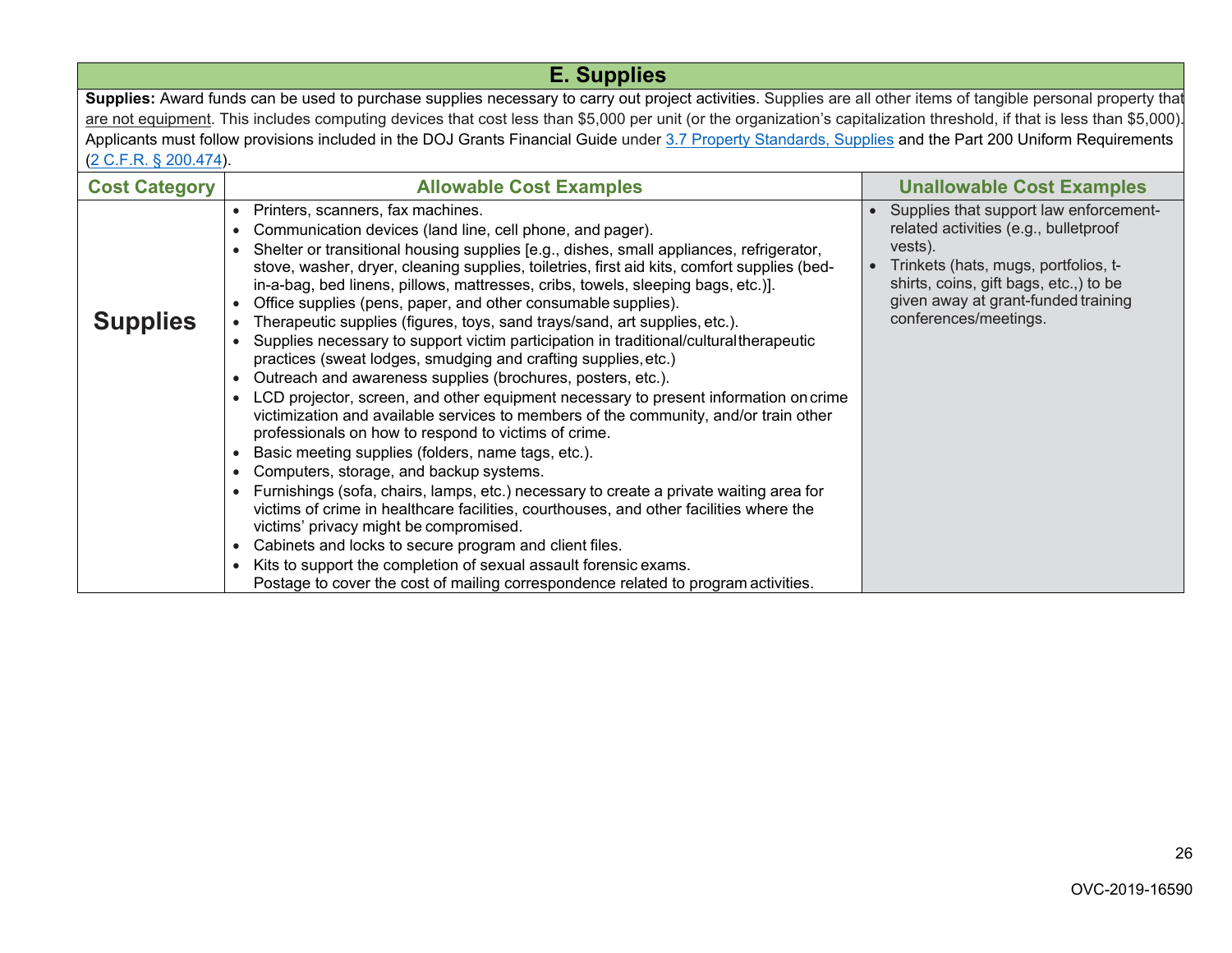| <b>F. Construction</b>                                                                                                                                                                                                                                                                             |                                                                    |                                         |  |
|----------------------------------------------------------------------------------------------------------------------------------------------------------------------------------------------------------------------------------------------------------------------------------------------------|--------------------------------------------------------------------|-----------------------------------------|--|
| Construction: This a non-construction award program and construction costs are unallowable. Costs incurred as an incidental and necessary part of                                                                                                                                                  |                                                                    |                                         |  |
| a program for renovation, remodeling, maintenance, and repair costs that do not constitute capital expenditures (construction) are generally allowable under                                                                                                                                       |                                                                    |                                         |  |
| the Other Category, but may be subject to provisions, including restrictions or limitations, contained in program-authorizing legislation. Additionally, applicants<br>must follow provisions included in the DOJ Grants Financial Guide under 3.8 Procurement under Awards of Federal Assistance. |                                                                    |                                         |  |
| <b>Cost Category</b>                                                                                                                                                                                                                                                                               | <b>Unallowable Cost Examples</b><br><b>Allowable Cost Examples</b> |                                         |  |
| <b>Construction</b>                                                                                                                                                                                                                                                                                | None.                                                              | All construction costs are unallowable. |  |

# **G. Subawards (Subgrants)**

 **Subawards (Subgrants):** This section should be used to describe subawards that the lead applicant will make to non-Federal entities (subrecipients) to carry out part of the required activities under the grant award (refer to p. 1 for examples of allowable victim service related activities). A non-Federal entity is acting as a subrecipient if it:

- Determines who is eligible to receive grant-funded services;
- Reports data on its activities carried out with grant funds to the grantee for inclusion in required program performance measurements;
- Bears responsibility for making decisions about programmatic activities;
- Bears responsibility for adhering to Federal program requirements; and
- Bears responsibility for providing services to members of the public, as opposed to providing goods or services for the benefit of the grantee.

 An agreement that meets these criteria should be categorized as a subaward, not a procurement contract, even if your organization refers to the subaward agreement as a type of contract. Do **not** include procurement contracts in this section (there is a separate section below for those). Applicants must follow provisions included in the DOJ Grants Financial Guide under <u>3.14 Subrecipient Management and Monitoring</u> and the Part 200 Uniform Requirements (<u>2</u> [C.F.R. § 200.92\)](https://www.ecfr.gov/cgi-bin/retrieveECFR?gp&SID=870db2718d81511f58f280c0fdc0957d&n=pt2.1.200&r=PART&ty=HTML%20-%20se2.1.200_1474%20-%20se2.1.200_1474%20-%20se2.1.200_133&se2.1.200_192).

| <b>Cost Category</b>            | <b>Allowable Cost Examples</b>                                                                                                                                                                                                                                                                                                                                                                                                                                                                                                                                                                                                                                                                                                              | <b>Unallowable Cost Examples</b>                                                   |
|---------------------------------|---------------------------------------------------------------------------------------------------------------------------------------------------------------------------------------------------------------------------------------------------------------------------------------------------------------------------------------------------------------------------------------------------------------------------------------------------------------------------------------------------------------------------------------------------------------------------------------------------------------------------------------------------------------------------------------------------------------------------------------------|------------------------------------------------------------------------------------|
| <b>Subawards</b><br>(Subgrants) | Subgrant awards can be useful where the recipient itself does not have the<br>expertise or capacity to provide a type of victim service, but another<br>organization does.<br>Most allowable activities and the costs that comprise them may be subawarded.<br>See list of potential projects and activities above.<br>For example, a tribe may use grant funds to rent space and pay personnelto<br>provide victim intake, case management, and referral services, or it could<br>choose to subaward funds to an organization that could (or already does) do<br>those things.<br>NOTE: Travel costs associated with subrecipient travel to carry out grant<br>award activities should be included in the "Consultant Travel" subcategory. | Costs that are unallowable in other categories<br>are unallowable under subawards. |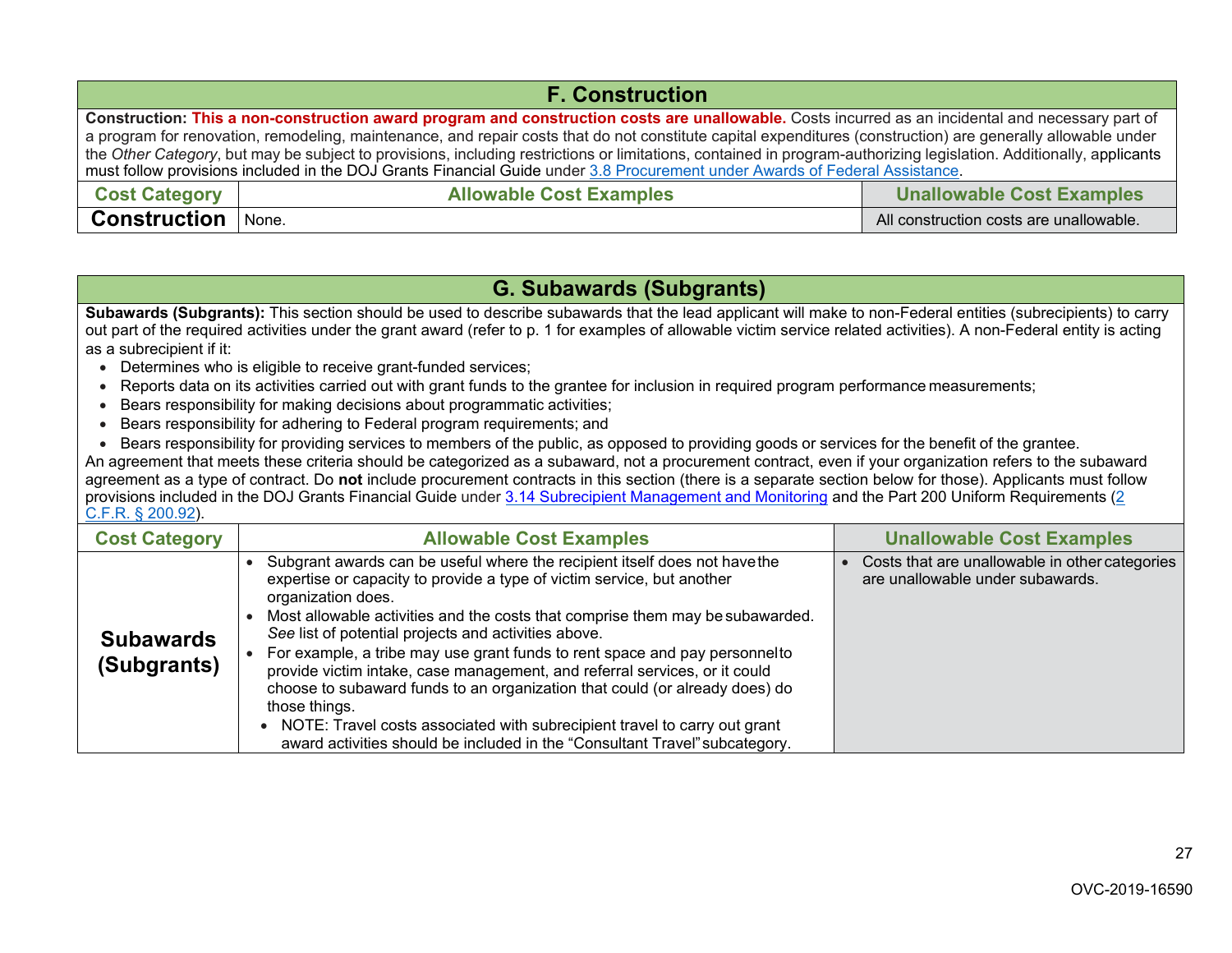# **H. Procurement Contracts**

 **Procurement Contracts:** Award funds can be used to procure goods or services for the benefit of the grantee. Procurement transactions must be conducted using an organization's established process. Sole source procurement contracts in excess of \$150,000 must receive the prior approval of OJP. Applicants must follow provisions included in the DOJ Grants Financial Guide under <u>3.8 Procurement under Awards of Federal Assistance, Procurement Standards</u> and the Part 200 Uniform Requirements at <u>2 C.F.R. § 200.317 through 2 C.F.R. § 200.326,</u> which detail requirements and restrictions imposed on non-Federal entities (i.e., recipients and subrecipients) that use Federal assistance funds to procure property or services needed to carry out the grant-funded project.

| <b>Cost Category</b>                   | <b>Allowable Cost Examples</b>                                                                                                                                                                                                                                                                                                                                                                                                                                                                                                                                                                                                                                                                                                                                                                                                                                                                                                                                                                                                                                                                                                                                                                                                                                                                                                                                                                                                                                                                                                                                                                                                                                                                                                                                                                                                                                                                                                                                                                                                                                                                                                                                                                                                                                                                                        | <b>Unallowable Cost Examples</b>                                                                                                                                                                                                                                                                                                                                                                                                                                                                                                                                                                                                                                                                                                                                                                                                                                                                                                                                                                                                   |
|----------------------------------------|-----------------------------------------------------------------------------------------------------------------------------------------------------------------------------------------------------------------------------------------------------------------------------------------------------------------------------------------------------------------------------------------------------------------------------------------------------------------------------------------------------------------------------------------------------------------------------------------------------------------------------------------------------------------------------------------------------------------------------------------------------------------------------------------------------------------------------------------------------------------------------------------------------------------------------------------------------------------------------------------------------------------------------------------------------------------------------------------------------------------------------------------------------------------------------------------------------------------------------------------------------------------------------------------------------------------------------------------------------------------------------------------------------------------------------------------------------------------------------------------------------------------------------------------------------------------------------------------------------------------------------------------------------------------------------------------------------------------------------------------------------------------------------------------------------------------------------------------------------------------------------------------------------------------------------------------------------------------------------------------------------------------------------------------------------------------------------------------------------------------------------------------------------------------------------------------------------------------------------------------------------------------------------------------------------------------------|------------------------------------------------------------------------------------------------------------------------------------------------------------------------------------------------------------------------------------------------------------------------------------------------------------------------------------------------------------------------------------------------------------------------------------------------------------------------------------------------------------------------------------------------------------------------------------------------------------------------------------------------------------------------------------------------------------------------------------------------------------------------------------------------------------------------------------------------------------------------------------------------------------------------------------------------------------------------------------------------------------------------------------|
| <b>Procurement</b><br><b>Contracts</b> | Telemedicine/Telemental Health Access: Subscription fees for a HIPPA-compliant<br>$\bullet$<br>telemedicine platform to provide synchronous, remote behavioral health services, and<br>medical/clinical consultation and supervision.<br>Cell Phone Service: Cell phone service for program staff to maintain communication<br>$\bullet$<br>with victims when they are in the field, and/or to support the operation of a 24/7 crisis<br>hotline through cell phone rotation.<br>Software Support: Subscription and support fees for case management and other<br>$\bullet$<br>data collection software systems.<br>Single Audit Compliance (2 C.F.R. subpart F, or OMB-A-133 Audit) for: Costs<br>associated with completing a required organizational audit for grantees who have<br>satisfied the Subpart F/A-133 spending threshold.<br>Equipment Leases: Lease a vehicle, photocopier, or other equipment essential tothe<br>$\bullet$<br>operation of the project for a period not to exceed 36 months.<br>Vehicles to transport victims to access necessary services, and/or to participate in<br>meetings pertaining to the program.*<br>Other modes of transportation (e.g., snowmobile, seaplane, motorized scooter,<br>boat, hovercraft, motorcycle, etc.) necessary to transport victims to access<br>necessary services.*<br>Trailer or mobile homes to serve as a location for the provision of victim<br>services.*<br>Maintenance: Maintenance of shelters or transitional housing units, such as lawn<br>$\bullet$<br>mowing, snow removal, and janitorial/cleaning services.<br>Renovation Costs: Procuring services necessary to complete renovation,<br>$\bullet$<br>remodeling, maintenance, and repairs to a facility that will be used to house victim<br>services program, child advocacy center, domestic violence shelter, or transitional<br>housing services.<br>Crime Scene Clean-up: Cost of services provided by individuals who are properly<br>$\bullet$<br>licensed/certified to assist property owners with cleaning up the scene of ahomicide,<br>aggravated assault, or other violent assault.<br>Website Creation/Maintenance: Costs associated with creating and maintaining a<br>$\bullet$<br>website that increases the public's awareness and understanding of the services | • Sole source contracts in excess of<br>\$150,000 are unallowable without<br>prior approval from OJP.<br>• Audit costs not associated with<br>completing an OMB-A-133 audit.<br>• The cost of constructing,<br>purchasing, or reconstructing a<br>building.<br>The cost of purchasing unimproved<br>real property.<br>• The cost of remediating/<br>rehabilitating a property that has<br>been exposed to a biohazard,<br>including property that has been<br>used to manufacture controlled<br>substances, such as<br>methamphetamines.<br>The cost of gathering, analyzing, or<br>$\bullet$<br>publishing data for the purpose of<br>contributing to the general body of<br>knowledge about a particular<br>subject (research).<br>Consulting costs associated with<br>negotiating an inter-jurisdictional law<br>enforcement MOU/MOA, or other<br>protocol and procedures for inter-<br>jurisdictional cooperation in the<br>investigation of crimes. Funds cannot<br>be used for investigative or<br>prosecutorial activities. |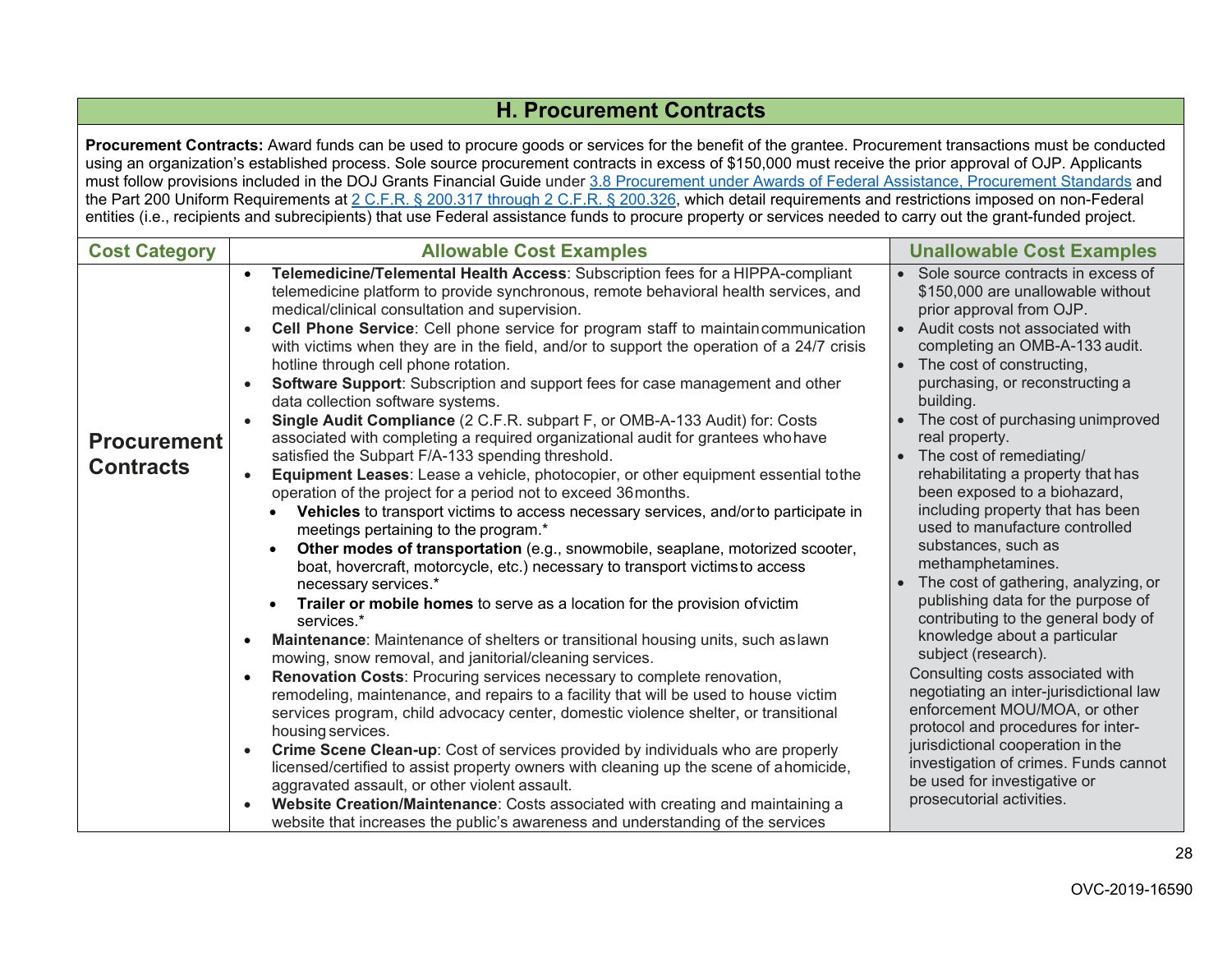| available through the grant-funded project, and the needs of crime victims.<br>Transportation Services: Contracts for flights and other forms of transportation for<br>$\bullet$<br>victims to receive mental health, medical, or other services as a result of their<br>victimization.<br><b>Consultant Services:</b> Consultants are subject matter experts that guide or assist<br>grantees in carrying out grant-funded activities. (Note: Some consultants may be<br>more appropriately budgeted under the Subawards category, depending on how<br>they fit within the project - particularly if they make decisions or have discretion<br>with regard to key award activities. Please consult the list of criteria for subawards<br>set out above for more information.) Allowable consultant costs include, but are not<br>limited to:<br>Tribal Code Development: Attorney or other qualified consultant to assist with<br>writing tribal code that define specific forms of victimization as a criminal<br>offense, or that define or enhance crime victims' rights.<br>Cultural Experts: Compensate tribal elders or other subject experts to advise<br>programs on how to incorporate traditional lifeways and practices into the<br>services offered by the program.<br>Trauma-Informed Care: Support consultation services on developing and<br>implementing a plan to ensure that victim program services are delivered using a<br>trauma-informed approach by revising operating policies and procedures,<br>adopting administrative practices, training program staff, etc.<br>Trainers/Presenters: Consultants to provide training or make<br>presentations to victim services personnel as part of a grantee-<br>sponsored training event.<br>Medical/Dental/Vision Care: Costs associated with treating injuries that<br>a victim sustains as a direct result of a crime that is not otherwise<br>covered by health insurance, crime victim compensation, or another form<br>of reimbursement.<br>Note: Travel costs necessary for consultants to carry out their grant-related<br>activities should be included in the "Consultant Travel" subcategory. Additionally,<br>the OJP consultant rate should be consistent with current market value for<br>services, with a maximum limit of \$650 per day or \$81.25 per hour. |  |
|-------------------------------------------------------------------------------------------------------------------------------------------------------------------------------------------------------------------------------------------------------------------------------------------------------------------------------------------------------------------------------------------------------------------------------------------------------------------------------------------------------------------------------------------------------------------------------------------------------------------------------------------------------------------------------------------------------------------------------------------------------------------------------------------------------------------------------------------------------------------------------------------------------------------------------------------------------------------------------------------------------------------------------------------------------------------------------------------------------------------------------------------------------------------------------------------------------------------------------------------------------------------------------------------------------------------------------------------------------------------------------------------------------------------------------------------------------------------------------------------------------------------------------------------------------------------------------------------------------------------------------------------------------------------------------------------------------------------------------------------------------------------------------------------------------------------------------------------------------------------------------------------------------------------------------------------------------------------------------------------------------------------------------------------------------------------------------------------------------------------------------------------------------------------------------------------------------------------------------------------------------------------------------------------------------------------------------------------------|--|
|                                                                                                                                                                                                                                                                                                                                                                                                                                                                                                                                                                                                                                                                                                                                                                                                                                                                                                                                                                                                                                                                                                                                                                                                                                                                                                                                                                                                                                                                                                                                                                                                                                                                                                                                                                                                                                                                                                                                                                                                                                                                                                                                                                                                                                                                                                                                                 |  |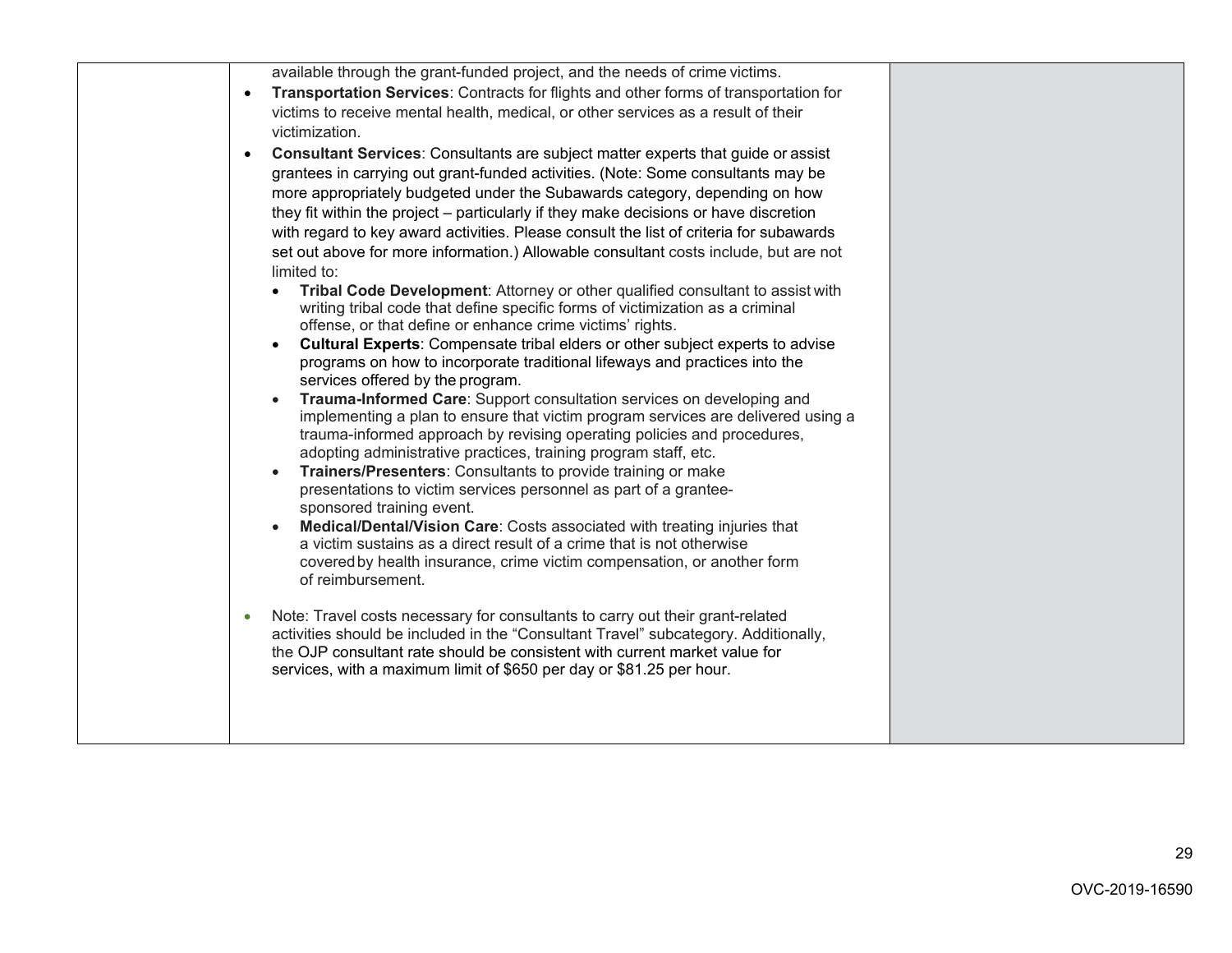|                                                                                                                                                                              | <b>I. Other Costs</b>                                                                                                                                                                                                                                                                                                                                                                                                                                                                                                                                                                                                                                                                                                                                                                                                                                                                                                                                                                                                                                                                                                                                                                                                                                                                                                                                                                                                                                                                                                                                                                                                                                                                                                                                                                                                                                                                                                                                                                                                                |                                                                                                                                                                                                                                                                                                                                                                                                                                                                                                                                                                                                                                                                                                                                                                                                                                                                                                                                                                                                                                                                                                                                                                                                                                                                                                                              |  |  |
|------------------------------------------------------------------------------------------------------------------------------------------------------------------------------|--------------------------------------------------------------------------------------------------------------------------------------------------------------------------------------------------------------------------------------------------------------------------------------------------------------------------------------------------------------------------------------------------------------------------------------------------------------------------------------------------------------------------------------------------------------------------------------------------------------------------------------------------------------------------------------------------------------------------------------------------------------------------------------------------------------------------------------------------------------------------------------------------------------------------------------------------------------------------------------------------------------------------------------------------------------------------------------------------------------------------------------------------------------------------------------------------------------------------------------------------------------------------------------------------------------------------------------------------------------------------------------------------------------------------------------------------------------------------------------------------------------------------------------------------------------------------------------------------------------------------------------------------------------------------------------------------------------------------------------------------------------------------------------------------------------------------------------------------------------------------------------------------------------------------------------------------------------------------------------------------------------------------------------|------------------------------------------------------------------------------------------------------------------------------------------------------------------------------------------------------------------------------------------------------------------------------------------------------------------------------------------------------------------------------------------------------------------------------------------------------------------------------------------------------------------------------------------------------------------------------------------------------------------------------------------------------------------------------------------------------------------------------------------------------------------------------------------------------------------------------------------------------------------------------------------------------------------------------------------------------------------------------------------------------------------------------------------------------------------------------------------------------------------------------------------------------------------------------------------------------------------------------------------------------------------------------------------------------------------------------|--|--|
| Other costs: Costs that do not fit into the other budget categories, but that are necessary for the victim services proposed in the project are set out in this<br>category. |                                                                                                                                                                                                                                                                                                                                                                                                                                                                                                                                                                                                                                                                                                                                                                                                                                                                                                                                                                                                                                                                                                                                                                                                                                                                                                                                                                                                                                                                                                                                                                                                                                                                                                                                                                                                                                                                                                                                                                                                                                      |                                                                                                                                                                                                                                                                                                                                                                                                                                                                                                                                                                                                                                                                                                                                                                                                                                                                                                                                                                                                                                                                                                                                                                                                                                                                                                                              |  |  |
| <b>Cost Category</b>                                                                                                                                                         | <b>Allowable Cost Examples</b>                                                                                                                                                                                                                                                                                                                                                                                                                                                                                                                                                                                                                                                                                                                                                                                                                                                                                                                                                                                                                                                                                                                                                                                                                                                                                                                                                                                                                                                                                                                                                                                                                                                                                                                                                                                                                                                                                                                                                                                                       | <b>Unallowable Cost Examples</b>                                                                                                                                                                                                                                                                                                                                                                                                                                                                                                                                                                                                                                                                                                                                                                                                                                                                                                                                                                                                                                                                                                                                                                                                                                                                                             |  |  |
| <b>Other</b>                                                                                                                                                                 | <b>Facility costs</b><br>Rental space for project activities (e.g., office space, shelter facility).<br>Utilities and maintenance<br>*Note: These costs must be reasonably apportioned if they also<br>support non-grant activities.<br>Emergency or short-term needs of victims*: Emergency services must be<br>justified in the narrative.<br>Emergency food/snacks for victims (e.g., child advocacy center, shelter).<br>Clothing and personnel hygiene products.<br>Cards or vouchers to be used to meet emergency or short-term victim needs<br>$\bullet$<br>such as: gasoline, groceries, clothing, cleaning supplies, toiletries, household<br>supplies, etc., so long as the grantee is abiding by its established internal<br>controls around the distribution and use of these items (e.g., eligibility,<br>allowable purchases).<br>Cost of short-term, emergency lodging for victims.<br>$\bullet$<br>Transportation assistance: Transportation tokens or vouchers, airfare,<br>lodging, and per diem that victims may use to travel to access victimservices<br>or participate in proceedings related to their victimization.<br>Childcare assistance: Daycare or childcare assistance costs for child victims<br>$\bullet$<br>or the children of adult victims of crime, to facilitate victim services.<br>Short-term nursing home or convalescent care for elder abuse victims where<br>$\bullet$<br>no other short-term residence is available.<br>Housing assistance: Relocation costs, including, but not limited to: rental<br>$\bullet$<br>assistance, security deposits, utilities assistance, home furnishings, and other<br>costs incidental to the relocation to transitional or permanent housing as<br>needed as a result of the victimization.<br>Short-term (up to 45 days) in-home care and supervision services for children<br>and adults who remain in their own homes when the offender/caregiver is<br>removed.<br>Cost of transporting the body of a homicide victim for purposes of burial, and | Cash payments to victims of crime.<br>Disbursing generic gift cards to victims<br>of crime that do not limit the goods that<br>can be acquired with the card to goods<br>that are allowable under the grant<br>program.<br>Disbursing gift cards for extended<br>periods of time.<br>Mortgage payments for the grantee.<br>$\bullet$<br>Transportation assistance to help victims<br>travel to and from work.<br>Travel costs for an individual who is not<br>a victim of crime to participate in<br>criminal or civil proceedings in tribal,<br>state, or Federal court.<br>Non-emergency or long-term child care<br>or respite care.<br>Long-term housing costs.<br>Public awareness and community<br>education activities that are not related<br>to crime victimization, or that are<br>focused primarily on crime prevention.<br>Rental fees for space or facilities that<br>grantees own, and rental fees for storage<br>units for grantees or victims of crime.<br>Meals, refreshments, and trinkets (hats,<br>mugs, portfolios, t-shirts, coins, gift bags,<br>etc.), for training conferences or meetings<br>that are paid for with grant award funds.<br>Food and beverage costs in general,<br>except for providing Direct/Emergency<br>Services to victims of crime.<br>Court-imposed penalties, fines, or costs |  |  |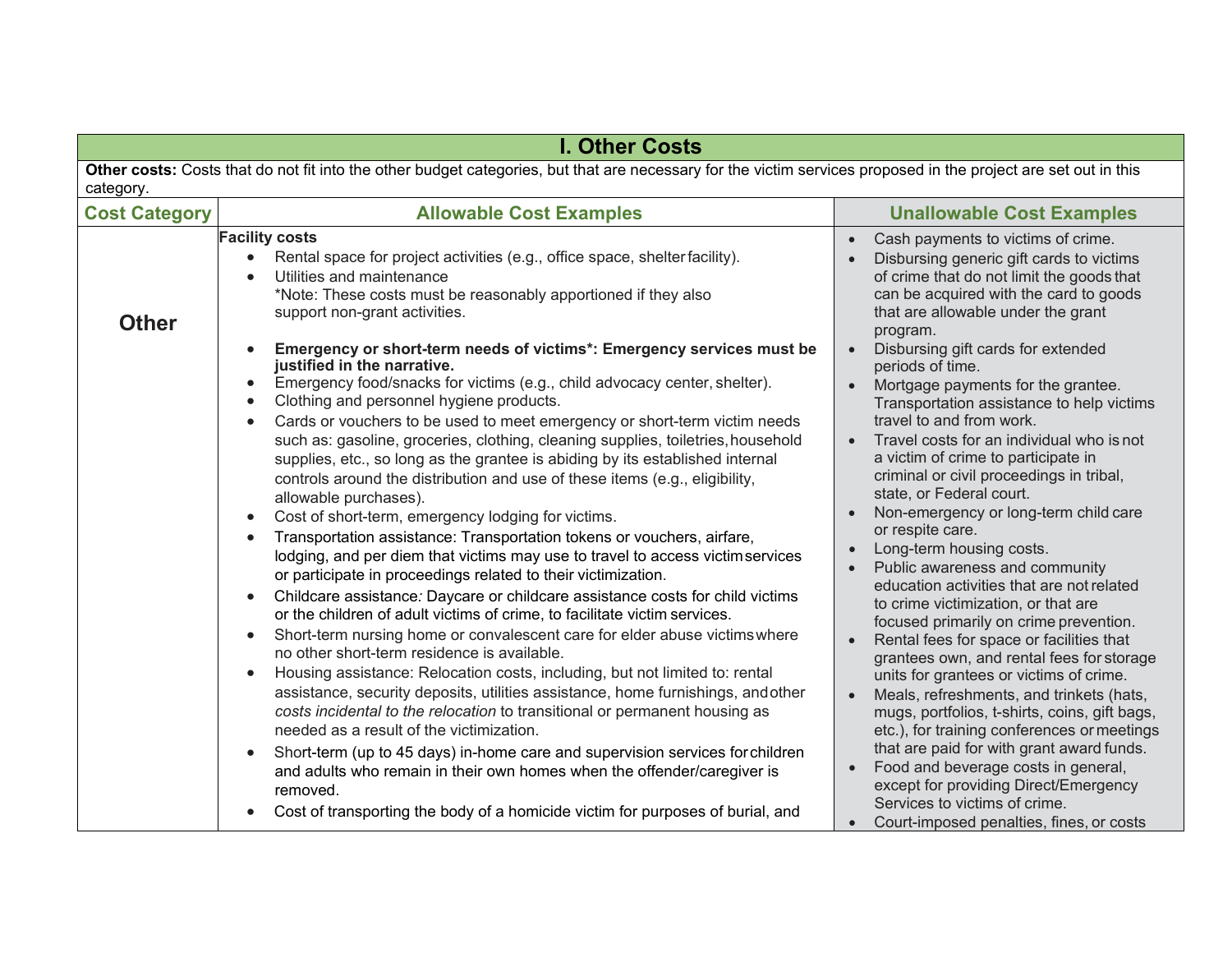| other burial costs that are not otherwise covered by the relevant state crime<br>victims' compensation program.<br>Locksmith services, and the cost of repairing, replacing, or otherwise securing<br>$\bullet$<br>windows or doors to ensure a victim's safety.<br>Court-related filing fees and service of process fees for victims of crime,<br>$\bullet$<br>where victim is not eligible to seek a fee waiver.<br>*Some of these costs may be covered by other sources. Time permitting,<br>providers should use other existing resources (e.g., insurance, victim<br>compensation) before using grant funds to cover gaps in services.                                                                                                                                                                                                                                                                                                                                                                                                                                                                                                                                                                                                                                                                                                                                                                                                                                                                                                                                                                                                                                                                                                                                                                                                                                                      | for victims of crime.<br>Entertainment costs (e.g., movie tickets;<br>sporting event fees; cost of admission to<br>amusement parks, petting zoos,<br>carnivals; etc.)<br>The cost of retreats for any personnel. |
|--------------------------------------------------------------------------------------------------------------------------------------------------------------------------------------------------------------------------------------------------------------------------------------------------------------------------------------------------------------------------------------------------------------------------------------------------------------------------------------------------------------------------------------------------------------------------------------------------------------------------------------------------------------------------------------------------------------------------------------------------------------------------------------------------------------------------------------------------------------------------------------------------------------------------------------------------------------------------------------------------------------------------------------------------------------------------------------------------------------------------------------------------------------------------------------------------------------------------------------------------------------------------------------------------------------------------------------------------------------------------------------------------------------------------------------------------------------------------------------------------------------------------------------------------------------------------------------------------------------------------------------------------------------------------------------------------------------------------------------------------------------------------------------------------------------------------------------------------------------------------------------------------|------------------------------------------------------------------------------------------------------------------------------------------------------------------------------------------------------------------|
| <b>Program Operating Costs:</b><br>Registration fees for grant-funded personnel and other personnel to attend<br>approved professional development training events.<br>Membership fees associated with joining a tribal or state domestic violence<br>$\bullet$<br>and/or sexual assault coalition.<br>Reproduction/printing costs associated with producing community outreach<br>$\bullet$<br>and education materials (fliers, brochures, posters, wallet cards, etc.), and<br>training materials (job aids, workbooks, etc.) for grant-funded training events.<br>Costs associated with meeting space/facility rental for grant activities (e.g.,<br>$\bullet$<br>training event, support group, public awareness activity).<br>Gasoline and routine vehicle maintenance costs for a vehicle that has been<br>purchased with grant award funds.<br>Advertising costs: These costs include advertising in media outlets to recruit<br>$\bullet$<br>qualified applicants for grant-funded positions; publicize community<br>awareness and education activities; and promote awareness of grant-funded<br>activities.<br>Insurance: Renter's insurance, and insurance for vehicles purchased or<br>$\bullet$<br>leased with award funds are allowable. Grantees may also use award fundsto<br>pay premiums for property and general liability insurance for a facility orspace<br>that the grantee owns and that is being used as office space for grant-funded<br>personnel, or as a child advocacy center, domestic violence shelter program,<br>or transitional housing facility. The cost of property insurance must be<br>properly apportioned to this award if the facility will be used for other<br>personnel and/or for non-grant related activities.<br>Stipends: Stipends may be used to provide modest and reasonable<br>compensation for interns and program advisory board members |                                                                                                                                                                                                                  |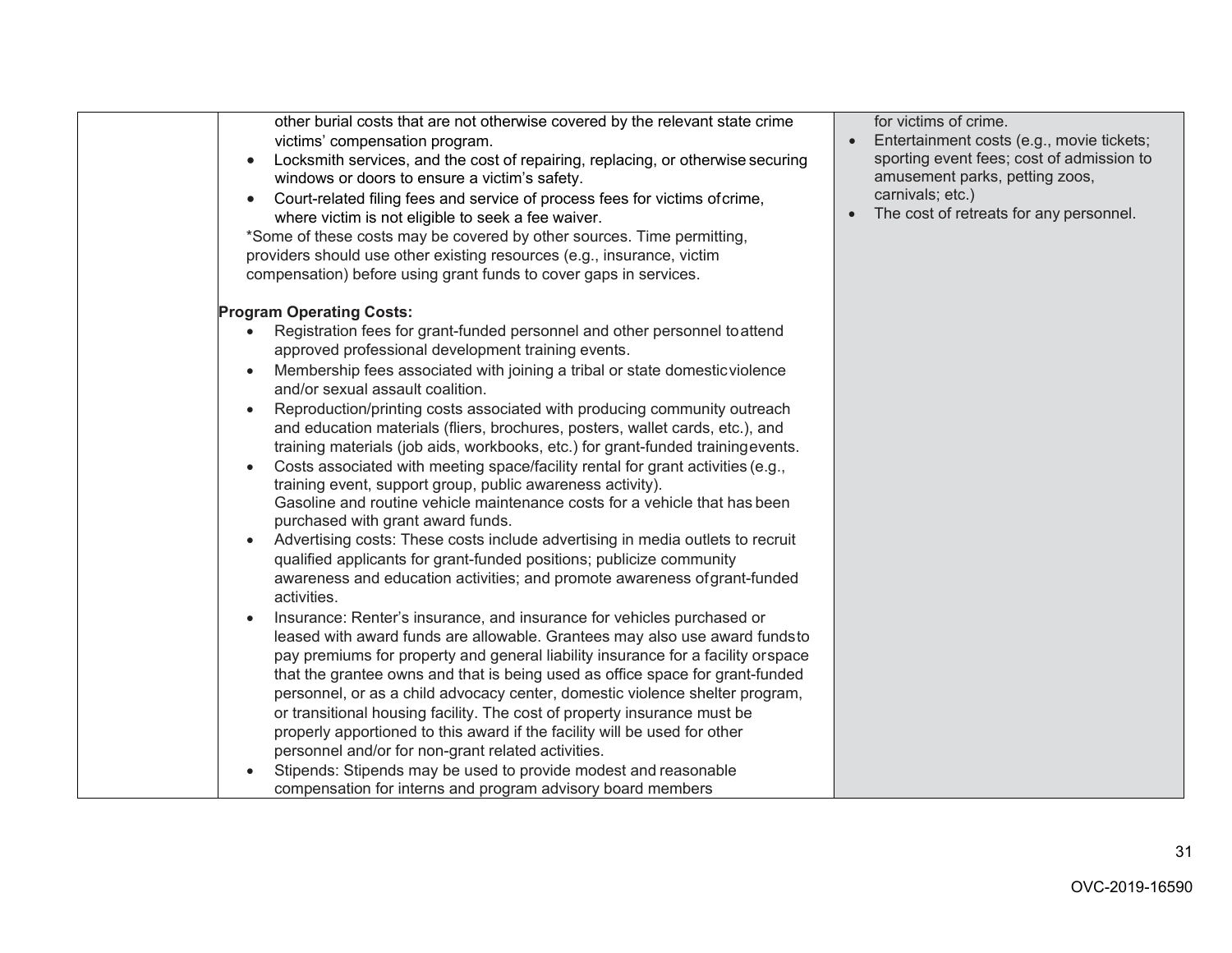| <b>J. Indirect Costs</b>                                                                                                                                                                                                                                                                                                                                                                                        |                                                                                                                                                                                               |                                                                          |  |  |  |  |
|-----------------------------------------------------------------------------------------------------------------------------------------------------------------------------------------------------------------------------------------------------------------------------------------------------------------------------------------------------------------------------------------------------------------|-----------------------------------------------------------------------------------------------------------------------------------------------------------------------------------------------|--------------------------------------------------------------------------|--|--|--|--|
| Indirect costs: Indirect costs may be charged to an award only if: a) The recipient has a current (unexpired), federally approved indirect cost rate; or b) the<br>recipient is eligible to use, and elects to use, the "de minimis" indirect cost rate described in the Part 200 Uniform Requirements, as set out at 2 C.F.R.<br>200.414(f) and Section 3.11 Indirect Costs of the DOJ Grants Financial Guide. |                                                                                                                                                                                               |                                                                          |  |  |  |  |
| <b>Cost Category</b>                                                                                                                                                                                                                                                                                                                                                                                            | <b>Allowable Cost Examples</b>                                                                                                                                                                | <b>Unallowable Cost Examples</b>                                         |  |  |  |  |
| <b>Indirect Costs</b>                                                                                                                                                                                                                                                                                                                                                                                           | Current Federal Indirect Cost Rate or "de minimis" indirect costs rate that<br>is applied using one of the allowable Indirect Cost Distribution Bases<br>outlined in the DOJ Financial Guide. | <b>Expired Indirect Cost rate.</b><br>Rate applied to unallowable costs. |  |  |  |  |

# **GENERALLY UNALLOWABLE ACTIVITIES AND COSTS**

- Activities or services not victim-service related, or otherwise not directed at assisting victims or improving victim services. •
- Costs incurred outside of the project period •
- Activities focused primarily on crime prevention **Fundraising activities •** Fundraising activities •
- Criminal justice activities (investigation, prosecution, court, and Home office workspace and related utilities<br>corrections work) that are not victim services. (This does not Lobbying corrections work) that are not victim services. (This does not preclude services criminal justice agencies from using grant funds to provide victim – for example, a victim advocate within a  $\qquad \qquad$  approval has been given by OVC) prosecutor's office.) • Grant writing •
- Perpetrator rehabilitation (i.e., services provided to a person on the basis of that person's status as someone who has been referrals and services accused or convicted of committing a crime). For example, • Research and studies prisoner re-entry services; offender drug and alcohol, behavioral health or vocational counseling; sex offender management or treatment. (This does not preclude services to a victim who has prisoner re-entry services; offender drug and alcohol, behavioral • Salaries and expenses for non-grant-related staff and activities •
- •
- Services
- Entertainment, including social,
- Equipment purchases for another organization to perform victim-•
- Research (i.e., the cost of gathering, analyzing, or publishing data for the purpose of contributing to the general body of knowledge about a particular subject.) •
- Activities or services not victim-service related, or otherwise not Food/beverages/meals/refreshments at meetings, conferences, or trainings. directed at assisting victims or improving victim services. (This does not preclude food and beverages provided as direct services to Costs incurred outside of the project period victims – e.g., emergency meals for a domestic violence victim.)
	-
	- Home office workspace and related utilities
	-
- preclude services criminal justice agencies from using grant Payment of temporary key personnel in vacant positions (unless prior approval has been given by OVC)
	- **Grant writing**
- Perpetrator rehabilitation (i.e., services provided to a person on Public presentations NOT directed at identifying crime victims and providing
	-
	-
	- Legal services for criminal defense and tort actions
	- Audit costs not associated with the organizational audit requirements of OMB Circular A-133 or subpart F of the Part 200 Uniform Requirements.
	- Construction, purchase, or reconstruction of a building
	-
	- Remediating/rehabilitating a property exposed to a biohazard (e.g., property used to manufacture controlled substances, such as methamphetamines.)
- Negotiating an inter-jurisdictional law enforcement MOU/MOA, or other protocol and procedures for inter-jurisdictional cooperation unrelated to crime Nealth or vocational counseling; sex offender management of the same of the pair and defense and tot actions<br>
treatment. (This does not preclude services to a victim who has<br>
been accused or constructed of a crime.)<br>
Capit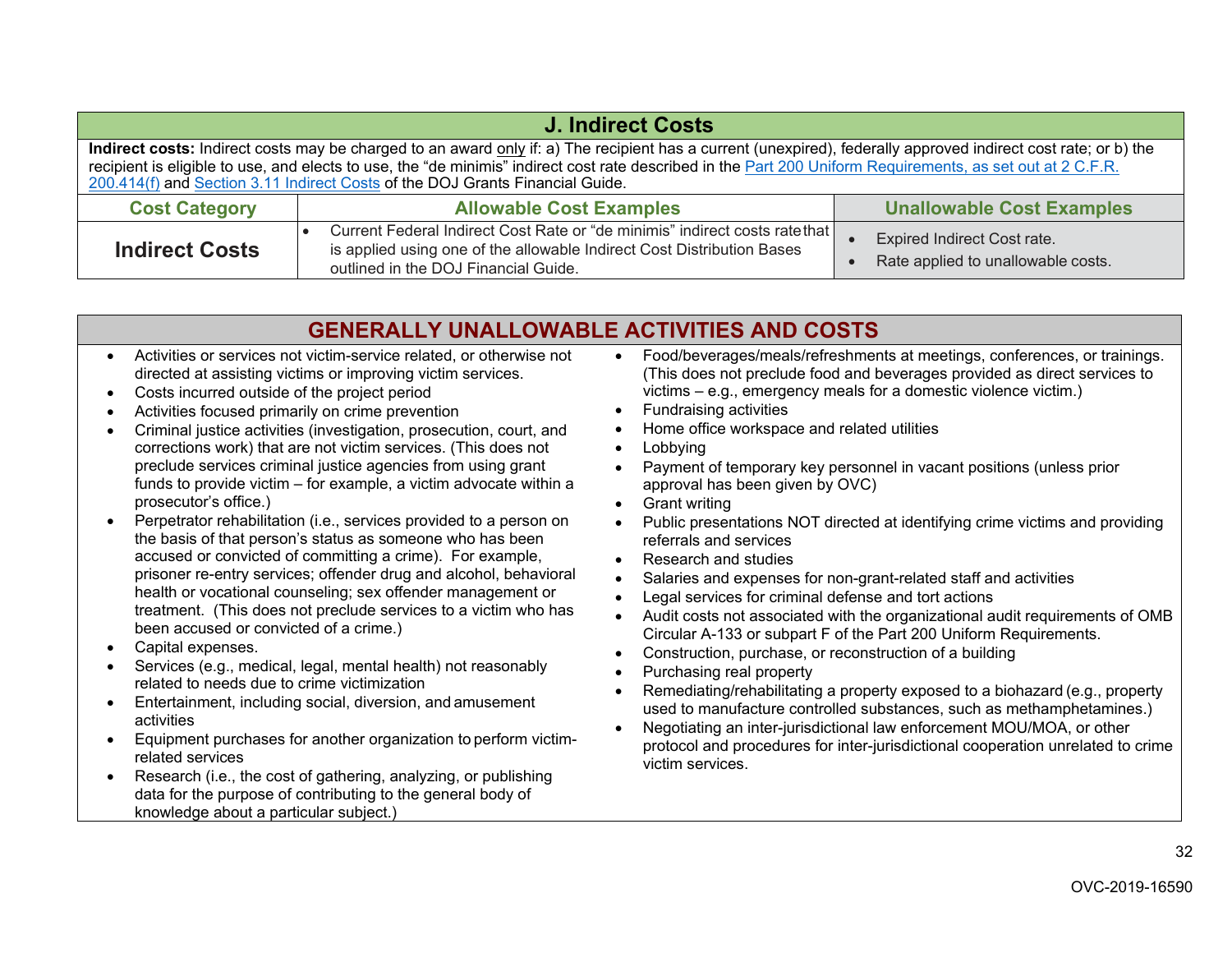*Additional unallowable costs or activities* can be found in [Subpart E – Cost Principles o](https://www.ecfr.gov/cgi-bin/text-idx?node=2%3A1.1.2.2.1.5&rgn=div6&se2.1.200_1410)f the Uniform Administrative Requirements, Cost Principles, and Audit Requirements for Federal Awards and in [Section 3.13 Unallowable Costs o](https://ojp.gov/financialguide/DOJ/PostawardRequirements/chapter3.13a.htm)f the DOJ Grants Financial Guide.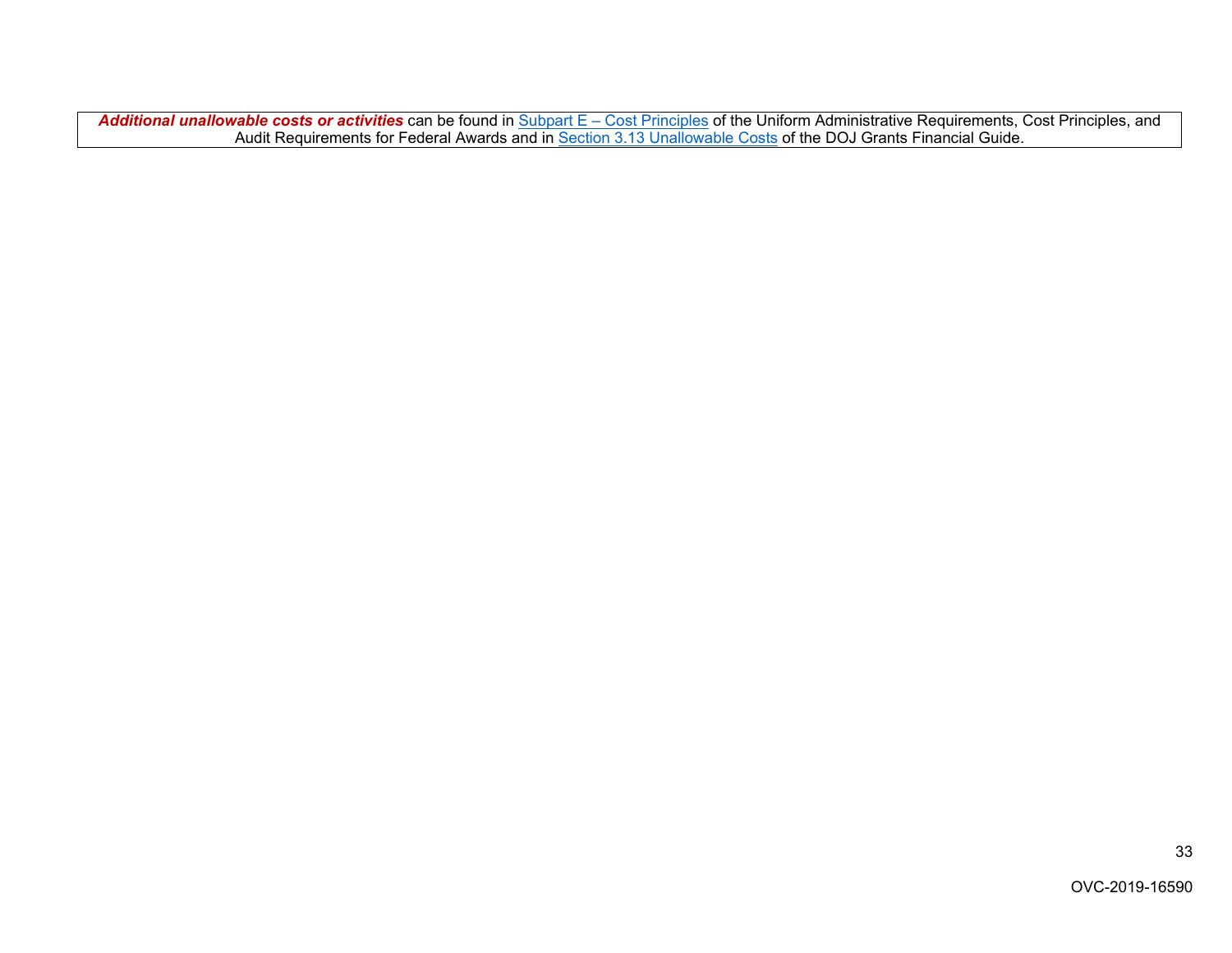#### **Appendix B: Application Checklist OVC FY 2019 Tribal Victim Services Set-Aside Program**

<span id="page-33-0"></span>This application checklist has been created as an aid in developing an application.

#### **What an Applicant Should Do:**

**Select the correct Competition ID** \_\_\_\_\_ Sign up for Grants.gov email <u>notifications</u> (optional) available at <u>ojp.gov/financialguide/DOJ/PostawardRequirements/chapter3.10a.htm</u> Acquire a DUNS Number (see the [OJP Grant Application Resource Guide\)](https://www.ojp.gov/funding/Apply/Resources/Grant-App-Resource-Guide.htm) Acquire or renew registration with SAM (see the [OJP Grant Application Resource Guide\)](https://www.ojp.gov/funding/Apply/Resources/Grant-App-Resource-Guide.htm) *To Register with [Grants.gov](https://Grants.gov)*: Acquire AOR and [Grants.gov](https://Grants.gov) username/password (see the [OJP Grant Application Resource Guide\)](https://www.ojp.gov/funding/Apply/Resources/Grant-App-Resource-Guide.htm) Acquire AOR confirmation from the E-Biz POC (see the [OJP Grant Application Resource Guide\)](https://www.ojp.gov/funding/Apply/Resources/Grant-App-Resource-Guide.htm) *To Find Funding Opportunity:*  Search for the Funding Opportunity on [Grants.gov](https://Grants.gov) (see the OJP Grant Application [Resource Guide\)](https://www.ojp.gov/funding/Apply/Resources/Grant-App-Resource-Guide.htm) (see the [OJP Grant Application Resource Guide\)](https://www.ojp.gov/funding/Apply/Resources/Grant-App-Resource-Guide.htm) \_\_\_\_\_ OVC-2019-16610 – Purpose Area 1: Establishment of a New Victim Service Program OVC-2019-16611 – Purpose Area 2: Coordination and Expansion of Existing Victim Service Program Access Funding Opportunity and Application Package (see the OJP Grant Application [Resource Guide\)](https://www.ojp.gov/funding/Apply/Resources/Grant-App-Resource-Guide.htm) Read Important Notice: Applying for Grants in Grants.gov Read OJP policy and guidance on conference approval, planning, and reporting *After Application Submission*, *Receive [Grants.gov](https://Grants.gov) Email Notifications That:*  \_\_\_\_\_ (1) application has been received, (2) application has either been successfully validated or rejected with errors (see the [OJP Grant Application Resource Guide\)](https://www.ojp.gov/funding/Apply/Resources/Grant-App-Resource-Guide.htm) *If No [Grants.gov](https://Grants.gov) Receipt, and Validation or Error Notifications are Received:*  contact OVC's NCJRS Response Center regarding experiencing technical difficulties (see page 2)

#### **Overview of Post-Award Legal Requirements**:

Review the "Overview of Legal Requirements Generally Applicable to OJP Grants and [Cooperative Agreements -](https://ojp.gov/funding/Explore/LegalOverview2019/index.htm) FY 2019 Awards" in the OJP Funding Resource Center at [https://ojp.gov/funding/Explore/LegalOverview2019/index.htm.](https://ojp.gov/funding/Explore/LegalOverview2019/index.htm)

#### **Scope Requirement:**

 \_\_\_\_\_ The federal amount requested is within the allowable range of \$500,000 to \$720,000. factors, etc. OJP anticipates funding awards in the range of \$500,000 to \$720,000. However, applicants can request funding higher than \$720,000 with additional thorough justification that includes details of any exceptional need, large population, significant emergent victimization, other unique